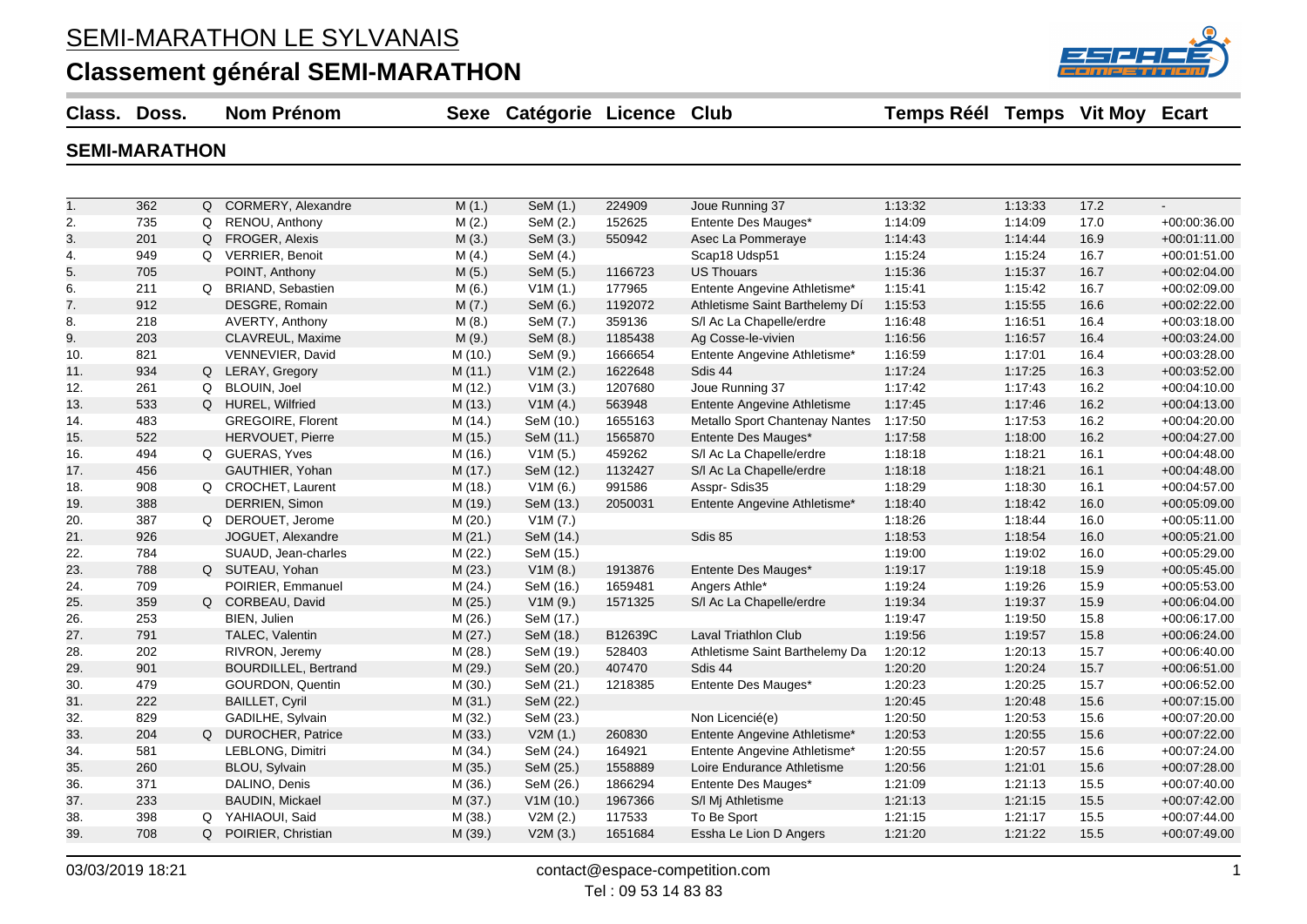

| Class. | Doss.       | <b>Nom Prénom</b>            | <b>Sexe</b> | <b>Catégorie Licence</b> |         | <b>Club</b>                    | <b>Temps Réél Temps</b> |         | <b>Vit Moy</b> | <b>Ecart</b>   |
|--------|-------------|------------------------------|-------------|--------------------------|---------|--------------------------------|-------------------------|---------|----------------|----------------|
| 40.    | 538         | JEANNES, Christophe          | M(40.)      | V1M(11.)                 | 1754775 | S/I M J Athletisme             | 1:21:25                 | 1:21:30 | 15.5           | +00:07:57.00   |
| 41.    | 294         | <b>BOUVIER, Stephane</b>     | M(41.)      | V1M(12.)                 | 108056  | Athletisme Sarthe Loir 72      | 1:21:33                 | 1:21:34 | 15.5           | $+00:08:01.00$ |
| 42.    | 1           | Q THOMAS-PESQUEUX, Catherine | F(1.)       | V1F(1.)                  | 1517553 | Es Du Val D'anjou Beaufort     | 1:21:39                 | 1:21:40 | 15.5           |                |
| 43.    | 765         | SALAUN, Yann                 | M (42.)     | V1M(13.)                 | 1540156 | Al Porterie Ac                 | 1:21:41                 | 1:21:43 | 15.4           | $+00:08:10.00$ |
| 44.    | 741         | RIOU, Laurent                | M (43.)     | V1M(14.)                 | 144455  | As Valeo Vision Angers         | 1:21:42                 | 1:21:45 | 15.4           | +00:08:12.00   |
| 45.    | 917         | FRAYSSE, Christophe          | M(44.)      | V1M(15.)                 | 554842  | Sdis 41                        | 1:22:08                 | 1:22:10 | 15.4           | +00:08:37.00   |
| 46.    | 518         | HERMITEAU, Simon             | M (45.)     | SeM (27.)                |         |                                | 1:22:12                 | 1:22:16 | 15.3           | +00:08:43.00   |
| 47.    | 227         | BARBIER, Sylvain             | M (46.)     | V1M(16.)                 | 1655314 | Entente Angevine Athletisme*   | 1:22:17                 | 1:22:21 | 15.3           | $+00:08:48.00$ |
| 48.    | 310         | <b>BROUARD, Benoit</b>       | M(47.)      | V1M(17.)                 | 1069072 | Sarthe Running                 | 1:22:32                 | 1:22:34 | 15.3           | $+00:09:01.00$ |
| 49.    | 759         | ROUQUIER, Laurent            | M(48.)      | V1M(18.)                 | 162587  | S/I Gazelec Angers             |                         | 1:22:38 | 15.3           | +00:09:05.00   |
| 50.    | 491         | GROS, Michael                | M (49.)     | V1M(19.)                 |         | <b>Cdsf Triathlon</b>          | 1:22:32                 | 1:22:38 | 15.3           | +00:09:05.00   |
| 51.    | 790         | TALAYSSAC, Mathieu           | M(50.)      | V1M (20.)                | 1473077 | S/I A.b.v. Pouzauges           | 1:22:38                 | 1:22:40 | 15.3           | +00:09:07.00   |
| 52.    | 424         | FERRAOUN, Halim              | M(51.)      | V1M(21.)                 |         | Joue Running 37                | 1:22:48                 | 1:22:48 | 15.2           | +00:09:15.00   |
| 53.    | 559         | LAMIGE, Pierre               | M (52.)     | SeM (28.)                |         | We Run In Nantes               | 1:22:44                 | 1:22:57 | 15.2           | $+00:09:24.00$ |
| 54.    | 687         | Q PERDREAU, Jean-sebastien   | M (53.)     | V2M(4.)                  |         |                                | 1:23:00                 | 1:23:03 | 15.2           | +00:09:30.00   |
| 55.    | 569         | LAROSE, Benjamin             | M (54.)     | V1M (22.)                | 1556644 | Entente Des Mauges*            | 1:23:01                 | 1:23:06 | 15.2           | +00:09:33.00   |
| 56.    | 419         | ETAVARD, Sebastien           | M (55.)     | V1M(23.)                 | 1642550 | S/I Racing Club Douessin       | 1:22:59                 | 1:23:07 | 15.2           | +00:09:34.00   |
| 57.    | 254         | BIGOT, Nathanael             | M (56.)     | V1M (24.)                | A31152C | Chateau Gontier Triathlon      | 1:23:07                 | 1:23:10 | 15.2           | +00:09:37.00   |
| 58.    | 417         | <b>ESCAT, Sebastien</b>      | M (57.)     | V1M(25.)                 |         |                                | 1:23:15                 | 1:23:17 | 15.2           | +00:09:44.00   |
| 59.    | 793         | TAUDON, Yvonnick             | M (58.)     | SeM (29.)                | 1764057 | As Valeo Vision Angers         | 1:23:17                 | 1:23:20 | 15.1           | +00:09:47.00   |
| 60.    | 909         | CRON, Theo                   | M (59.)     | EsM (1.)                 |         | Sdis36                         | 1:23:20                 | 1:23:21 | 15.1           | $+00:09:48.00$ |
| 61.    | 827         | VITRE, Corentin              | M (60.)     | SeM (30.)                | 2159187 | Entente Angevine Athletisme*   | 1:23:30                 | 1:23:34 | 15.1           | $+00:10:01.00$ |
| 62.    | 697         | PINEAU, Marceau              | M(61.)      | SeM (31.)                |         |                                | 1:23:41                 | 1:23:46 | 15.1           | +00:10:13.00   |
| 63.    | 824         | VIERON, Thomas               | M(62.)      | SeM (32.)                | 1947703 | S/I M J Athletisme             | 1:23:45                 | 1:23:50 | 15.1           | +00:10:17.00   |
| 64.    | 604         | LEROUX, Teddy                | M (63.)     | V1M(26.)                 | 2075385 | Athletisme Saint Barthelemy Da | 1:23:46                 | 1:23:50 | 15.1           | +00:10:17.00   |
| 65.    | 470         | GIRAUD, Wilfried             | M (64.)     | SeM (33.)                | 1864068 | Entente Des Mauges*            | 1:23:46                 | 1:23:50 | 15.1           | +00:10:17.00   |
| 66.    | 500         | GUIBERT, David               | M(65.)      | SeM (34.)                |         |                                | 1:23:45                 | 1:23:53 | 15.0           | +00:10:20.00   |
| 67.    | 283         | Q BOULY, Laurent             | M(66.)      | V2M(5.)                  | 448169  | Entente Angevine Athletisme*   | 1:23:46                 | 1:23:53 | 15.0           | $+00:10:20.00$ |
| 68.    | 571         | LAUNAY, Antoine              | M (67.)     | SeM (35.)                |         |                                | 1:24:11                 | 1:24:14 | 15.0           | +00:10:41.00   |
| 69.    | 734         | Q RENOU, Thierry             | M(68.)      | V2M(6.)                  | 2055878 | S/I SI Ena Athletisme Tierce   | 1:24:23                 | 1:24:25 | 14.9           | +00:10:52.00   |
| 70.    | 205         | GAULTIER, Leo-paul           | M (69.)     | JuM (1.)                 | 1930717 | Entente Angevine Athletisme*   | 1:24:30                 | 1:24:34 | 14.9           | +00:11:01.00   |
| 71.    | 659         | NICOLLEAU, Robin             | M(70.)      | SeM (36.)                | 745574  | Us Le Mans                     | 1:24:29                 | 1:24:36 | 14.9           | $+00:11:03.00$ |
| 72.    | 552         | LACROUTS, Yohan              | M(71.)      | SeM (37.)                |         |                                | 1:24:59                 | 1:25:05 | 14.8           | $+00:11:32.00$ |
| 73.    | 945         | STADLER, Laurent             | M (72.)     | SeM (38.)                | 1912803 | Sdis 68                        | 1:25:05                 | 1:25:07 | 14.8           | +00:11:34.00   |
| 74.    | 920         | GILLIER, Nathan              | M (73.)     | EsM (2.)                 |         | Sdis 49                        | 1:25:01                 | 1:25:12 | 14.8           | +00:11:39.00   |
| 75.    | 501         | GUILBAUD, Hugo               | M (74.)     | ESM(3.)                  | B14809C |                                | 1:25:15                 | 1:25:17 | 14.8           | +00:11:44.00   |
| 76.    | $2^{\circ}$ | Q ROBERT, Cindy              | F(2.)       | V1F(2.)                  | 1967371 | S/I M J Athletisme             | 1:25:25                 | 1:25:26 | 14.8           | $+00:03:46.00$ |
| 77.    | 40          | Q BODET, Marie               | F(3.)       | SeF(1.)                  | 1372871 | Joue Running 37                | 1:25:24                 | 1:25:26 | 14.8           | $+00:03:46.00$ |
| 78.    | 798         | TEIXEIRA, Armando            | M (75.)     | V1M (27.)                |         |                                | 1:25:27                 | 1:25:30 | 14.8           | +00:11:57.00   |
| 79.    | 724         | QUILLET, Cedric              | M (76.)     | V1M (28.)                | 1865757 | Entente Angevine Athletisme*   | 1:25:29                 | 1:25:32 | 14.8           | $+00:11:59.00$ |
| 80.    | 805         | THOMAS, Guillaume            | M (77.)     | SeM (39.)                | 2141893 | Entente Angevine Athletisme*   | 1:25:47                 | 1:25:51 | 14.7           | $+00:12:18.00$ |
| 81.    | 276         | <b>BORDERE, Gilles</b>       | M (78.)     | V1M (29.)                | 1649062 | Es Segre Haut Anjou *          | 1:25:46                 | 1:25:55 | 14.7           | $+00:12:22.00$ |
| 82.    | 590         | LEGRAND, Guillaume           | M (79.)     | V1M(30.)                 | 1230114 | Entente Angevine Athletisme*   | 1:26:05                 | 1:26:08 | 14.7           | $+00:12:35.00$ |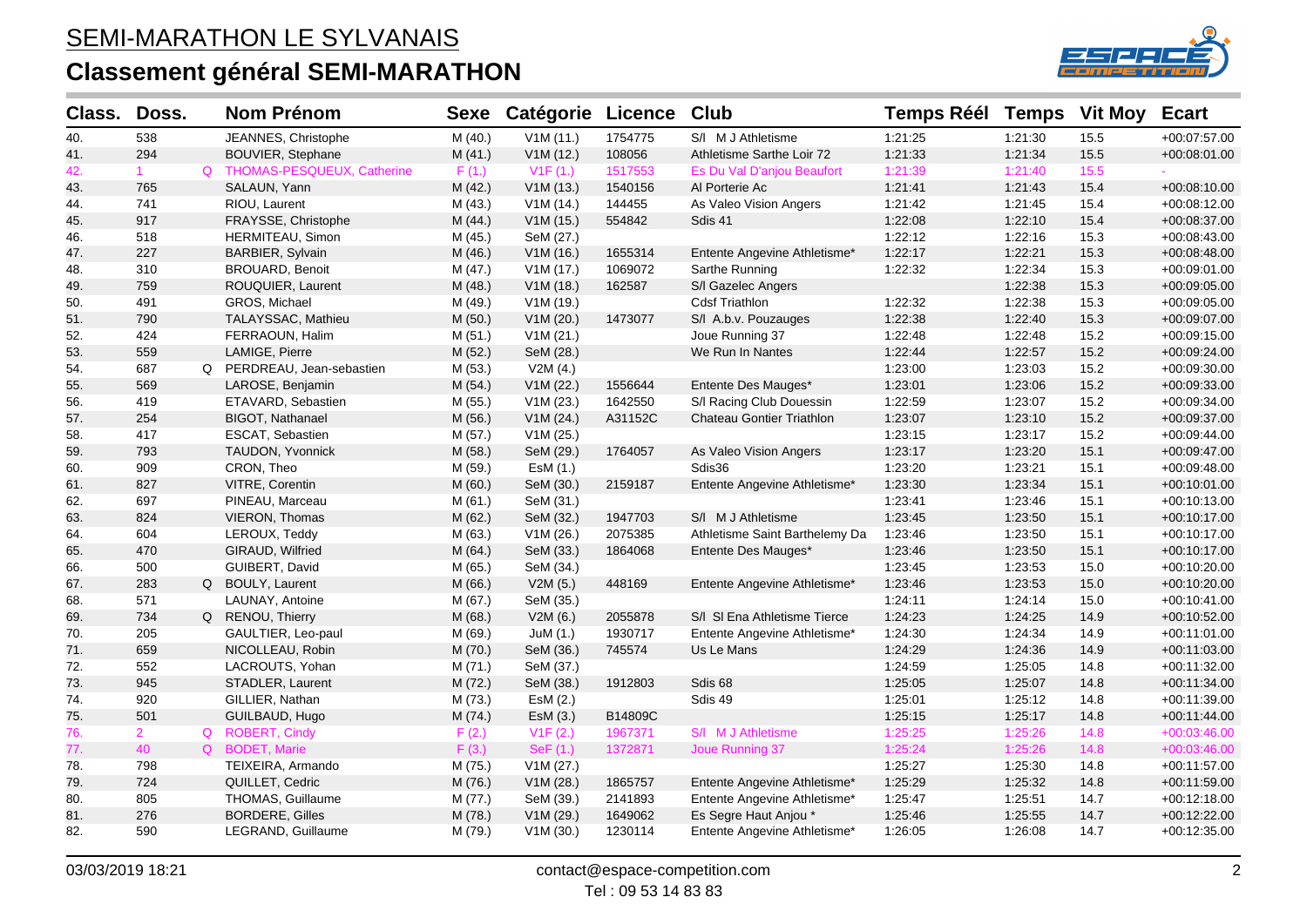

| Class. | Doss. | <b>Nom Prénom</b>        | <b>Sexe</b> | <b>Catégorie Licence</b> |         | Club                           | <b>Temps Réél</b> | <b>Temps</b> | <b>Vit Moy</b> | <b>Ecart</b>   |
|--------|-------|--------------------------|-------------|--------------------------|---------|--------------------------------|-------------------|--------------|----------------|----------------|
| 83.    | 231   | <b>BARON, Antoine</b>    | M(80.)      | SeM (40.)                | 804550  | Entente Angevine Athletisme*   | 1:25:58           | 1:26:08      | 14.7           | $+00:12:35.00$ |
| 84.    | 408   | Q DUPUY, Louis           | M(81.)      | V2M(7.)                  | 137704  | Entente Angevine Athletisme*   | 1:26:08           | 1:26:11      | 14.6           | $+00:12:38.00$ |
| 85.    | 542   | JOLY, Florian            | M(82.)      | SeM (41.)                | 1461253 | Ac Varades                     | 1:26:11           | 1:26:14      | 14.6           | $+00:12:41.00$ |
| 86.    | 672   | PANAGET, Arnaud          | M (83.)     | V1M(31.)                 | 1450183 | Athletisme Saint Barthelemy Da | 1:26:08           | 1:26:16      | 14.6           | +00:12:43.00   |
| 87.    | 701   | PITON, Jerome            | M(84)       | V1M (32.)                |         |                                | 1:26:14           | 1:26:22      | 14.6           | $+00:12:49.00$ |
| 88.    | 670   | Q PAILLARD, Frederic     | M (85.)     | V2M(8.)                  | 812708  | S/I Chateauneuf Athle          | 1:26:17           | 1:26:23      | 14.6           | $+00:12:50.00$ |
| 89.    | 476   | GOULAY, Simon            | M(86.)      | SeM (42.)                |         | <b>Credit Taux Service</b>     | 1:26:30           | 1:26:34      | 14.6           | $+00:13:01.00$ |
| 90.    | 933   | LEFEBVRE, Fabien         | M (87.)     | EsM (4.)                 |         | Sdis 42                        | 1:27:00           | 1:27:03      | 14.5           | +00:13:30.00   |
| 91.    | 210   | WEDLARSKI, Rudy          | M (88.)     | V1M(33.)                 | 1124424 | Racing Club Douessin           | 1:27:07           | 1:27:10      | 14.5           | +00:13:37.00   |
| 92.    | 259   | <b>BLIN, Denis</b>       | M (89.)     | V1M (34.)                | 1330058 | Upac Chateau-gontier *         | 1:27:01           | 1:27:12      | 14.5           | +00:13:39.00   |
| 93.    | 576   | LE LARGE, Sebastien      | M (90.)     | V1M(35.)                 | 1189244 | Es Du Val D'anjou Beaufort     | 1:27:06           | 1:27:15      | 14.5           | $+00:13:42.00$ |
| 94.    | 758   | ROULLIER, Jacques        | M (91.)     | V1M (36.)                | 253192  | Asec La Pommeraye              | 1:27:12           | 1:27:16      | 14.5           | $+00:13:43.00$ |
| 95.    | 753   | RONDEAUX, Christophe     | M (92.)     | V1M(37.)                 | 1651661 | As Saint-sylvain D'anjou       | 1:27:22           | 1:27:27      | 14.4           | $+00:13:54.00$ |
| 96.    | 348   | CLAVIER, Jean-francois   | M (93.)     | SeM (43.)                |         |                                | 1:27:17           | 1:27:29      | 14.4           | +00:13:56.00   |
| 97.    | 948   | VARLOTEAUX, Come         | M (94.)     | SeM (44.)                |         | Scap18 Udsp51                  | 1:27:27           | 1:27:30      | 14.4           | +00:13:57.00   |
| 98.    | 777   | Q SENEE, Eric            | M (95.)     | V2M (9.)                 | 964285  | Es Du Val D'anjou Beaufort     | 1:27:38           | 1:27:41      | 14.4           | +00:14:08.00   |
| 99.    | 437   | FOUILLET, Antoine        | M (96.)     | SeM (45.)                | 458102  | Upac Chateau-gontier *         | 1:27:37           | 1:27:49      | 14.4           | $+00:14:16.00$ |
| 100.   | 268   | BOIVIN, Julien           | M (97.)     | SeM (46.)                | 1909776 | Esva                           | 1:27:41           | 1:27:51      | 14.4           | $+00:14:18.00$ |
| 101.   | 477   | Q GOULET, Yves           | M (98.)     | V2M(10.)                 | 1703945 | S/I M J Athletisme             | 1:27:45           | 1:27:52      | 14.4           | $+00:14:19.00$ |
| 102.   | 358   | COQUERIE, Pierre         | M (99.)     | SeM (47.)                | 1367178 | Loire Endurance Athletisme     | 1:27:45           | 1:27:52      | 14.4           | +00:14:19.00   |
| 103.   | 395   | DOMAS, Christophe        | M (100.)    | SeM (48.)                | 1567491 | Upac Chateau-gontier *         | 1:27:44           | 1:27:56      | 14.3           | +00:14:23.00   |
| 104.   | 531   | Q HULIN, Joel            | M (101.)    | V2M (11.)                | 1000506 | Es Segre Haut Anjou *          | 1:27:48           | 1:27:57      | 14.3           | +00:14:24.00   |
| 105.   | 529   | Q HUCHON, Florent        | M (102.)    | V2M (12.)                | 1653171 | Entente Des Mauges*            | 1:27:53           | 1:27:59      | 14.3           | $+00:14:26.00$ |
| 106.   | 392   | DIVAY, Jean-jacques      | M (103.)    | V1M (38.)                | 1909766 | Es Du Val D'anjou Beaufort     | 1:27:53           | 1:27:59      | 14.3           | $+00:14:26.00$ |
| 107.   | 383   | DELERABLE, Pierrick      | M (104.)    | SeM (49.)                |         |                                | 1:27:47           | 1:28:01      | 14.3           | $+00:14:28.00$ |
| 108.   | 540   | JEZO, Emmanuel           | M (105.)    | V1M (39.)                |         | <b>Esprit Trail Anjou</b>      | 1:28:00           | 1:28:02      | 14.3           | +00:14:29.00   |
| 109.   | 428   | FEUVRAIS, Aurelien       | M (106.)    | SeM (50.)                | 1989365 | Es Du Val D'anjou Beaufort     | 1:27:56           | 1:28:02      | 14.3           | $+00:14:29.00$ |
| 110.   | 88    | Q LE BAIL, Adeline       | F(4.)       | SeF(2.)                  | 701671  | Angers Athle*                  | 1:28:01           | 1:28:03      | 14.3           | +00:06:23.00   |
| 111.   | 421   | FARDEAU, Fabrice         | M (107.)    | V1M(40.)                 |         |                                | 1:28:07           | 1:28:12      | 14.3           | +00:14:39.00   |
| 112.   | 836   | Bouesnard, Pierre        | M (108.)    | SeM (51.)                |         |                                | 1:28:09           | 1:28:15      | 14.3           | $+00:14:42.00$ |
| 113.   | 752   | Q ROLANDEAU, Denis       | M (109.)    | V2M(13.)                 | 753758  | Entente Des Mauges*            | 1:28:11           | 1:28:19      | 14.3           | $+00:14:46.00$ |
| 114.   | 221   | BAILLERGEAU, Christophe  | M (110.)    | V1M(41.)                 | 707533  | Longue Jogging Lc              |                   | 1:28:25      | 14.3           | +00:14:52.00   |
| 115.   | 485   | ANDRE, Yoan              | M(111.)     | SeM (52.)                | 461441  | As Saint-sylvain D'anjou       | 1:28:28           | 1:28:35      | 14.2           | $+00:15:02.00$ |
| 116.   | 789   | TAILLANDIER, Yohann      | M (112.)    | V1M(42.)                 | 2104199 | S/I M J Athletisme             | 1:28:34           | 1:28:42      | 14.2           | $+00:15:09.00$ |
| 117.   | 345   | CISSE, Amaury            | M (113.)    | ESM(5.)                  |         |                                | 1:28:44           | 1:28:49      | 14.2           | $+00:15:16.00$ |
| 118.   | 288   | <b>BOURMAUD, Patrick</b> | M (114.)    | V1M(43.)                 | 2071104 | S/I M J Athletisme             | 1:28:44           | 1:28:51      | 14.2           | $+00:15:18.00$ |
| 119.   | 537   | JEANNES, Cedrick         | M (115.)    | V1M (44.)                | 1866399 | S/I Mjathletisme               | 1:28:44           | 1:28:51      | 14.2           | $+00:15:18.00$ |
| 120.   | 337   | CHEREL, Damien           | M (116.)    | SeM (53.)                |         |                                | 1:28:35           | 1:28:54      | 14.2           | +00:15:21.00   |
| 121.   | 506   | GUILLOTEAU, Mickael      | M (117.)    | V1M(45.)                 | A31139C | Segre Triathlon                | 1:28:44           | 1:28:55      | 14.2           | $+00:15:22.00$ |
| 122.   | 406   | DUPONT, Vincent          | M (118.)    | SeM (54.)                | 1872970 | Entente Angevine Athletisme*   | 1:28:49           | 1:29:00      | 14.2           | +00:15:27.00   |
| 123.   | 399   | Q DUBE, Philippe         | M (119.)    | V3M(1.)                  | 200158  | Es Du Val D'anjou Beaufort     | 1:28:58           | 1:29:06      | 14.2           | $+00:15:33.00$ |
| 124.   | 587   | LEFORT, Romain           | M (120.)    | SeM (55.)                |         |                                | 1:29:02           | 1:29:12      | 14.1           | $+00:15:39.00$ |
| 125.   | 722   | PRUDHOMME, Frederic      | M (121.)    | V1M(46.)                 | 1651108 | Angers Athle*                  | 1:29:07           | 1:29:13      | 14.1           | $+00:15:40.00$ |
|        |       |                          |             |                          |         |                                |                   |              |                |                |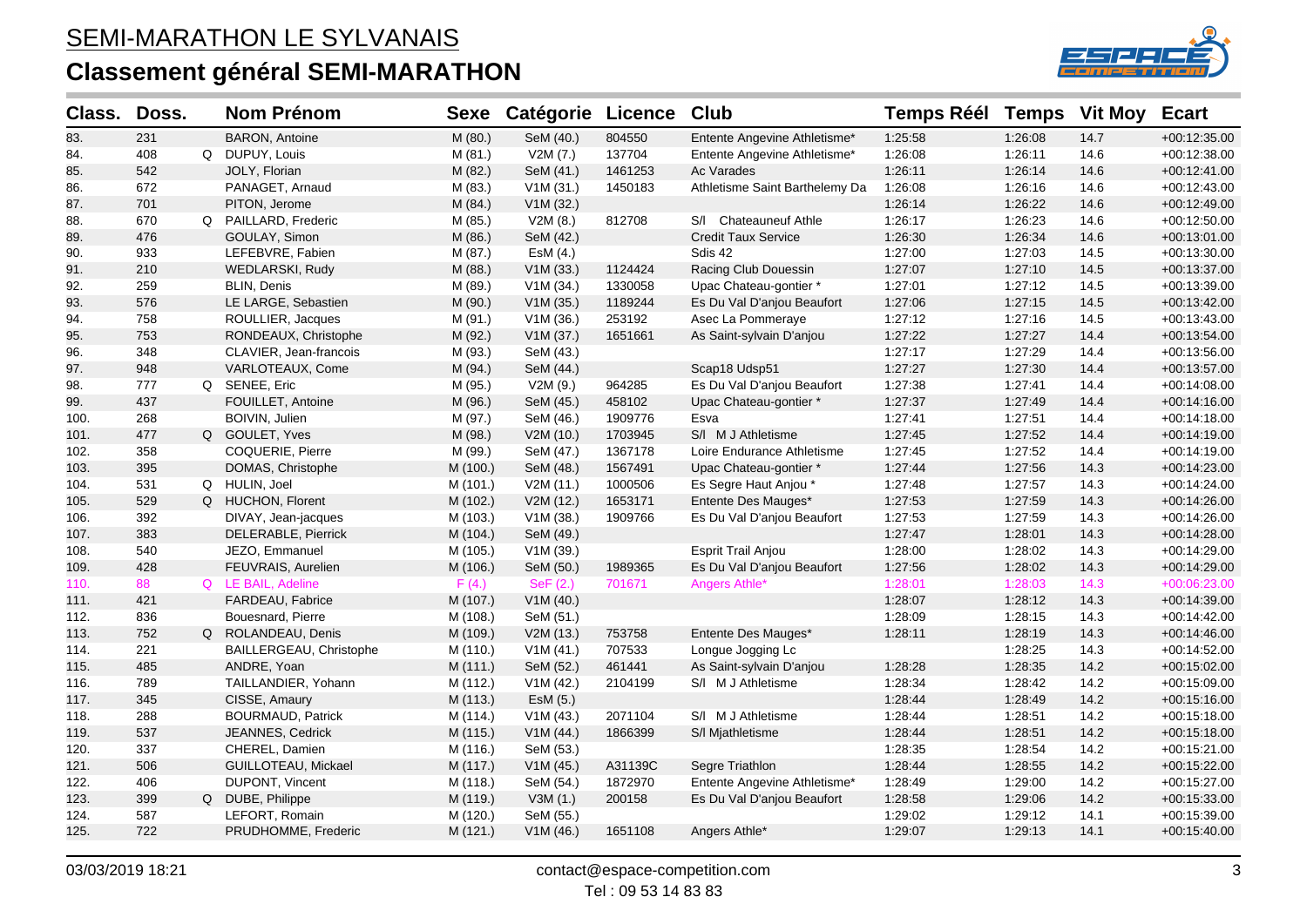

| Class. | Doss. | <b>Nom Prénom</b>          |          | Sexe Catégorie Licence Club |         |                                       | <b>Temps Réél Temps</b> |         | <b>Vit Moy</b> | <b>Ecart</b>   |
|--------|-------|----------------------------|----------|-----------------------------|---------|---------------------------------------|-------------------------|---------|----------------|----------------|
| 126.   | 464   | GINDER, Tony               | M (122.) | SeM (56.)                   |         |                                       | 1:28:55                 | 1:29:21 | 14.1           | $+00:15:48.00$ |
| 127.   | 234   | BAUDRY, Emmanuel           | M (123.) | V1M(47.)                    |         |                                       | 1:29:12                 | 1:29:28 | 14.1           | $+00:15:55.00$ |
| 128.   | 699   | PINSON, Sebastien          | M (124.) | V1M(48.)                    | 1504123 | Upac Chateau-gontier *                | 1:29:19                 | 1:29:30 | 14.1           | $+00:15:57.00$ |
| 129.   | 690   | PERRAIN, Sebastien         | M (125.) | V1M(49.)                    | 1128134 | S/I Chateauneuf Athle                 | 1:29:28                 | 1:29:37 | 14.1           | $+00:16:04.00$ |
| 130.   | 389   | <b>DESETRES, Eric</b>      | M (126.) | V1M(50.)                    | 1650351 | S/I Chateauneuf Athle                 | 1:29:30                 | 1:29:38 | 14.1           | +00:16:05.00   |
| 131.   | 449   | Q GARNIER, Philippe        | M (127.) | V2M (14.)                   | 1669896 | S/I M J Athletisme                    | 1:29:34                 | 1:29:40 | 14.1           | +00:16:07.00   |
| 132.   | 930   | LAPLAINE, Alexis           | M (128.) | SeM (57.)                   |         | Sdis36                                | 1:29:40                 | 1:29:45 | 14.1           | $+00:16:12.00$ |
| 133.   | 618   | MACHEFERT, Arnaud          | M (129.) | V1M(51.)                    |         |                                       | 1:29:42                 | 1:29:46 | 14.1           | $+00:16:13.00$ |
| 134.   | 346   | Q CISSE, Olivier           | M (130.) | V2M (15.)                   |         |                                       | 1:29:41                 | 1:29:47 | 14.1           | $+00:16:14.00$ |
| 135.   | 292   | <b>BOUTIN, Matthieu</b>    | M (131.) | V1M(52.)                    | 1558974 | To Be Sport                           | 1:29:45                 | 1:29:51 | 14.0           | $+00:16:18.00$ |
| 136.   | 838   | Dupuis, Arnaud             | M (132.) | SeM (58.)                   |         |                                       | 1:29:26                 | 1:29:54 | 14.0           | +00:16:21.00   |
| 137.   | 311   | BROUSSIN, Adrien           | M (133.) | SeM (59.)                   |         |                                       | 1:29:35                 | 1:30:05 | 14.0           | $+00:16:32.00$ |
| 138.   | 353   | COIFFE, Bruno              | M (134.) | V1M(53.)                    |         |                                       | 1:29:57                 | 1:30:14 | 14.0           | +00:16:41.00   |
| 139.   | 302   | <b>BRIAND, Richard</b>     | M (135.) | V1M(54.)                    |         |                                       | 1:30:00                 | 1:30:15 | 14.0           | $+00:16:42.00$ |
| 140.   | 206   | LIXFE, Franck              | M (136.) | V2M (16.)                   |         |                                       | 1:30:16                 | 1:30:18 | 14.0           | $+00:16:45.00$ |
| 141.   | 396   | DOREAU, Regis              | M (137.) | V1M(55.)                    |         | As Valeo Vision Angers                | 1:30:11                 | 1:30:19 | 14.0           | $+00:16:46.00$ |
| 142.   | 711   | POIRIER, Jordan            | M (138.) | SeM (60.)                   | 1790050 | Angers Athle*                         | 1:30:14                 | 1:30:21 | 14.0           | +00:16:48.00   |
| 143.   | 462   | GEROT, Cyrille             | M (139.) | V1M(56.)                    | 1231196 | Gally Athletic Club*                  | 1:30:07                 | 1:30:23 | 14.0           | $+00:16:50.00$ |
| 144.   | 291   | <b>BOUTET, Andre</b>       | M (140.) | V2M (17.)                   | 1555960 | S/I M J Athletisme                    | 1:30:17                 | 1:30:23 | 14.0           | +00:16:50.00   |
| 145.   | 255   | BLAISONNEAU, Olivier       | M (141.) | V1M (57.)                   | 1863321 | Es Du Val D'anjou Beaufort            | 1:30:23                 | 1:30:31 | 13.9           | +00:16:58.00   |
| 146.   | 796   | TAVEAU, Denis              | M (142.) | V2M (18.)                   | 1650786 | Angers Athle*                         | 1:30:28                 | 1:30:36 | 13.9           | +00:17:03.00   |
| 147.   | 739   | RICHARD, Johann            | M (143.) | SeM (61.)                   | 292325  | Essha Le Lion D'angers                | 1:30:28                 | 1:30:37 | 13.9           | +00:17:04.00   |
| 148.   | 333   | CHENE, Gregoire            | M (144.) | V2M (19.)                   |         | Non Licencie(e)                       | 1:30:43                 | 1:30:48 | 13.9           | $+00:17:15.00$ |
| 149.   | 922   | GUILLET, Matthieu          | M (145.) | V1M(58.)                    | 1284896 | Sdis 49                               | 1:30:40                 | 1:30:56 | 13.9           | $+00:17:23.00$ |
| 150.   | 510   | GUINHUT, Julien            | M (146.) | SeM (62.)                   |         |                                       | 1:30:51                 | 1:30:59 | 13.9           | $+00:17:26.00$ |
| 151.   | 775   | SCHNEIDER, Maurin          | M (147.) | V1M (59.)                   | 1384120 | As Saint-sylvain D'anjou              | 1:30:57                 | 1:31:03 | 13.9           | +00:17:30.00   |
| 152.   | 924   | HIARD, Jules               | M (148.) | JuM (2.)                    |         | Trek And Bike Udsp86                  | 1:30:57                 | 1:31:16 | 13.8           | $+00:17:43.00$ |
| 153.   | 943   | PUBERT, David              | M (149.) | SeM (63.)                   |         | Cs Challans                           | 1:31:16                 | 1:31:20 | 13.8           | +00:17:47.00   |
| 154.   | 300   | <b>BRETON, Laurent</b>     | M (150.) | V1M (60.)                   | 1967254 | S/I Essha Le Lion D'angers            | 1:31:13                 | 1:31:24 | 13.8           | $+00:17:51.00$ |
| 155.   | 416   | EMZIVAT, Morgan            | M (151.) | SeM (64.)                   | 1862213 | S/I M J Athletisme                    | 1:31:20                 | 1:31:28 | 13.8           | $+00:17:55.00$ |
| 156.   | 369   | DA COSTA, Francois         | M (152.) | V1M(61.)                    | 1863319 | Es Du Val D'anjou Beaufort            | 1:31:17                 | 1:31:29 | 13.8           | +00:17:56.00   |
| 157.   | 370   | DA COSTA, Jean-noel        | M (153.) | V2M (20.)                   |         | Non Licencie(e)                       | 1:31:18                 | 1:31:30 | 13.8           | +00:17:57.00   |
| 158.   | 258   | <b>BLAY, Patrick</b>       | M (154.) | V2M (21.)                   |         |                                       | 1:31:22                 | 1:31:31 | 13.8           | $+00:17:58.00$ |
| 159.   | 582   | LEBRUN, Sebastien          | M (155.) | SeM (65.)                   |         |                                       | 1:31:24                 | 1:31:33 | 13.8           | +00:18:00.00   |
| 160.   | 414   | DUVAL, Thomas              | M (156.) | SeM (66.)                   | 774658  | As Valeo Vision Angers                | 1:31:27                 | 1:31:35 | 13.8           | +00:18:02.00   |
| 161.   | 257   | <b>BLANDIN, Christophe</b> | M (157.) | V1M(62.)                    | 1749011 | S/I A.b.v. Pouzauges                  | 1:31:25                 | 1:31:37 | 13.8           | $+00:18:04.00$ |
| 162.   | 633   | <b>MARTIN, Eric</b>        | M (158.) | V1M (63.)                   |         |                                       | 1:31:37                 | 1:31:48 | 13.7           | $+00:18:15.00$ |
| 163.   | 614   | LOUE, Jean Philippe        | M (159.) | V2M (22.)                   |         |                                       | 1:31:02                 | 1:31:53 | 13.7           | $+00:18:20.00$ |
| 164.   | 925   | HOSTACHY, Kevin            | M (160.) | SeM (67.)                   |         | Sdis 42                               | 1:32:00                 | 1:32:13 | 13.7           | $+00:18:40.00$ |
| 165.   | 427   | FERYN, Arnaud              | M (161.) | SeM (68.)                   | 1878847 | As Saint-sylvain D'anjou              | 1:32:16                 | 1:32:24 | 13.7           | $+00:18:51.00$ |
| 166.   | 680   | PASSEDOIT, Wilfried        | M (162.) | SeM (69.)                   | 1862761 | S/I M J Athletisme                    | 1:32:01                 | 1:32:24 | 13.7           | +00:18:51.00   |
| 167.   | 631   | MARIONNEAU, Emmanuel       | M (163.) | V1M(64.)                    | 1795673 | <b>Brissac Loire Aubance Athletis</b> | 1:32:17                 | 1:32:25 | 13.7           | $+00:18:52.00$ |
| 168.   | 363   | CORRE, Hubert              | M (164.) | V2M (23.)                   | 403219  | As Saint-sylvain D'anjou              | 1:32:17                 | 1:32:31 | 13.6           | $+00:18:58.00$ |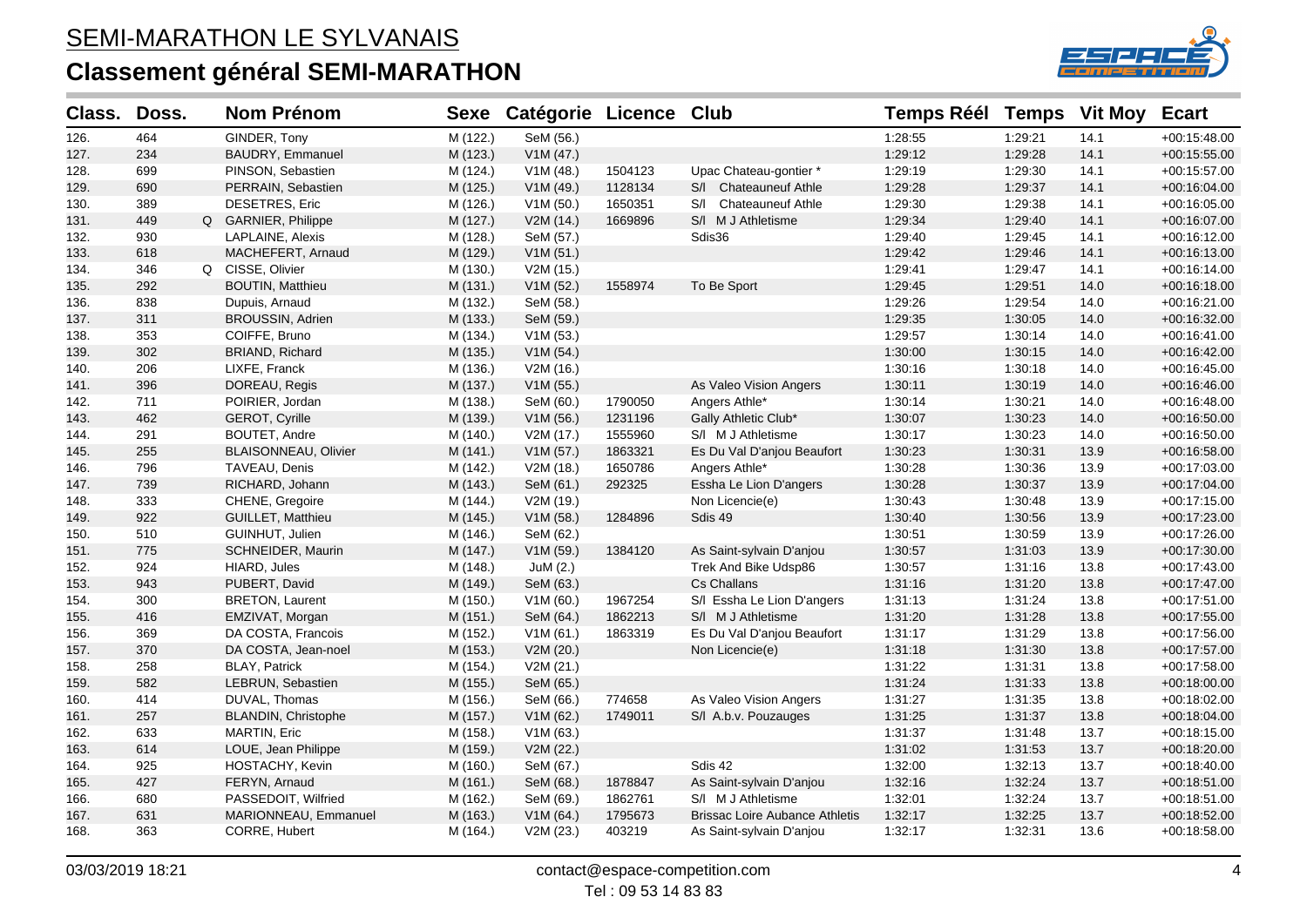

| Class. | Doss.          | <b>Nom Prénom</b>         | <b>Sexe</b> | <b>Catégorie Licence</b> |         | <b>Club</b>                       | <b>Temps Réél</b> | <b>Temps</b> | <b>Vit Moy</b> | <b>Ecart</b>   |
|--------|----------------|---------------------------|-------------|--------------------------|---------|-----------------------------------|-------------------|--------------|----------------|----------------|
| 169.   | 496            | GUERIN, Cedric            | M (165.)    | SeM (70.)                | 1103986 | As Valeo Vision Angers            | 1:32:37           | 1:32:44      | 13.6           | $+00:19:11.00$ |
| 170.   | 426            | FERTON, Steven            | M (166.)    | SeM (71.)                | 1962453 | Ca Du Pays Saumurois *            | 1:32:38           | 1:32:47      | 13.6           | $+00:19:14.00$ |
| 171.   | 712            | POIRIER, Emmanuel         | M (167.)    | V1M(65.)                 | 2083594 | Athletisme Saint Barthelemy Da    | 1:32:45           | 1:32:48      | 13.6           | $+00:19:15.00$ |
| 172.   | 842            | Mallet, Denis             | M (168.)    | V2M (24.)                |         |                                   | 1:32:39           | 1:32:49      | 13.6           | $+00:19:16.00$ |
| 173.   | 757            | ROUILLE, Damien           | M (169.)    | V2M (25.)                |         |                                   | 1:32:35           | 1:32:52      | 13.6           | $+00:19:19.00$ |
| 174.   | 504            | GUILLOT, Patrice          | M (170.)    | V1M (66.)                |         |                                   | 1:32:46           | 1:32:55      | 13.6           | +00:19:22.00   |
| 175.   | 29             | Q CLEMENCEAU, Beatrice    | F(5.)       | V1F(3.)                  | A64616C | <b>Tri Veloce Saint Sebastien</b> | 1:32:51           | 1:32:58      | 13.6           | $+00:11:18.00$ |
| 176.   | 679            | PASQUIER, Jean-francois   | M (171.)    | SeM (72.)                |         |                                   | 1:32:43           | 1:33:01      | 13.6           | +00:19:28.00   |
| 177.   | 450            | Q GASBLANC, Max           | M (172.)    | V3M(2.)                  | 225257  | E2a Angers                        | 1:32:58           | 1:33:02      | 13.6           | +00:19:29.00   |
| 178.   | 685            | ANDRE-LABORDE, Alexandre  | M (173.)    | SeM (73.)                |         |                                   | 1:32:46           | 1:33:03      | 13.6           | $+00:19:30.00$ |
| 179.   | 293            | <b>BOUVIER, Nicolas</b>   | M (174.)    | V1M (67.)                |         |                                   | 1:32:42           | 1:33:09      | 13.5           | +00:19:36.00   |
| 180.   | 630            | MARIE, Jerome             | M (175.)    | V1M (68.)                |         |                                   | 1:33:11           | 1:33:13      | 13.5           | $+00:19:40.00$ |
| 181.   | 306            | BROCHET, Christophe       | M (176.)    | V1M (69.)                | 704366  | Angers Athle*                     | 1:33:02           | 1:33:20      | 13.5           | +00:19:47.00   |
| 182.   | 319            | CADY, Richard             | M (177.)    | V1M (70.)                | 1864118 | Athletisme Saint Barthelemy Da    | 1:33:19           | 1:33:21      | 13.5           | $+00:19:48.00$ |
| 183.   | 937            | MAUGET, Stephane          | M (178.)    | V1M (71.)                | 638506  | Sdis49                            | 1:33:15           | 1:33:24      | 13.5           | +00:19:51.00   |
| 184.   | 357            | CONSEIL, Julien           | M (179.)    | SeM (74.)                | B05076C | <b>Triathlon Club Nantais</b>     | 1:33:23           | 1:33:31      | 13.5           | +00:19:58.00   |
| 185.   | 425            | <b>FERRE, Thierry</b>     | M (180.)    | V1M (72.)                | 1558350 | S/I M J Athletisme                | 1:33:25           | 1:33:33      | 13.5           | $+00:20:00.00$ |
| 186.   | 823            | VIEL, Jeremie             | M (181.)    | SeM (75.)                |         |                                   | 1:33:28           | 1:33:35      | 13.5           | $+00:20:02.00$ |
| 187.   | 352            | COIFFARD, Antoine         | M (182.)    | SeM (76.)                |         |                                   | 1:33:31           | 1:33:35      | 13.5           | +00:20:02.00   |
| 188.   | 454            | CROCHARD, Samuel          | M (183.)    | SeM (77.)                | 1297211 | Entente Angevine Athletisme*      | 1:33:32           | 1:33:37      | 13.5           | +00:20:04.00   |
| 189.   | 661            | NUEL, Xavier              | M (184.)    | V1M (73.)                |         | Running Loretain                  | 1:33:07           | 1:33:38      | 13.5           | $+00:20:05.00$ |
| 190.   | 442            | FRAPPREAU, Sebastien      | M (185.)    | V1M (74.)                | 1379717 | S/I Vihiers                       | 1:33:37           | 1:33:46      | 13.5           | $+00:20:13.00$ |
| 191.   | 556            | LAIR, Christophe          | M (186.)    | V1M (75.)                | 1276341 | Es Du Val D'anjou Beaufort        | 1:33:24           | 1:33:47      | 13.5           | $+00:20:14.00$ |
| 192.   | 241            | BELLANGER, Ludovic        | M (187.)    | SeM (78.)                |         | Running Loretain                  | 1:33:18           | 1:33:48      | 13.4           | $+00:20:15.00$ |
| 193.   | $\overline{4}$ | Q TALLON, Frederique      | F(6.)       | V1F(4.)                  | 1967300 | <b>Athletisme Sarthe Loir 72</b>  | 1:33:43           | 1:33:51      | 13.4           | $+00:12:11.00$ |
| 194.   | 468            | GIRARDEAU, Fabien         | M (188.)    | V1M (76.)                |         | Running Loretain                  | 1:33:45           | 1:33:56      | 13.4           | +00:20:23.00   |
| 195.   | 237            | <b>BEAUDELOT, Vincent</b> | M (189.)    | SeM (79.)                |         |                                   | 1:33:25           | 1:33:58      | 13.4           | $+00:20:25.00$ |
| 196.   | 688            | PERIBOIS, Didier          | M (190.)    | SeM (80.)                |         |                                   | 1:33:26           | 1:33:59      | 13.4           | +00:20:26.00   |
| 197.   | 525            | HOCDE, Cedric             | M (191.)    | SeM (81.)                | 2020851 | Entente Angevine Athletisme*      | 1:33:35           | 1:34:01      | 13.4           | $+00:20:28.00$ |
| 198.   | 382            | DELEBARRE, Xavier         | M (192.)    | V2M (26.)                | 2076174 | As Saint-sylvain D'anjou          | 1:34:02           | 1:34:14      | 13.4           | $+00:20:41.00$ |
| 199.   | 557            | LAMBERT, Stephane         | M (193.)    | V1M (77.)                | 1662691 | Longue Jogging Lc                 | 1:34:11           | 1:34:16      | 13.4           | +00:20:43.00   |
| 200.   | 3 <sup>7</sup> | Q DEREGNAUCOURT, Elodie   | F(7.)       | SeF(3.)                  |         |                                   | 1:34:17           | 1:34:21      | 13.4           | $+00:12:41.00$ |
| 201.   | 347            | CLAVIER, Jeremy           | M (194.)    | SeM (82.)                |         |                                   | 1:33:34           | 1:34:22      | 13.4           | +00:20:49.00   |
| 202.   | 278            | <b>BOUCAULT, Olivier</b>  | M (195.)    | V2M (27.)                |         |                                   | 1:34:04           | 1:34:22      | 13.4           | +00:20:49.00   |
| 203.   | 367            | COURANT, Joel             | M (196.)    | V1M (78.)                |         |                                   | 1:34:21           | 1:34:38      | 13.3           | $+00:21:05.00$ |
| 204.   | 323            | CARRE, Sylvain            | M (197.)    | SeM (83.)                |         |                                   | 1:34:30           | 1:34:39      | 13.3           | $+00:21:06.00$ |
| 205.   | 773            | SAVATON, Damien           | M (198.)    | SeM (84.)                | 2078481 | S/I Chateauneuf Athle             | 1:34:21           | 1:34:42      | 13.3           | +00:21:09.00   |
| 206.   | 248            | <b>BERNARD, Francis</b>   | M (199.)    | V1M (79.)                | 1885582 | S/I A.b.v. Pouzauges              | 1:34:48           | 1:35:01      | 13.3           | +00:21:28.00   |
| 207.   | 420            | ETESSE, Mathieu           | M(200.)     | SeM (85.)                | 1936623 | Entente Des Mauges*               | 1:35:02           | 1:35:06      | 13.3           | +00:21:33.00   |
| 208.   | 407            | DUPONT, Herve             | M (201.)    | V2M (28.)                |         | Running Loretain                  | 1:34:59           | 1:35:10      | 13.3           | +00:21:37.00   |
| 209.   | 453            | GAUDRE, Thomas            | M (202.)    | V1M(80.)                 | 1451913 | As Valeo Vision Angers            | 1:34:44           | 1:35:12      | 13.3           | +00:21:39.00   |
| 210.   | 482            | GRASSET, Alexandre        | M (203.)    | SeM (86.)                | 1754547 | Es Segre Haut Anjou *             | 1:35:07           | 1:35:22      | 13.2           | $+00:21:49.00$ |
| 211.   | 815            | TRIMOREAU, Yannick        | M (204.)    | V1M(81.)                 |         | Running Loretain                  | 1:35:10           | 1:35:23      | 13.2           | $+00:21:50.00$ |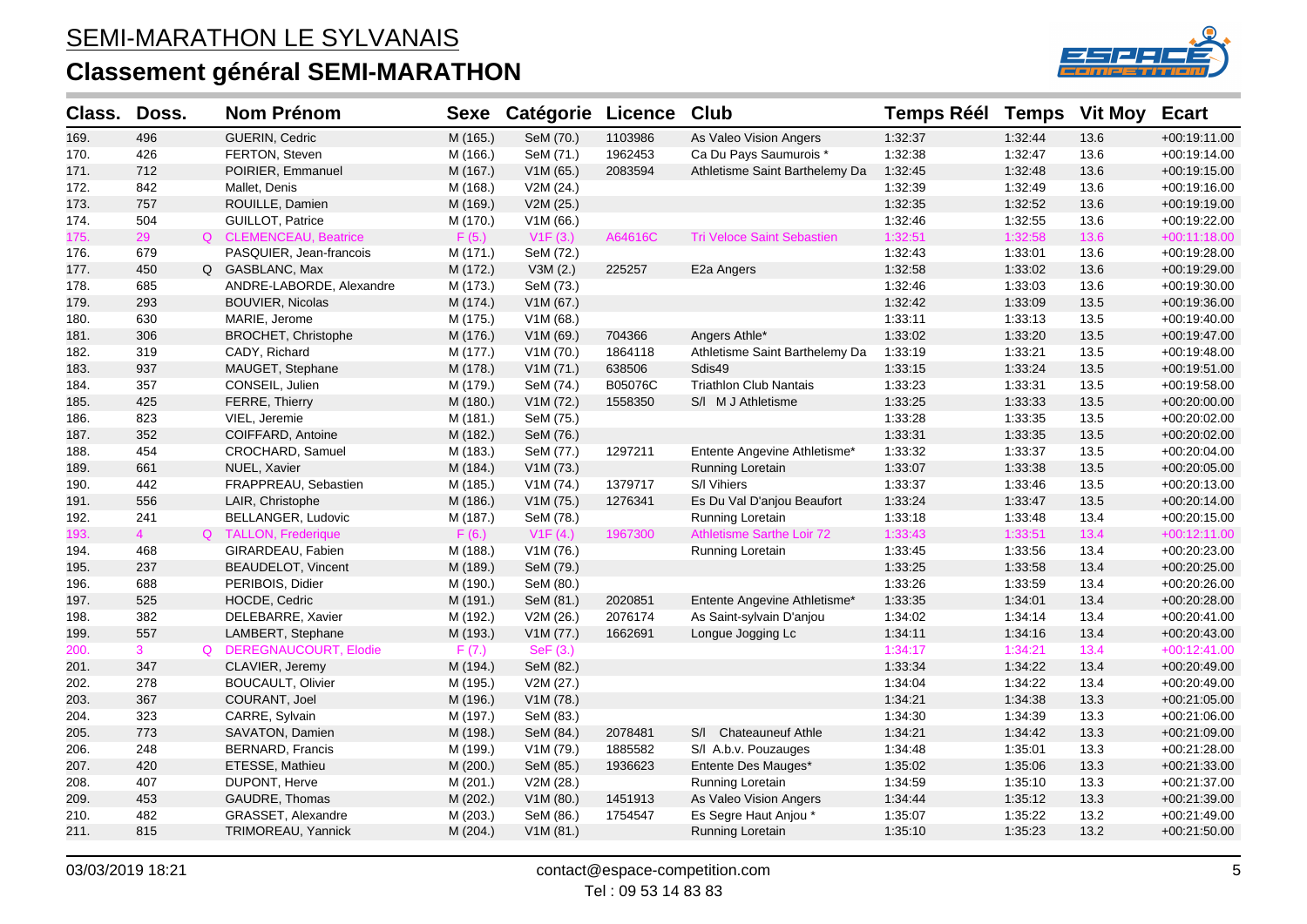

| Class. | Doss.           | <b>Nom Prénom</b>         | <b>Sexe</b> | <b>Catégorie Licence</b> |         | Club                           | <b>Temps Réél</b> | <b>Temps</b> | <b>Vit Moy</b> | <b>Ecart</b>   |
|--------|-----------------|---------------------------|-------------|--------------------------|---------|--------------------------------|-------------------|--------------|----------------|----------------|
| 212.   | 246             | BENION, Ghislain          | M (205.)    | V2M (29.)                | 1270475 | Running Val D Hyrome           | 1:35:20           | 1:35:25      | 13.2           | +00:21:52.00   |
| 213.   | 778             | SERGENT, Damien           | M (206.)    | SeM (87.)                | 1653919 | Asec La Pommeraye              | 1:35:13           | 1:35:28      | 13.2           | $+00:21:55.00$ |
| 214.   | 755             | ROUAULT, Antoine          | M (207.)    | SeM (88.)                |         |                                | 1:35:06           | 1:35:28      | 13.2           | $+00:21:55.00$ |
| 215.   | 932             | LECHEL, Pierre-guillaum   | M (208.)    | V1M (82.)                |         | Sdis36                         | 1:35:24           | 1:35:29      | 13.2           | +00:21:56.00   |
| 216.   | 481             | <b>GRANGER, Cedric</b>    | M (209.)    | V1M(83.)                 | 1874365 | Entente Angevine Athletisme*   | 1:35:15           | 1:35:37      | 13.2           | +00:22:04.00   |
| 217.   | 8               | Q LE MOING, Helene        | F(8.)       | V1F(5.)                  | 1650613 | <b>Entente Des Mauges*</b>     | 1:35:20           | 1:35:39      | 13.2           | $+00:13:59.00$ |
| 218.   | 545             | JOUNIAUX, Olivier         | M (210.)    | V1M (84.)                | 1283750 | Athletisme Saint Barthelemy Da | 1:35:24           | 1:35:46      | 13.2           | +00:22:13.00   |
| 219.   | 828             | Q VITRY, Jean-francois    | M (211.)    | V3M(3.)                  | 973280  | S/I M J Athletisme             | 1:35:30           | 1:35:49      | 13.2           | $+00:22:16.00$ |
| 220.   | 698             | PINON, Tony               | M (212.)    | V1M (85.)                | A47036C | <b>Asptt Angers</b>            | 1:35:30           | 1:35:58      | 13.1           | +00:22:25.00   |
| 221.   | 270             | BOMPOIL, Vincent          | M (213.)    | V1M(86.)                 | 1468957 | S/I Vihiers                    | 1:35:49           | 1:35:59      | 13.1           | +00:22:26.00   |
| 222.   | 256             | BLAISONNEAU, Tristan      | M (214.)    | V1M (87.)                |         |                                | 1:35:51           | 1:36:05      | 13.1           | +00:22:32.00   |
| 223.   | 498             | <b>GUERITAULT, Franck</b> | M (215.)    | V1M (88.)                | 1426153 | Longue Jogging Lc              | 1:36:07           | 1:36:12      | 13.1           | +00:22:39.00   |
| 224.   | 910             | Q DAVID, Audrey           | F(9.)       | V1F(6.)                  | 1284667 | Sdis37                         | 1:36:13           | 1:36:14      | 13.1           | $+00:14:34.00$ |
| 225.   | 748             | RODRIGUEZ, Jean           | M (216.)    | V2M (30.)                | 355993  | <b>Ac Varades</b>              | 1:36:08           | 1:36:14      | 13.1           | +00:22:41.00   |
| 226.   | 911             | DELORME, Jeremy           | M (217.)    | JuM(3.)                  |         | Sdis 42                        | 1:36:18           | 1:36:31      | 13.1           | +00:22:58.00   |
| 227.   | 729             | RAOULT, Yann              | M (218.)    | V1M (89.)                |         |                                | 1:36:25           | 1:36:32      | 13.1           | +00:22:59.00   |
| 228.   | 706             | Q POINTEAU, Raymond       | M (219.)    | V3M (4.)                 | 588706  | Es Segre Haut Anjou *          | 1:36:31           | 1:36:41      | 13.0           | +00:23:08.00   |
| 229.   | 809             | TOULIER, Martin           | M (220.)    | SeM (89.)                | 1667992 | Athletisme Saint Barthelemy Da | 1:36:32           | 1:36:42      | 13.0           | $+00:23:09.00$ |
| 230.   | 235             | BAUMARD, Yohann           | M(221.)     | SeM (90.)                |         |                                | 1:36:06           | 1:36:43      | 13.0           | +00:23:10.00   |
| 231.   | 782             | SOURICE, Stephane         | M (222.)    | V1M (90.)                |         |                                | 1:36:23           | 1:36:44      | 13.0           | +00:23:11.00   |
| 232.   | 207             | PEGE, Olivier             | M (223.)    | V2M (31.)                | 394846  | Athletisme Saint Barthelemy Da | 1:36:23           | 1:36:45      | 13.0           | +00:23:12.00   |
| 233.   | 568             | LARDEUX, Mickael          | M (224.)    | V1M(91.)                 | 1864661 | Es Segre Haut Anjou *          | 1:36:33           | 1:36:47      | 13.0           | +00:23:14.00   |
| 234.   | 209             | RUAU, Denis               | M (225.)    | V2M (32.)                | 571769  | Athletisme Saint Barthelemy Da | 1:36:26           | 1:36:48      | 13.0           | +00:23:15.00   |
| 235.   | 460             | GENARD, Franck            | M (226.)    | V2M (33.)                | 411756  | Athletisme Saint Barthelemy Da | 1:36:28           | 1:36:49      | 13.0           | +00:23:16.00   |
| 236.   | 643             | Q MICOU, Guy              | M (227.)    | V3M(5.)                  | 723704  | S/I Gazelec Angers             | 1:36:44           | 1:36:56      | 13.0           | +00:23:23.00   |
| 237.   | 351             | COCHET, Mickael           | M (228.)    | V1M (92.)                |         |                                | 1:36:35           | 1:37:02      | 13.0           | $+00.23.29.00$ |
| 238.   | 15 <sub>1</sub> | Q BREMOND, Sophie         | F(10.)      | SeF $(4.)$               | 1972480 | Upac Chateau-gontier *         | 1:36:24           | 1:37:02      | 13.0           | $+00:15:22.00$ |
| 239.   | 800             | THARREAU, Christophe      | M (229.)    | SeM (91.)                |         |                                | 1:36:48           | 1:37:03      | 13.0           | +00:23:30.00   |
| 240.   | 505             | GUILLOTEAU, Laurent       | M (230.)    | V1M(93.)                 | 1627890 | M Jathletisme                  | 1:36:45           | 1:37:05      | 13.0           | +00:23:32.00   |
| 241.   | 674             | PAPER, Laurent            | M (231.)    | V2M (34.)                |         |                                | 1:37:03           | 1:37:17      | 13.0           | +00:23:44.00   |
| 242.   | 835             | Bariller Krine, Theo      | M (232.)    | EsM (6.)                 |         |                                | 1:37:35           | 1:37:41      | 12.9           | +00:24:08.00   |
| 243.   | 289             | BOURSIER, Benjamin        | M (233.)    | SeM (92.)                | 2032852 | Ca Du Pays Saumurois *         | 1:37:34           | 1:37:45      | 12.9           | $+00.24:12.00$ |
| 244.   | 251             | Q BESNARD, Alain          | M (234.)    | V3M (6.)                 | 879684  | Ac Varades                     | 1:37:39           | 1:37:45      | 12.9           | +00:24:12.00   |
| 245.   | 213             | ASSERAY, Frederic         | M (235.)    | V1M (94.)                | 1652653 | Running Val D Hyrome           | 1:37:13           | 1:37:51      | 12.9           | +00:24:18.00   |
| 246.   | 603             | LEREY, Christophe         | M (236.)    | V2M (35.)                |         |                                | 1:37:15           | 1:37:52      | 12.9           | $+00.24:19.00$ |
| 247.   | 480             | Q GRANGER, Daniel         | M (237.)    | V3M(7.)                  | 367110  | Saint Baudelle Endurance Loisi | 1:37:46           | 1:37:53      | 12.9           | +00:24:20.00   |
| 248.   | 303             | ALHAIS, Antonio           | M (238.)    | V2M (36.)                |         |                                | 1:37:28           | 1:37:55      | 12.9           | +00:24:22.00   |
| 249.   | 628             | MARECHAL, Baudouin        | M (239.)    | EsM (7.)                 | 2076051 | As Saint-sylvain D'anjou       | 1:37:39           | 1:37:56      | 12.9           | +00:24:23.00   |
| 250.   | 814             | TREMBLAYS, Christophe     | M (240.)    | V2M (37.)                | 1293918 | E29 Montreuil Juigne           | 1:37:40           | 1:37:57      | 12.9           | $+00:24:24.00$ |
| 251.   | 336             | CHEPTOU, Romain           | M(241.)     | SeM (93.)                |         |                                | 1:37:48           | 1:38:01      | 12.9           | +00:24:28.00   |
| 252.   | 607             | LINTILHAC, Axel           | M (242.)    | V1M (95.)                |         | Running Loretain               | 1:37:38           | 1:38:01      | 12.9           | +00:24:28.00   |
| 253.   | 667             | <b>OUGHANEM, Rafik</b>    | M (243.)    | V1M (96.)                |         |                                | 1:37:52           | 1:38:09      | 12.9           | +00:24:36.00   |
| 254.   | 471             | GIRAULT, Jacques          | M (244.)    | V1M (97.)                |         |                                | 1:37:46           | 1:38:09      | 12.8           | $+00:24:36.00$ |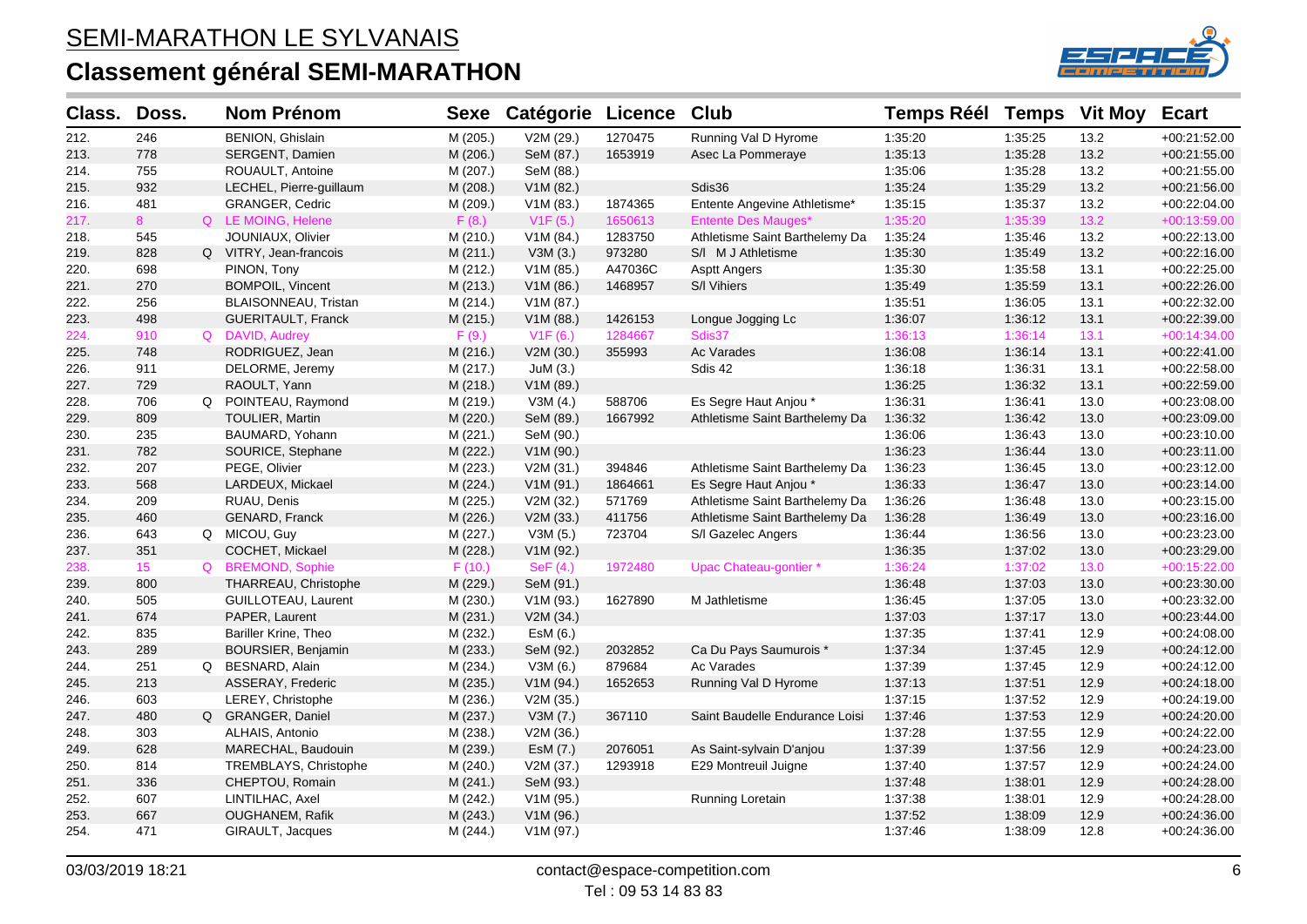

| Class. | Doss.          | <b>Nom Prénom</b>         | <b>Sexe</b> | <b>Catégorie Licence</b> |            | Club                                  | <b>Temps Réél</b> | <b>Temps</b> | <b>Vit Moy</b> | <b>Ecart</b>   |
|--------|----------------|---------------------------|-------------|--------------------------|------------|---------------------------------------|-------------------|--------------|----------------|----------------|
| 255.   | 560            | LAMIGE, Olivier           | M (245.)    | V1M (98.)                |            | Weruninnantes                         | 1:38:04           | 1:38:18      | 12.8           | $+00:24:45.00$ |
| 256.   | 528            | HUCHET, Mickael           | M (246.)    | V1M (99.)                |            | Running Loretain                      | 1:37:47           | 1:38:18      | 12.8           | $+00:24:45.00$ |
| 257.   | 649            | MOREAU, Antoine           | M (247.)    | SeM (94.)                |            |                                       | 1:37:41           | 1:38:19      | 12.8           | +00:24:46.00   |
| 258.   | 5 <sup>1</sup> | Q CORNET, Geraldine       | F(11.)      | V3F(1.)                  | 199524     | Asba                                  | 1:38:17           | 1:38:21      | 12.8           | $+00:16:41.00$ |
| 259.   | 554            | LAGNEAU, Romain           | M (248.)    | SeM (95.)                |            |                                       | 1.37.41           | 1:38:21      | 12.8           | $+00:24:48.00$ |
| 260.   | 689            | PERIBOIS, Antoine         | M (249.)    | V1M (100.)               |            |                                       | 1:37:49           | 1:38:21      | 12.8           | +00:24:48.00   |
| 261.   | 375            | DAVID, Jeremy             | M (250.)    | SeM (96.)                | 2077445    | Entente Angevine Athletisme*          | 1:38:07           | 1:38:23      | 12.8           | +00:24:50.00   |
| 262.   | 296            | <b>BRAULT, Fabien</b>     | M (251.)    | SeM (97.)                | 2062508    | As Saint-sylvain D'anjou              | 1:38:14           | 1:38:29      | 12.8           | +00:24:56.00   |
| 263.   | 918            | FRENKEL, Olivier          | M (252.)    | SeM (98.)                |            | Sdis 53                               | 1:38:10           | 1:38:30      | 12.8           | +00:24:57.00   |
| 264.   | 564            | Q LANDRON, Michel         | M (253.)    | V3M (8.)                 |            |                                       | 1:38:17           | 1:38:32      | 12.8           | +00:24:59.00   |
| 265.   | 822            | <b>VERRON, Frederic</b>   | M (254.)    | V1M (101.)               |            |                                       | 1:38:12           | 1:38:35      | 12.8           | +00:25:02.00   |
| 266.   | 326            | CAUSARD, Francois         | M (255.)    | V1M (102.)               | 188871     | Athletisme Saint Barthelemy D         | 1:38:30           | 1:38:36      | 12.8           | +00:25:03.00   |
| 267.   | 381            | DELAUNAY, Baptiste        | M (256.)    | SeM (99.)                |            |                                       | 1:38:05           | 1:38:37      | 12.8           | $+00:25:04.00$ |
| 268.   | 343            | CHUPIN, Emmanuel          | M (257.)    | V1M (103.)               | 1969499    | Athletisme Saint Barthelemy Da        | 1:38:28           | 1:38:38      | 12.8           | +00:25:05.00   |
| 269.   | 110            | Q PAILLARD, Karen         | F(12.)      | SeF (5.)                 | 1563585    | Ar Sud Lac                            | 1:38:22           | 1:38:39      | 12.8           | +00:16:59.00   |
| 270.   | 638            | MENAGER, Dominique        | M (258.)    | V2M (38.)                |            |                                       | 1:38:14           | 1:38:40      | 12.8           | +00:25:07.00   |
| 271.   | 70             | Q HAUTCOEUR, Juliette     | F(13.)      | SeF (6.)                 |            | We Run In Nantes                      | 1:38:27           | 1:38:41      | 12.8           | +00:17:01.00   |
| 272.   | 550            | LABRUGERE, Christophe     | M (259.)    | V1M (104.)               |            | Espritsportcoaching                   | 1:38:29           | 1:38:48      | 12.8           | +00:25:15.00   |
| 273.   | 669            | PAGIS, Stephane           | M (260.)    | V2M (39.)                |            |                                       | 1:38:15           | 1:38:48      | 12.8           | +00:25:15.00   |
| 274.   | 736            | REVAULT, Remi             | M (261.)    | V2M (40.)                | 1195414    | S/I Chateauneuf Athle                 | 1:38:32           | 1:38:52      | 12.8           | +00:25:19.00   |
| 275.   | 374            | DAUDIN, Guillaume         | M (262.)    | V1M (105.)               | 1600677    | Ca Du Pays Saumurois *                | 1:38:39           | 1:38:57      | 12.7           | $+00:25:24.00$ |
| 276.   | 53             | Q FOUGERE, Janine         | F(14.)      | V3F(2.)                  | 1175903    | E <sub>2a</sub>                       | 1:38:55           | 1:38:59      | 12.7           | +00:17:19.00   |
| 277.   | 549            | LABORDE, Sylvain          | M (263.)    | SeM (100.)               |            |                                       | 1:38:11           | 1:39:02      | 12.7           | +00:25:29.00   |
| 278.   | 651            | MOREAU, Julien            | M (264.)    | V1M(106.)                |            |                                       | 1:38:45           | 1:39:03      | 12.7           | +00:25:30.00   |
| 279.   | 677            | PARVEDY, Nicolas          | M (265.)    | SeM (101.)               | 326323     | Asc Chu Athle Entreprise              | 1:38:58           | 1:39:03      | 12.7           | +00:25:30.00   |
| 280.   | 786            | SUREAU, Guillaume         | M (266.)    | V1M (107.)               |            |                                       | 1:38:55           | 1:39:07      | 12.7           | +00:25:34.00   |
| 281.   | 691            | PERRAULT, Stephane        | M (267.)    | SeM (102.)               |            | <b>Running Loretain</b>               | 1:38:42           | 1:39:12      | 12.7           | +00:25:39.00   |
| 282.   | 20             | Q CARRE, Claire           | F(15.)      | SeF (7.)                 |            |                                       | 1:39:03           | 1:39:12      | 12.7           | +00:17:32.00   |
| 283.   | 330            | CHARNACE, Emmanuel        | M (268.)    | V1M (108.)               |            | <b>Running Loretain</b>               | 1:38:43           | 1:39:14      | 12.7           | $+00:25:41.00$ |
| 284.   | 548            | KOKIE, Kekoura            | M (269.)    | SeM (103.)               | 2128540    | Les Foulees Avrillaises               | 1:39:01           | 1:39:26      | 12.7           | +00:25:53.00   |
| 285.   | 238            | <b>BEAUMONT, Pascal</b>   | M (270.)    | V1M (109.)               |            |                                       | 1:38:46           | 1:39:30      | 12.7           | +00:25:57.00   |
| 286.   | 472            | Q GLOS, Gerard            | M (271.)    | V3M (9.)                 | 2100192    | S/I SI Ena Athletisme Tierce          | 1:39:27           | 1:39:34      | 12.7           | +00:26:01.00   |
| 287.   | 484            | GREGOIRE, Regis           | M (272.)    | V1M (110.)               | 2072657    | Es Segre Haut Aujou                   | 1:39:05           | 1:39:34      | 12.7           | +00:26:01.00   |
| 288.   | 304            | <b>BRICOT, Christophe</b> | M (273.)    | V1M (111.)               | 2097980    | To Be Sport                           | 1:39:20           | 1:39:35      | 12.7           | +00:26:02.00   |
| 289.   | 619            | MADIOT, Christophe        | M (274.)    | SeM (104.)               |            |                                       | 1:39:11           | 1:39:37      | 12.7           | $+00:26:04.00$ |
| 290.   | 678            | Q PASQUIER, Patrice       | M (275.)    | V3M(10.)                 | 554448     | S/I Vihiers                           | 1:39:28           | 1:39:39      | 12.7           | +00:26:06.00   |
| 291.   | 466            | GIRARD, Cyril             | M (276.)    | V1M (112.)               |            |                                       | 1:39:23           | 1:39:44      | 12.6           | +00:26:11.00   |
| 292.   | 489            | GROLLEAU, Yannick         | M (277.)    | V2M (41.)                | 486148     | <b>Brissac Loire Aubance Athletis</b> | 1:39:36           | 1:39:49      | 12.6           | +00:26:16.00   |
| 293.   | 584            | LECOMTE, Sylvain          | M (278.)    | V1M (113.)               |            | Running Loretain                      | 1:39:21           | 1:39:51      | 12.6           | +00:26:18.00   |
| 294.   | 212            | Q ARNAULT, Jacky          | M (279.)    | V3M(11.)                 | 1863259    | Angers Athle*                         | 1:39:38           | 1:39:52      | 12.6           | +00:26:19.00   |
| 295.   | 665            | ORLOWSKI, David           | M (280.)    | SeM (105.)               | 1818608    | As Fondettes                          | 1:39:26           | 1:39:58      | 12.6           | +00:26:25.00   |
| 296.   | 275            | <b>BORDE, Stephane</b>    | M (281.)    | V1M(114.)                | 1976677    | As Saint-sylvain D'anjou              | 1:39:54           | 1:40:01      | 12.6           | +00:26:28.00   |
| 297.   | 281            | BOUEDRON, Kevin           | M (282.)    | SeM (106.)               | B08218C023 | Asptt Angers                          | 1:39:39           | 1:40:05      | 12.6           | +00:26:32.00   |
|        |                |                           |             |                          |            |                                       |                   |              |                |                |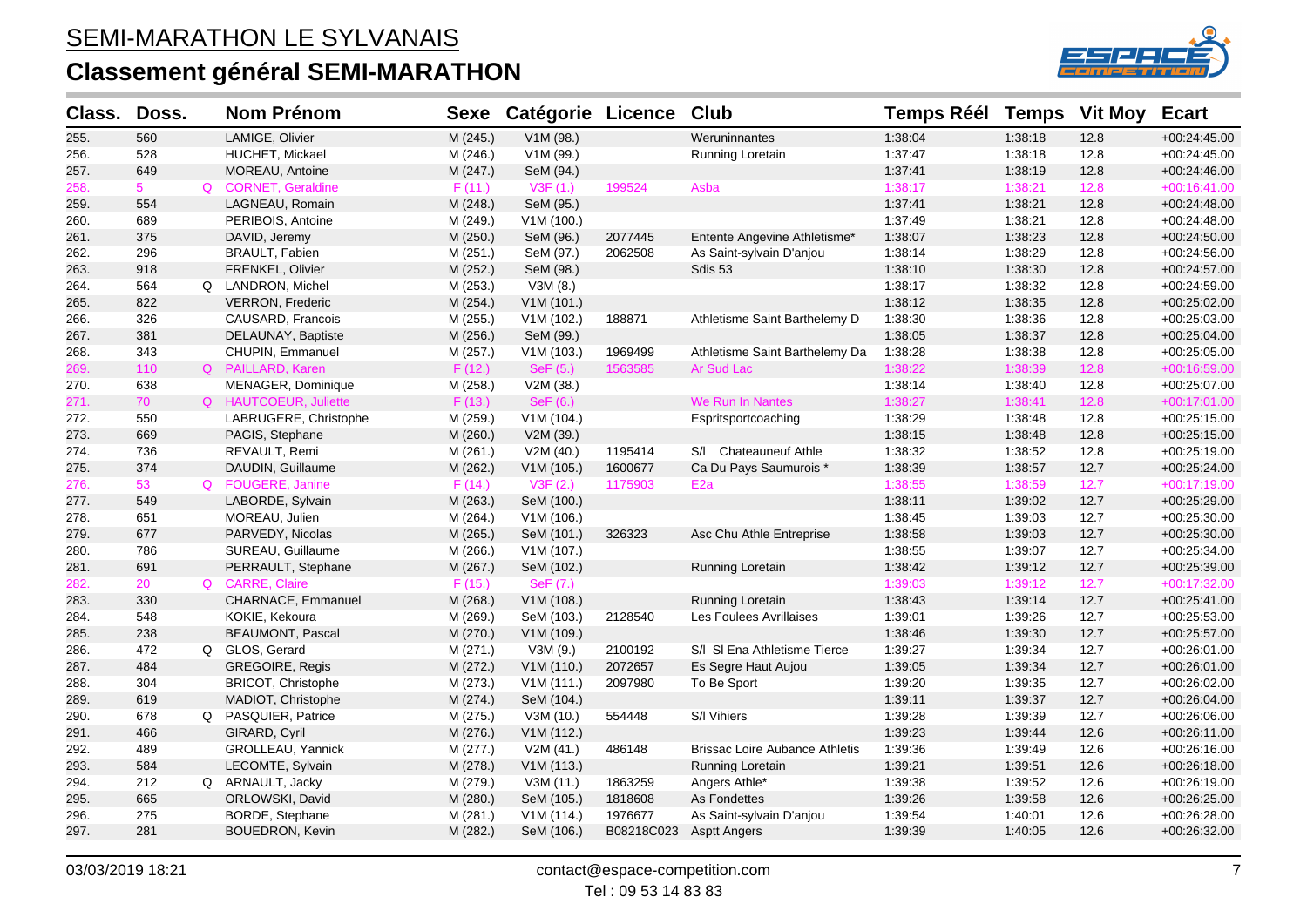

| Class. | Doss.           |          | <b>Nom Prénom</b>        | <b>Sexe</b> | Catégorie Licence Club |         |                                | <b>Temps Réél</b> | <b>Temps</b> | <b>Vit Moy</b> | <b>Ecart</b>   |
|--------|-----------------|----------|--------------------------|-------------|------------------------|---------|--------------------------------|-------------------|--------------|----------------|----------------|
| 298.   | 843             |          | Durand, Mathieu          | M (283.)    | SeM (107.)             |         |                                | 1:39:43           | 1:40:08      | 12.6           | $+00:26:35.00$ |
| 299.   | 535             |          | JANVRIN, Benoit          | M (284.)    | V2M(42.)               |         |                                | 1:39:59           | 1:40:11      | 12.6           | +00:26:38.00   |
| 300.   | 635             |          | <b>MAUGEAIS, Patrice</b> | M (285.)    | V1M (115.)             |         | Running Loretain               | 1:39:40           | 1:40:11      | 12.6           | +00:26:38.00   |
| 301.   | 516             |          | HAY, Christophe          | M (286.)    | V2M (43.)              |         |                                | 1:39:43           | 1:40:12      | 12.6           | +00:26:39.00   |
| 302.   | 444             |          | ANDRE, Julien            | M (287.)    | SeM (108.)             | 2141078 | Ca Du Pays Saumurois *         | 1:39:39           | 1:40:12      | 12.6           | +00:26:39.00   |
| 303.   | 608             |          | ANGERS, Thomas           | M (288.)    | SeM (109.)             |         |                                | 1:39:49           | 1:40:15      | 12.6           | +00:26:42.00   |
| 304.   | 602             |          | LEPROUX, Jerome          | M (289.)    | V1M (116.)             | 1969038 | S/I M J Athletisme             | 1:39:57           | 1:40:16      | 12.6           | +00:26:43.00   |
| 305.   | 321             |          | CAMBOU, Michael          | M (290.)    | V1M (117.)             | 1967363 | S/I M J Athletisme             | 1:39:57           | 1:40:16      | 12.6           | $+00:26:43.00$ |
| 306.   | 325             |          | CATIN, Benoit            | M (291.)    | SeM (110.)             | A81864C | Saumur Team Triathlon          | 1:39:52           | 1:40:19      | 12.6           | +00:26:46.00   |
| 307.   | 148             |          | Q VOLLANT, Audrey        | F(16.)      | SeF (8.)               |         |                                | 1:40:16           | 1:40:22      | 12.6           | +00:18:42.00   |
| 308.   | 390             |          | DIDIER, Frederic         | M (292.)    | V1M(118.)              | 1973733 | Upac Chateau-gontier *         | 1:39:46           | 1:40:24      | 12.6           | +00:26:51.00   |
| 309.   | 781             |          | SIMONNEAU, Dominique     | M (293.)    | V1M (119.)             | 1375458 | SI/vihiers                     | 1:40:16           | 1:40:26      | 12.6           | +00:26:53.00   |
| 310.   | 512             |          | GUYOT, Cyril             | M (294.)    | SeM (111.)             | 1282786 | S/I Chateauneuf Athle          | 1:40:25           | 1:40:34      | 12.5           | +00:27:01.00   |
| 311.   | 812             |          | TOUZE, Florian           | M (295.)    | SeM (112.)             |         | Non Licencie(e)                | 1:40:30           | 1:40:36      | 12.5           | +00:27:03.00   |
| 312.   | 906             |          | COTTET, Medy             | M (296.)    | V1M (120.)             |         | Sdis 49                        | 1:40:46           | 1:40:47      | 12.5           | +00:27:14.00   |
| 313.   | 589             |          | LEGEAY, Philippe         | M (297.)    | V2M (44.)              | 1375928 | Entente Des Mauges*            | 1:40:31           | 1:40:49      | 12.5           | +00:27:16.00   |
| 314.   | 435             |          | FONTENEAU, Nicolas       | M (298.)    | V1M (121.)             | 1298227 | Athletisme Saint Barthelemy Da | 1:40:43           | 1:40:56      | 12.5           | +00:27:23.00   |
| 315.   | 467             |          | GIRARD, Laurent          | M (299.)    | V2M (45.)              |         | Running Loretain               | 1:40:25           | 1:40:57      | 12.5           | +00:27:24.00   |
| 316.   | $7^{\circ}$     |          | Q DELETANG, Sarah        | F(17.)      | V1F (7.)               | 1290127 | Ca Du Pays Saumurois *         | 1:40:41           | 1:40:59      | $12.5$         | $+00:19:19.00$ |
| 317.   | 596             |          | LEMESLE, Dominique       | M (300.)    | V2M (46.)              | 1816353 | S/I Chateauneuf Athle          | 1:40:45           | 1:41:05      | 12.5           | +00:27:32.00   |
| 318.   | 57              |          | Q GAUFFENY, Marjorie     | F(18.)      | SeF(9.)                | 1744441 | <b>Racing Club Nantais*</b>    | 1:41:06           | 1:41:13      | $12.5$         | +00:19:33.00   |
| 319.   | 658             |          | NGHI, David              | M (301.)    | V1M (122.)             | 1958118 | Entente Angevine Athletisme*   | 1:40:30           | 1:41:18      | 12.4           | +00:27:45.00   |
| 320.   | 664             |          | ORIEUX, Yannick          | M (302.)    | V2M (47.)              | 1969044 | S/I M J Athletisme             | 1:40:42           | 1:41:18      | 12.4           | +00:27:45.00   |
| 321.   | 573             |          | LE BEL, Pascal           | M (303.)    | V1M (123.)             |         |                                | 1:41:04           | 1:41:27      | 12.4           | +00:27:54.00   |
| 322.   | 318             |          | CADEAU, Vincent          | M (304.)    | V1M(124.)              | 1390786 | Athletisme Saint Barthelemy Da | 1:41:14           | 1:41:27      | 12.4           | +00:27:54.00   |
| 323.   | 247             |          | BERGER, Jerome           | M (305.)    | V1M (125.)             | 1556524 | Athletisme Saint Barthelemy Da | 1:41:15           | 1:41:27      | 12.4           | $+00:27:54.00$ |
| 324.   | 99              |          | Q LORENZO, Sephora       | F(19.)      | SeF (10.)              | 1198692 | S/I Aix Athle Provence         | 1:41:00           | 1:41:28      | 12.4           | +00:19:48.00   |
| 325.   | 921             |          | GUERET, Christophe       | M (306.)    | V2M (48.)              |         | Sdis49                         | 1:41:02           | 1:41:30      | 12.4           | +00:27:57.00   |
| 326.   | 768             |          | SAUDEAU, Damien          | M (307.)    | V1M (126.)             |         |                                | 1:41:23           | 1:41:34      | 12.4           | +00:28:01.00   |
| 327.   | 732             |          | RELET, Louis             | M (308.)    | V2M (49.)              | 1005200 | As Saint-sylvain D'anjou       | 1:41:17           | 1:41:36      | 12.4           | +00:28:03.00   |
| 328.   | 10 <sup>°</sup> |          | Q DUPUIS, Cindy          | F(20.)      | SeF (11.)              |         |                                | 1:41:15           | 1:41:37      | 12.4           | +00:19:57.00   |
| 329.   | 717             |          | POULLAIN, Matthieu       | M (309.)    | SeM (113.)             |         |                                | 1:41:20           | 1:41:37      | 12.4           | +00:28:04.00   |
| 330.   | 285             |          | BOURGEAIS, Jean          | M (310.)    | V1M (127.)             |         |                                | 1:41:24           | 1:41:39      | 12.4           | $+00:28:06.00$ |
| 331.   | 574             |          | LE BRIS, Benoit          | M (311.)    | V1M (128.)             |         |                                | 1:41:24           | 1:41:39      | 12.4           | +00:28:06.00   |
| 332.   | 563             |          | LAMY, Alain              | M (312.)    | V3M (12.)              | 1472110 | S/I SI Ena Athletisme Tierce   | 1:41:36           | 1:41:41      | 12.4           | +00:28:08.00   |
| 333.   | 718             |          | POUMEYREAU, Xavier       | M (313.)    | SeM (114.)             | 1698440 | Entente Angevine Athletisme*   | 1:41:32           | 1:41:44      | 12.4           | +00:28:11.00   |
| 334.   | 451             |          | GASTE, Fabien            | M (314.)    | SeM (115.)             |         |                                | 1:41:29           | 1:41:45      | 12.4           | +00:28:12.00   |
| 335.   | 654             |          | MORIN, Stephane          | M (315.)    | V2M (50.)              | 1364394 | S/I M J Athletisme             | 1:41:37           | 1:41:49      | 12.4           | +00:28:16.00   |
| 336.   | 121             | $\Omega$ | <b>QUIDET, Marie</b>     | F(21.)      | V1F(8.)                | 1670371 | Entente Angevine Athletisme*   | 1:41:34           | 1:41:52      | 12.4           | +00:20:12.00   |
| 337.   | 373             |          | DAUDET, Dominique        | M (316.)    | V3M (13.)              | 1970847 | Entente Angevine Athletisme*   | 1:41:40           | 1:41:55      | 12.4           | +00:28:22.00   |
| 338.   | 443             |          | FROGER, Jean-jacques     | M (317.)    | V2M (51.)              | 616919  | As Ponts De Ce Run Cotrail     | 1:41:42           | 1:42:06      | 12.4           | +00:28:33.00   |
| 339.   | 495             |          | GUERET, Olivier          | M (318.)    | V1M (129.)             | 1976668 | <b>US Thouars</b>              | 1:41:33           | 1:42:09      | 12.3           | +00:28:36.00   |
| 340.   | 766             |          | SALIOU, Ronan            | M (319.)    | V2M (52.)              |         |                                | 1:41:38           | 1:42:20      | 12.3           | +00:28:47.00   |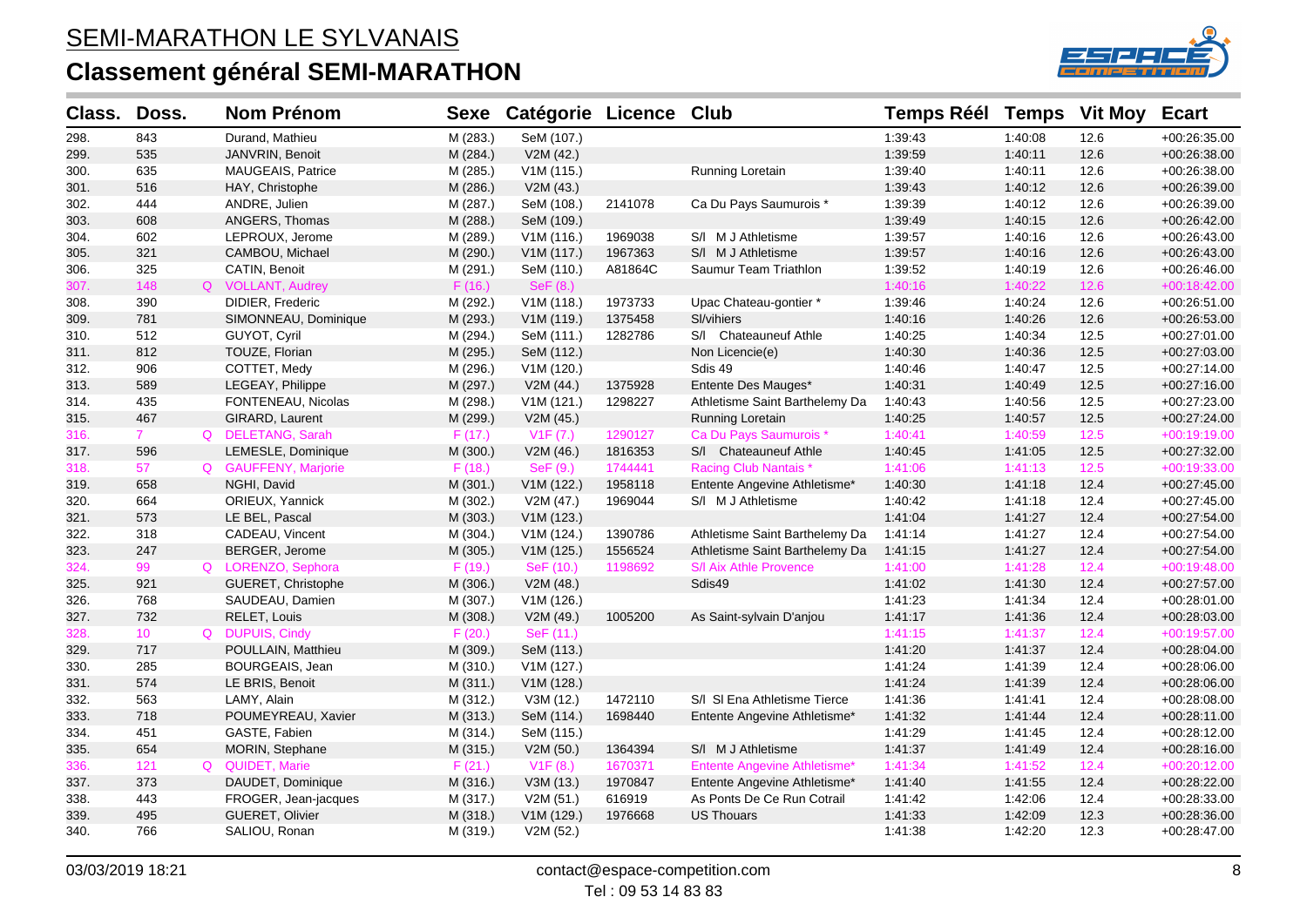

| Class. | Doss.          | <b>Nom Prénom</b>        | <b>Sexe</b> | Catégorie  | <b>Licence</b> | <b>Club</b>                          | <b>Temps Réél</b> | <b>Temps</b> | <b>Vit Moy</b> | <b>Ecart</b>   |
|--------|----------------|--------------------------|-------------|------------|----------------|--------------------------------------|-------------------|--------------|----------------|----------------|
| 341.   | 530            | HUET, Anthony            | M (320.)    | SeM (116.) | 2041381        | Upac Chateau-gontier *               | 1:41:50           | 1:42:29      | 12.3           | +00:28:56.00   |
| 342.   | 795            | TAVARD, Eric             | M (321.)    | SeM (117.) | 2115468        | <b>US Thouars</b>                    | 1:42:12           | 1:42:31      | 12.3           | +00:28:58.00   |
| 343.   | 617            | MACE, Regis              | M (322.)    | V1M (130.) |                |                                      | 1:42:16           | 1:42:34      | 12.3           | +00:29:01.00   |
| 344.   | 368            | COURCOUL, Nicolas        | M (323.)    | V1M(131.)  |                |                                      | 1:42:02           | 1:42:37      | 12.3           | +00:29:04.00   |
| 345.   | 745            | ANTOINE, Sebastien       | M (324.)    | SeM (118.) | 2113126        | S/I Free Run                         | 1:42:01           | 1:42:38      | 12.3           | +00:29:05.00   |
| 346.   | 803            | THIBAUDEAU, Christophe   | M (325.)    | V2M (53.)  | 1654251        | <b>US Thouars</b>                    | 1:41:52           | 1:42:38      | 12.3           | $+00.29.05.00$ |
| 347.   | 94             | Q LEMIERE, Stephanie     | F(22.)      | SeF (12.)  | 2063194        | <b>Entente Angevine Athletisme*</b>  | 1:41:55           | 1:42:42      | 12.3           | +00:21:02.00   |
| 348.   | 546            | JOUSSELIN, Pascal        | M (326.)    | V1M (132.) |                |                                      | 1:42:12           | 1:42:44      | 12.3           | +00:29:11.00   |
| 349.   | 24             | Q CHAUVELIN, Anna        | F(23.)      | SeF (13.)  | 1524914        | S/I Stade Nantais Ac                 | 1:42:30           | 1:42:48      | 12.3           | +00:21:08.00   |
| 350.   | 578            | LEBAILLY, Jean-marc      | M (327.)    | V2M (54.)  | 180085         | Chalonnes Olympique Sport            | 1:42:17           | 1:42:49      | 12.3           | +00:29:16.00   |
| 351.   | 308            | <b>BROSSEAU, Olivier</b> | M (328.)    | V2M (55.)  |                |                                      | 1:42:22           | 1:42:54      | 12.3           | +00:29:21.00   |
| 352.   | 837            | Rayez, Christophe        | M (329.)    | SeM (119.) |                |                                      | 1:42:21           | 1:42:54      | 12.3           | $+00:29:21.00$ |
| 353.   | 519            | HEROUIN, Jerome          | M (330.)    | SeM (120.) | 1069075        | Longue Jogging Lc                    | 1:42:25           | 1:42:54      | 12.3           | +00:29:21.00   |
| 354.   | 634            | MATHON, Raphael          | M (331.)    | SeM (121.) |                |                                      | 1:42:41           | 1:42:59      | 12.2           | +00:29:26.00   |
| 355.   | 662            | OLIVE, Johnny            | M (332.)    | V1M (133.) |                | Running Loretain                     | 1:42:32           | 1:43:04      | 12.2           | $+00:29:31.00$ |
| 356.   | 299            | BREDIN, Richard          | M (333.)    | V2M (56.)  | 1680588        | Athletic Retz Sud Lac                | 1:42:50           | 1:43:06      | 12.2           | +00:29:33.00   |
| 357.   | 610            | LONGEPE, Denis           | M (334.)    | V1M (134.) | 1922986        | Athletic Retz Sud Lac                | 1:42:50           | 1:43:06      | 12.2           | +00:29:33.00   |
| 358.   | 264            | BOHY, Pascal             | M (335.)    | V2M (57.)  |                |                                      | 1:42:36           | 1:43:07      | 12.2           | +00:29:34.00   |
| 359.   | 271            | BONBOIRE, Philippe       | M (336.)    | V2M (58.)  | 1555956        | S/I M J Athletisme                   | 1:43:00           | 1:43:10      | 12.2           | +00:29:37.00   |
| 360.   | 267            | <b>BOISTAULT, Cedric</b> | M (337.)    | SeM (122.) | 2072945        | Entente Angevine Athletisme*         | 1:42:37           | 1:43:11      | 12.2           | +00:29:38.00   |
| 361.   | 641            | MERLE, Sebastien         | M (338.)    | V1M (135.) |                |                                      | 1:42:58           | 1:43:18      | 12.2           | +00:29:45.00   |
| 362.   | 249            | Q BERTHELOT, Rene        | M (339.)    | V4M (1.)   | 478771         | Entente Angevine Athletisme*         | 1:43:13           | 1:43:20      | 12.2           | +00:29:47.00   |
| 363.   | 806            | THOMAS, Etienne          | M (340.)    | V1M (136.) |                |                                      | 1:43:16           | 1:43:22      | 12.2           | +00:29:49.00   |
| 364.   | 644            | MIGNOT, Benoit           | M (341.)    | SeM (123.) | 1764118        | As Saint-sylvain D'anjou             | 1:43:16           | 1:43:30      | 12.2           | $+00:29:57.00$ |
| 365.   | 770            | SAUSSEREAU, Charly       | M (342.)    | SeM (124.) |                |                                      | 1:43:17           | 1:43:33      | 12.2           | +00:30:00.00   |
| 366.   | 725            | RABALLAND, Andre         | M (343.)    | V3M (14.)  | 1534852        | S/I Essha Le Lion D'angers           | 1:43:21           | 1:43:36      | 12.2           | +00:30:03.00   |
| 367.   | 517            | <b>HERBERT, David</b>    | M (344.)    | V1M (137.) | 2077282        | Es Segre Haut Anjou *                | 1:43:25           | 1:43:39      | 12.2           | $+00:30:06.00$ |
| 368.   | 839            | Morice, Christian        | M (345.)    | V1M(138.)  |                |                                      | 1:43:25           | 1:43:44      | 12.2           | +00:30:11.00   |
| 369.   | 98             | Q LOREAU, Nathalie       | F(24.)      | V2F(1.)    | 1808493        | <b>Athletisme Saint Barthelemy D</b> | 1:43:23           | 1:43:49      | 12.1           | +00:22:09.00   |
| 370.   | 807            | THUAL, Alain             | M (346.)    | V3M (15.)  | 223217         | Es Segre Haut Anjou *                | 1:43:46           | 1:43:50      | 12.1           | $+00:30:17.00$ |
| 371.   | 446            | FUMOUX, Yvonnick         | M (347.)    | V1M (139.) | 1976551        | S/I Chateauneuf Athle                | 1:43:46           | 1:43:56      | 12.1           | $+00:30:23.00$ |
| 372.   | 561            | LAMOTTE, Yohann          | M (348.)    | V1M(140.)  |                |                                      | 1:43:14           | 1:43:59      | 12.1           | +00:30:26.00   |
| 373.   | 380            | DELAPORTE, Rudolf        | M (349.)    | V1M(141.)  | 2145357        | S/I Free Run                         | 1:43:23           | 1:44:00      | 12.1           | +00:30:27.00   |
| 374.   | 592            | LEMART, Jean-paul        | M (350.)    | SeM (125.) | 1971345        | S/I Free Run                         | 1:43:24           | 1:44:01      | 12.1           | +00:30:28.00   |
| 375.   | 787            | SUTEAU, Valentin         | M (351.)    | SeM (126.) |                |                                      | 1:43:27           | 1:44:03      | 12.1           | $+00:30:30.00$ |
| 376.   | 499            | <b>GUERRIER, Cedric</b>  | M (352.)    | SeM (127.) | 2041639        | Upac Chateau-gontier *               | 1:43:24           | 1:44:03      | 12.1           | $+00:30:30.00$ |
| 377.   | 749            | ROISNARD, Eric           | M (353.)    | V2M (59.)  |                | Ac Thyssenkrupp Ascenseurs           | 1:43:44           | 1:44:07      | 12.1           | +00:30:34.00   |
| 378.   | 298            | <b>BREBION, Bastien</b>  | M (354.)    | SeM (128.) |                |                                      | 1:43:34           | 1:44:10      | 12.1           | +00:30:37.00   |
| 379.   | 6 <sup>1</sup> | Q CLAUDE, Aurelie        | F(25.)      | SeF (14.)  | 940404         | S/I St Jean De Luz-ciboure A         | 1:44:12           | 1:44:12      | 12.1           | $+00:22:32.00$ |
| 380.   | 473            | GOHAUX, Pascal           | M (355.)    | SeM (129.) |                | Running Loretain                     | 1:43:44           | 1:44:14      | 12.1           | $+00:30:41.00$ |
| 381.   | 409            | DURAND, Clement          | M (356.)    | SeM (130.) |                |                                      | 1:43:32           | 1:44:14      | 12.1           | +00:30:41.00   |
| 382.   | 627            | MARCHETEAU, Matthew      | M (357.)    | SeM (131.) |                |                                      | 1:43:32           | 1:44:14      | 12.1           | $+00.30.41.00$ |
| 383.   | 239            | BEAUSSIER, Alexandre     | M (358.)    | SeM (132.) |                |                                      | 1:44:04           | 1:44:16      | 12.1           | +00:30:43.00   |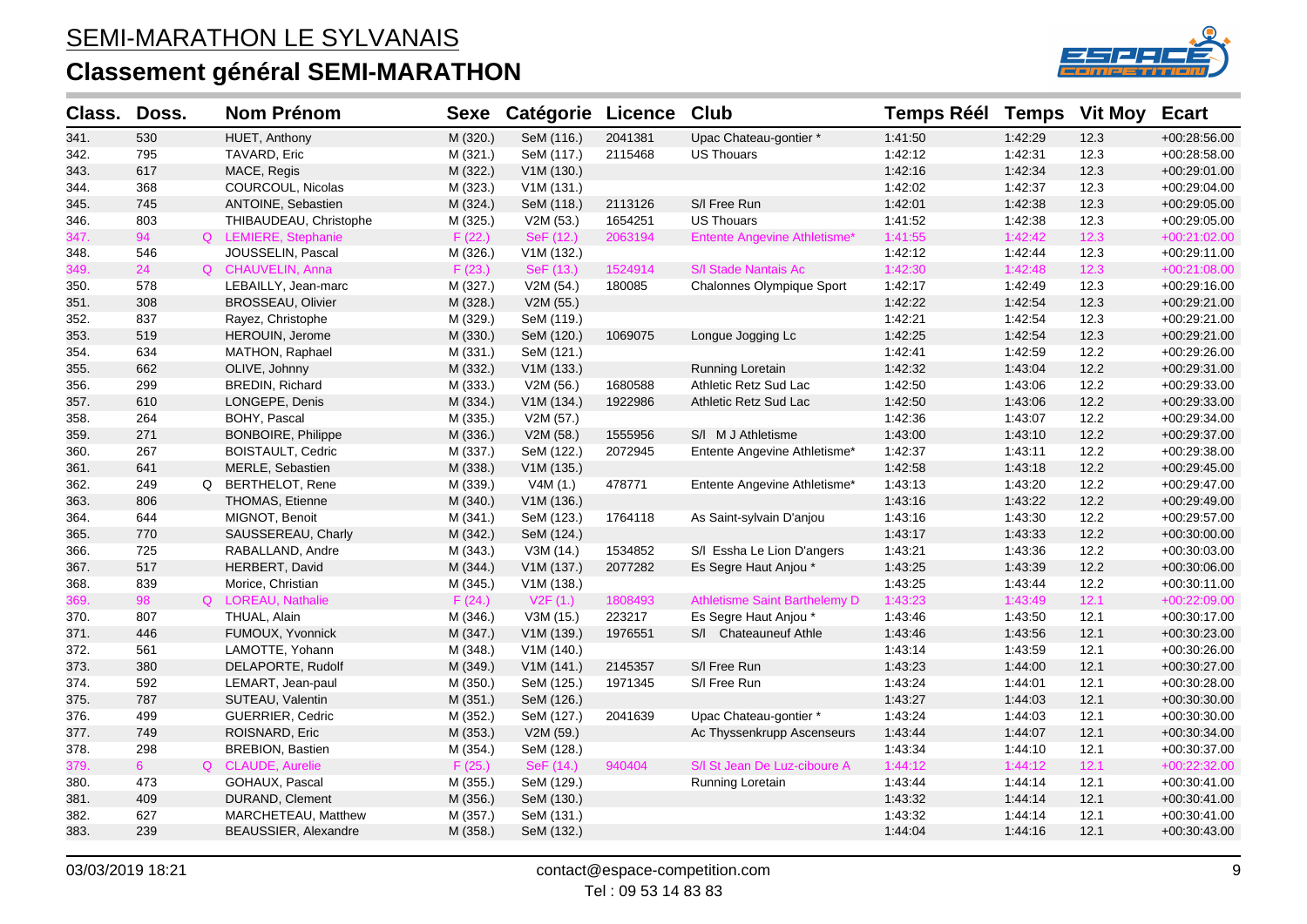

| Class. | Doss. | <b>Nom Prénom</b>          | <b>Sexe</b> | Catégorie Licence Club |         |                                | <b>Temps Réél Temps</b> |         | <b>Vit Moy</b> | <b>Ecart</b>   |
|--------|-------|----------------------------|-------------|------------------------|---------|--------------------------------|-------------------------|---------|----------------|----------------|
| 384.   | 653   | MORIN, Samuel              | M (359.)    | SeM (133.)             |         |                                | 1:43:41                 | 1:44:19 | 12.1           | $+00:30:46.00$ |
| 385.   | 492   | GROSBOIS, Olivier          | M (360.)    | V1M (142.)             |         | <b>Running Loretain</b>        | 1:44:01                 | 1:44:27 | 12.1           | $+00:30:54.00$ |
| 386.   | 626   | MARCESCHE, Antoine         | M (361.)    | V1M(143.)              |         |                                | 1:44:01                 | 1:44:27 | 12.1           | $+00:30:54.00$ |
| 387.   | 405   | DUFOUR, Anthony            | M (362.)    | SeM (134.)             |         |                                | 1:43:55                 | 1:44:30 | 12.1           | +00:30:57.00   |
| 388.   | 684   | PECOT, Fabrice             | M (363.)    | V2M (60.)              |         |                                | 1:43:48                 | 1:44:34 | 12.1           | +00:31:01.00   |
| 389.   | 704   | POILIEVRE, Guy             | M (364.)    | V2M (61.)              | 1970525 | Es Segre Haut Anjou *          | 1:44:16                 | 1:44:35 | 12.1           | $+00:31:02.00$ |
| 390.   | 316   | BUREAU, Arnaud             | M (365.)    | V1M (144.)             | 2067673 | S/I Essha Le Lion D'angers     | 1:44:17                 | 1:44:36 | 12.1           | +00:31:03.00   |
| 391.   | 329   | <b>CHAMBRADE, Gilles</b>   | M (366.)    | V2M (62.)              | 1068092 | Es Segre Haut Anjou *          | 1:44:17                 | 1.44.41 | 12.0           | +00:31:08.00   |
| 392.   | 413   | DUVACHER, Romain           | M (367.)    | SeM (135.)             | 1564833 | Upac Chateau-gontier *         | 1:44:08                 | 1:44:47 | 12.0           | $+00:31:14.00$ |
| 393.   | 469   | GIRAUD, Jean-francois      | M (368.)    | V1M (145.)             | 1913242 | Ca Du Pays Saumurois *         | 1:44:34                 | 1:44:53 | 12.0           | +00:31:20.00   |
| 394.   | 785   | SUPIOT, Willy              | M (369.)    | SeM (136.)             |         |                                | 1:44:09                 | 1:44:55 | 12.0           | +00:31:22.00   |
| 395.   | 431   | FLEURIAULT, Wilfried       | M (370.)    | V1M (146.)             |         | St Varent Run                  | 1:44:34                 | 1:44:56 | 12.0           | $+00:31:23.00$ |
| 396.   | 117   | Q PETITOT CAMUS, Virginie  | F(26.)      | V1F(9.)                |         |                                | 1:44:19                 | 1:45:00 | 12.0           | $+00:23:20.00$ |
| 397.   | 772   | SAUZEAU, Eric              | M (371.)    | V1M (147.)             |         |                                | 1:44:24                 | 1:45:01 | 12.0           | +00:31:28.00   |
| 398.   | 463   | GILLOT, Mickael            | M (372.)    | V1M (148.)             | 1925942 | Athletisme Saint Barthelemy Da | 1:44:53                 | 1:45:06 | 12.0           | $+00:31:33.00$ |
| 399.   | 526   | <b>HOUDAYER, Wilfried</b>  | M (373.)    | SeM (137.)             |         |                                | 1:44:49                 | 1:45:07 | 12.0           | +00:31:34.00   |
| 400.   | 776   | SECHET, Aurelien           | M (374.)    | SeM (138.)             |         |                                | 1:44:27                 | 1:45:07 | 12.0           | +00:31:34.00   |
| 401.   | 305   | <b>BRIDONNEAU, Patrick</b> | M (375.)    | V1M (149.)             |         |                                | 1:44:55                 | 1:45:15 | 12.0           | $+00:31:42.00$ |
| 402.   | 224   | BAIZIDI, Sid               | M (376.)    | V2M (63.)              |         |                                | 1:45:02                 | 1:45:17 | 12.0           | +00:31:44.00   |
| 403.   | 52    | Q FEVRIER, Catherine       | F(27.)      | V2F(2.)                | 1826238 | <b>Athletic Retz Sud Lac</b>   | 1:45:04                 | 1:45:20 | 12.0           | $+00:23:40.00$ |
| 404.   | 655   | MOSSET, Samuel             | M (377.)    | V1M (150.)             |         |                                | 1:45:10                 | 1:45:21 | 12.0           | +00:31:48.00   |
| 405.   | 639   | <b>MENARD, Patrick</b>     | M (378.)    | V3M (16.)              | 1689142 | Asec La Pommeraye              | 1:45:04                 | 1:45:22 | 12.0           | +00:31:49.00   |
| 406.   | 915   | FOUCAUD, Jean-vincent      | M (379.)    | SeM (139.)             |         | Trek And Bike Udsp86           | 1:45:05                 | 1:45:24 | 12.0           | +00:31:51.00   |
| 407.   | 675   | PAQUES, Pierre Yves        | M (380.)    | V2M (64.)              |         |                                | 1:44:47                 | 1:45:25 | 12.0           | $+00:31:52.00$ |
| 408.   | 942   | POISSONNEAU, Franck        | M (381.)    | V1M (151.)             | 1637657 | Sdis49                         | 1:45:24                 | 1:45:28 | 12.0           | +00:31:55.00   |
| 409.   | 41    | Q BELAMY, Christelle       | F(28.)      | V1F(10.)               | 1745452 | As Saint-sylvain D'anjou       | 1:45:12                 | 1:45:31 | 11.9           | +00:23:51.00   |
| 410.   | 465   | GIRARD, Patrice            | M (382.)    | V2M (65.)              | 1295801 | Entente Des Mauges*            | 1:45:21                 | 1:45:35 | 11.9           | $+00:32:02.00$ |
| 411.   | 624   | MALINGE, Etienne           | M (383.)    | V1M (152.)             | 1989651 | Entente Des Mauges*            | 1:45:22                 | 1:45:35 | 11.9           | $+00:32:02.00$ |
| 412.   | 660   | NIVET, Olivier             | M (384.)    | V2M (66.)              | 1103980 | As Valeo Vision Angers         | 1:45:17                 | 1:45:36 | 11.9           | +00:32:03.00   |
| 413.   | 702   | PLACAIS, Damien            | M (385.)    | V1M (153.)             |         | Running Loretain               | 1:45:13                 | 1.45.41 | 11.9           | $+00:32:08.00$ |
| 414.   | 818   | TUSSEAU, Bertrand          | M (386.)    | V1M (154.)             |         |                                | 1:45:23                 | 1:45:43 | 11.9           | $+00:32:10.00$ |
| 415.   | 799   | THARREAU, Laurent          | M (387.)    | V1M (155.)             |         |                                | 1:45:35                 | 1:45:48 | 11.9           | $+00:32:15.00$ |
| 416.   | 146   | Q VASLIN, Stephanie        | F(29.)      | V1F(11.)               | 1447785 | Es Segre Haut Anjou *          | 1:45:29                 | 1:45:54 | 11.9           | $+00:24:14.00$ |
| 417.   | 646   | MOCQUES, David             | M (388.)    | V1M (156.)             | 1563922 | S/I SI Ena Athletisme Tierce   | 1:45:19                 | 1:46:05 | 11.9           | +00:32:32.00   |
| 418.   | 277   | BORDERON, Romuald          | M (389.)    | V2M (67.)              | 1759543 | S/I Chateauneuf Athle          | 1:45:54                 | 1:46:14 | 11.9           | +00:32:41.00   |
| 419.   | 282   | <b>BOUETE, Mickael</b>     | M (390.)    | V1M (157.)             | 2049551 | Upac Chateau-gontier *         | 1:45:38                 | 1:46:17 | 11.9           | $+00:32:44.00$ |
| 420.   | 338   | CHEVALIER, Ludovic         | M (391.)    | SeM (140.)             |         |                                | 1:45:49                 | 1:46:26 | 11.8           | $+00:32:53.00$ |
| 421.   | 761   | ROY, Jean-marie            | M (392.)    | V2M(68.)               | 2110864 | S/I Essha Le Lion D'angers     | 1:46:14                 | 1:46:30 | 11.8           | +00:32:57.00   |
| 422.   | 609   | Q LOISEAU, Lucien          | M (393.)    | V4M(2.)                | 355837  | Entente Angevine Athletisme*   | 1:46:17                 | 1:46:30 | 11.8           | +00:32:57.00   |
| 423.   | 923   | Q HERVIO, Emmanuelle       | F(30.)      | V1F(12.)               |         | Sdis 56                        | 1:46:28                 | 1:46:32 | 11.8           | $+00:24:52.00$ |
| 424.   | 230   | <b>BARLIER, Cyril</b>      | M (394.)    | V1M (158.)             |         |                                | 1:46:08                 | 1:46:34 | 11.8           | +00:33:01.00   |
| 425.   | 36    | Q BERTRON, Karine          | F(31.)      | V1F(13.)               | 1969840 | Upac Chateau-gontier*          | 1:46:07                 | 1:46:34 | 11.8           | $+00:24:54.00$ |
| 426.   | 642   | MICHY, Pascal              | M (395.)    | V2M (69.)              |         | Saint Varent Run               | 1:46:12                 | 1:46:34 | 11.8           | $+00:33:01.00$ |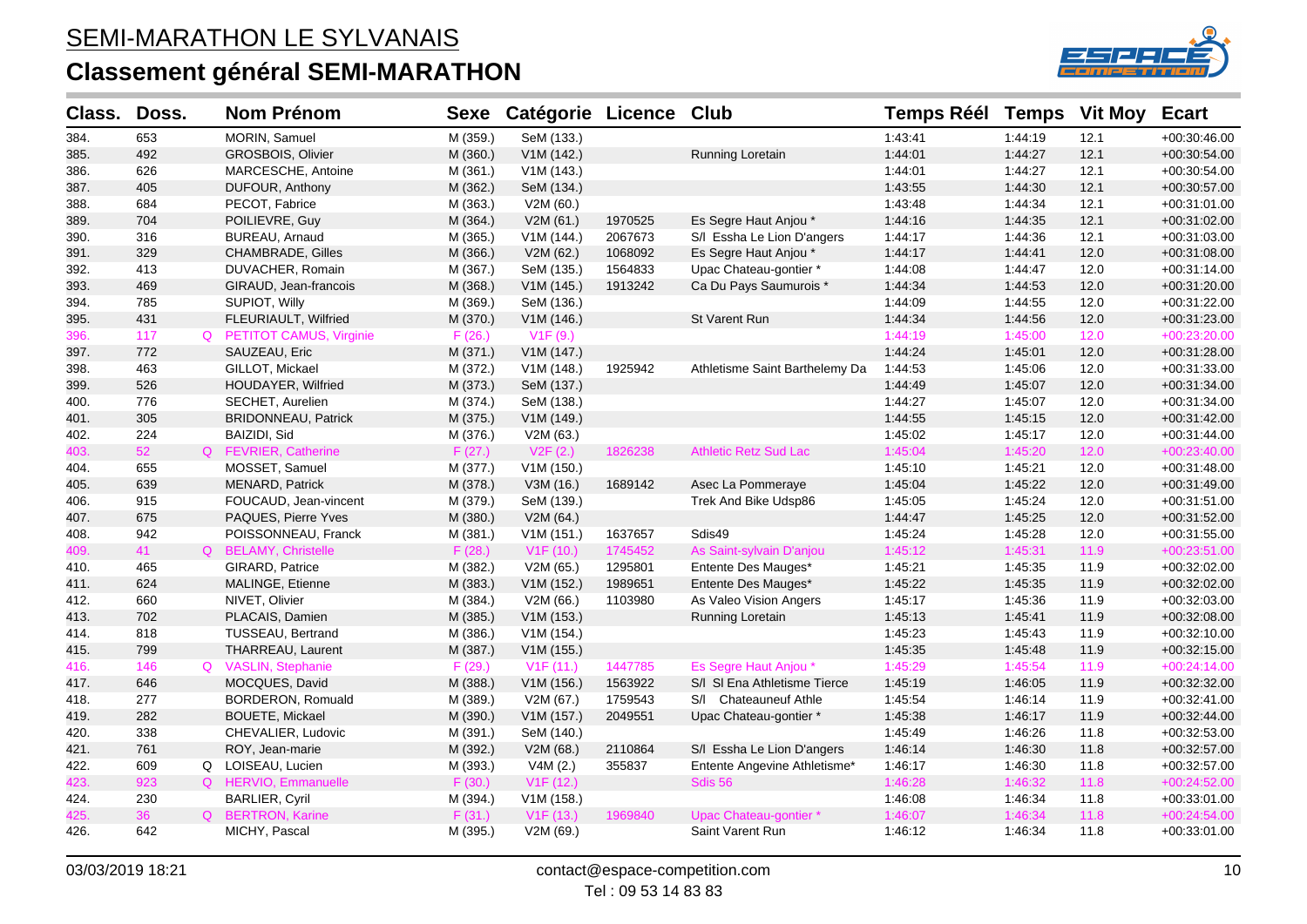

| Class. | Doss. | <b>Nom Prénom</b>                     | <b>Sexe</b> | <b>Catégorie Licence</b> |         | Club                                | <b>Temps Réél Temps</b> |         | <b>Vit Moy</b> | <b>Ecart</b>   |
|--------|-------|---------------------------------------|-------------|--------------------------|---------|-------------------------------------|-------------------------|---------|----------------|----------------|
| 427.   | 767   | SAMIRI, Mohamed                       | M (396.)    | V3M (17.)                | 2085914 | Upac Chateau-gontier *              | 1:46:06                 | 1:46:34 | 11.8           | +00:33:01.00   |
| 428.   | 536   | JAROSSAY, Julien                      | M (397.)    | V1M (159.)               |         |                                     | 1:45:59                 | 1:46:42 | 11.8           | +00:33:09.00   |
| 429.   | 594   | LEMESLE, Nicolas                      | M (398.)    | V1M (160.)               |         | Running Loretain                    | 1:46:15                 | 1:46:49 | 11.8           | +00:33:16.00   |
| 430.   | 820   | VANDEVILLE, Antoine                   | M (399.)    | SeM (141.)               |         |                                     | 1:46:20                 | 1:46:53 | 11.8           | $+00:33:20.00$ |
| 431.   | 116   | PETIT PREVOST WEYGAN, Zelda           | F(32.)      | SeF (15.)                |         | <b>Issy Triathlon</b>               | 1:46:20                 | 1:46:53 | 11.8           | +00:25:13.00   |
| 432.   | 597   | LEMIERE, Christophe                   | M (400.)    | SeM (142.)               |         |                                     | 1:46:06                 | 1:46:54 | 11.8           | +00:33:21.00   |
| 433.   | 944   | ROUSSEAU, Freddy                      | M (401.)    | SeM (143.)               |         | Sp Challans                         | 1:46:49                 | 1:46:55 | 11.8           | +00:33:22.00   |
| 434.   | 385   | DENIS, Robert                         | M (402.)    | V2M (70.)                |         | Running Loretain                    | 1:46:25                 | 1:46:56 | 11.8           | +00:33:23.00   |
| 435.   | 250   | <b>BERTRAND, Cyrille</b>              | M (403.)    | SeM (144.)               | 2078786 | Ca Du Pays Saumurois *              | 1:46:46                 | 1:46:56 | 11.8           | +00:33:23.00   |
| 436.   | 365   | COUET, Theo                           | M (404.)    | EsM (8.)                 |         |                                     | 1:46:51                 | 1:46:59 | 11.8           | +00:33:26.00   |
| 437.   | 322   | CARRE, Pascal                         | M (405.)    | V2M (71.)                | 365045  | Es Du Val D'anjou Beaufort          | 1:46:51                 | 1:47:00 | 11.8           | +00:33:27.00   |
| 438.   | 600   | LEPICIER, Vincent                     | M (406.)    | V2M (72.)                |         |                                     | 1:46:33                 | 1:47:02 | 11.8           | $+00:33:29.00$ |
| 439.   | 122   | Q RAIFFAUD, Patricia                  | F(33.)      | V3F (3.)                 |         |                                     | 1:46:54                 | 1:47:06 | 11.8           | $+00:25:26.00$ |
| 440.   | 637   | MEIGNAN, Quentin                      | M (407.)    | SeM (145.)               | 2043780 | S/I M J Athletisme                  | 1.46.31                 | 1:47:06 | 11.8           | +00:33:33.00   |
| 441.   | 502   | GUILLET, Damien                       | M (408.)    | SeM (146.)               |         |                                     | 1:46:33                 | 1:47:16 | 11.8           | +00:33:43.00   |
| 442.   | 938   | MEUNIER, Jonathan                     | M (409.)    | SeM (147.)               |         | Sdis36                              | 1:47:25                 | 1:47:30 | 11.7           | +00:33:57.00   |
| 443.   | 372   | DAMAR, Bertrand                       | M (410.)    | SeM (148.)               |         | <b>Credit Taux Service</b>          | 1:46:48                 | 1:47:35 | 11.7           | +00:34:02.00   |
| 444.   | 762   | ROY, Nicolas                          | M (411.)    | V1M(161.)                |         |                                     | 1:47:28                 | 1:47:46 | 11.7           | +00:34:13.00   |
| 445.   | 715   | POUCHAIN, Valery                      | M (412.)    | V2M (73.)                |         |                                     | 1:47:37                 | 1:47:48 | 11.7           | +00:34:15.00   |
| 446.   | 562   | LAMY, Tony                            | M (413.)    | V1M(162.)                |         |                                     | 1:47:32                 | 1:47:59 | 11.7           | +00:34:26.00   |
| 447.   | 738   | REYDEL, Thomas                        | M (414.)    | SeM (149.)               |         |                                     | 1:47:56                 | 1:48:09 | 11.7           | +00:34:36.00   |
| 448.   | 588   | LEFORT, Jean Loup                     | M (415.)    | V3M (18.)                |         |                                     | 1:47:35                 | 1:48:15 | 11.6           | +00:34:42.00   |
| 449.   | 328   | CHALUMEAU, Xavier                     | M (416.)    | V1M (163.)               | B08378C | Saumur Team Triathlon               | 1:47:49                 | 1:48:18 | 11.6           | +00:34:45.00   |
| 450.   | 47    | <b>DURAND, Justine</b>                | F(34.)      | SeF (16.)                |         | <b>Saumur Team Triathlon</b>        | 1:47:49                 | 1:48:18 | 11.6           | +00:26:38.00   |
| 451.   | 681   | PAUL, Stepahne                        | M (417.)    | SeM (150.)               |         | Non Licencie(e)                     |                         | 1:48:19 | 11.6           | $+00:34:46.00$ |
| 452.   | 764   | ACOU, Daniel                          | M (418.)    | V3M (19.)                | 1124870 | S/I Essha Le Lion D'angers          | 1:47:57                 | 1:48:22 | 11.6           | +00:34:49.00   |
| 453.   | 229   | BARDON, Richard                       | M (419.)    | V2M (74.)                | 677511  | S/I Chateauneuf Athle               | 1:47:57                 | 1:48:26 | 11.6           | +00:34:53.00   |
| 454.   | 138   | <b>SERVIN EPOUSE MIGNON, Nathalie</b> | F(35.)      | SeF (17.)                |         |                                     | 1:47:54                 | 1:48:28 | 11.6           | $+00:26:48.00$ |
| 455.   | 436   | <b>FOUCHER, Gilles</b>                | M (420.)    | V3M (20.)                |         |                                     | 1:48:13                 | 1:48:32 | 11.6           | +00:34:59.00   |
| 456.   | 720   | PRESTAVOINE, Sylvain                  | M (421.)    | V2M (75.)                |         |                                     | 1:48:05                 | 1:48:33 | 11.6           | +00:35:00.00   |
| 457.   | 902   | CATHERINE, Raphael                    | M (422.)    | SeM (151.)               |         | Sdis 85                             | 1:48:30                 | 1:48:36 | 11.6           | $+00.35.03.00$ |
| 458.   | 710   | POIRIER, Romuald                      | M (423.)    | V1M(164.)                |         |                                     | 1:48:12                 | 1:48:40 | 11.6           | +00:35:07.00   |
| 459.   | 309   | <b>BROSSIER, Dominique</b>            | M (424.)    | V2M (76.)                |         |                                     | 1:47:59                 | 1:48:41 | 11.6           | +00:35:08.00   |
| 460.   | 349   | AMIGO, Jonathan                       | M (425.)    | SeM (152.)               |         |                                     | 1:48:28                 | 1:48:42 | 11.6           | +00:35:09.00   |
| 461.   | 939   | PANDREAU, Romuald                     | M (426.)    | EsM (9.)                 |         | Sdis 42                             | 1:48:31                 | 1:48:44 | 11.6           | $+00:35:11.00$ |
| 462.   | 515   | HARRIAU, Christophe                   | M (427.)    | V2M (77.)                |         | Le Rire Medecin                     | 1:48:03                 | 1:48:50 | 11.6           | +00:35:17.00   |
| 463.   | 620   | MAHOT, Cyril                          | M (428.)    | V1M(165.)                |         | Non Licencie(e)                     | 1:48:23                 | 1:48:52 | 11.6           | +00:35:19.00   |
| 464.   | 668   | PAGERIE, Laurent                      | M (429.)    | V1M(166.)                | 1461122 | S/I Chateauneuf Athle               | 1:48:31                 | 1:48:55 | 11.6           | $+00:35:22.00$ |
| 465.   | 27    | Q BEZARD, Beatrice                    | F(36.)      | V2F(3.)                  |         |                                     | 1:48:37                 | 1:48:58 | 11.6           | +00:27:18.00   |
| 466.   | 56    | Q GARCIA, Anne-sophie                 | F(37.)      | V2F(4.)                  | 1551458 | <b>Entente Angevine Athletisme*</b> | 1:48:24                 | 1:48:58 | 11.6           | +00:27:18.00   |
| 467.   | 636   | MECHIN, Sebastien                     | M (430.)    | V1M (167.)               | 2009928 | S/I SI Ena Athletisme Tierce        | 1:48:45                 | 1:49:00 | 11.6           | +00:35:27.00   |
| 468.   | 104   | Q MORILLE, Magali                     | F(38.)      | V1F(14.)                 |         |                                     | 1:48:35                 | 1:49:06 | 11.6           | +00:27:26.00   |
| 469.   | 384   | DELTON, Cedric                        | M (431.)    | SeM (153.)               |         |                                     | 1:48:31                 | 1:49:08 | 11.6           | +00:35:35.00   |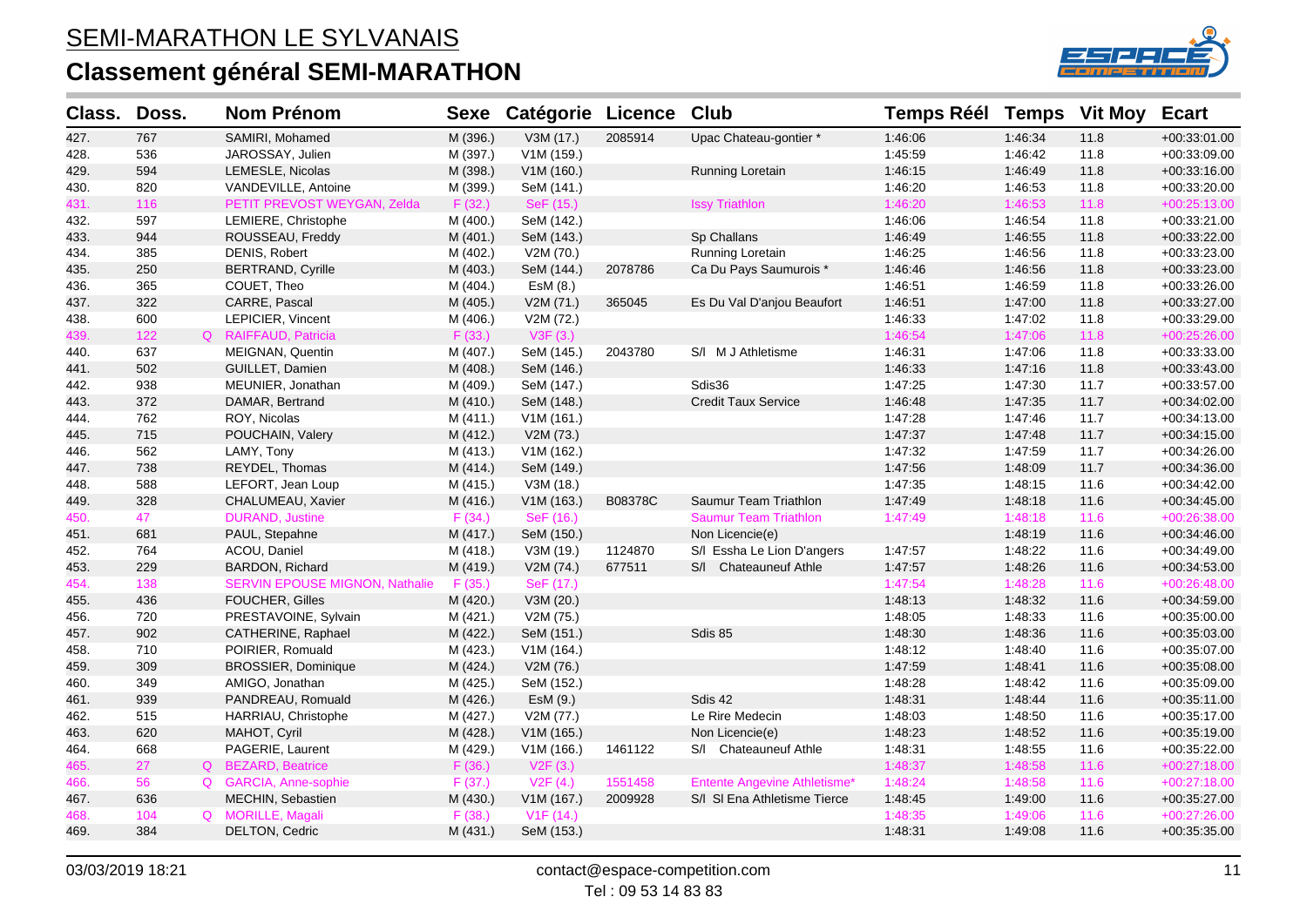# **Classement général SEMI-MARATHON**



| Class. | Doss. | <b>Nom Prénom</b>                | Sexe     | <b>Catégorie Licence</b> |         | <b>Club</b>                         | <b>Temps Réél</b> |         | <b>Temps</b> Vit Moy | <b>Ecart</b>   |
|--------|-------|----------------------------------|----------|--------------------------|---------|-------------------------------------|-------------------|---------|----------------------|----------------|
| 470.   | 595   | LEMESLE, Yoann                   | M (432.) | SeM (154.)               | 2091213 | Es Du Val D'anjou Beaufort          | 1:49:02           | 1:49:12 | 11.5                 | +00:35:39.00   |
| 471.   | 946   | THULEAU, Pascal                  | M (433.) | V2M (78.)                |         | Sdis 49 - Udsp 49                   | 1:49:09           | 1:49:13 | 11.5                 | $+00:35:40.00$ |
| 472.   | 75    | Q JANVRIN-POUCHAIN, Marie-pierre | F (39.)  | V2F(5.)                  | 1294251 | <b>Rcf Issy Avia</b>                | 1:49:02           | 1:49:13 | 11.5                 | +00:27:33.00   |
| 473.   | 931   | Q LEBEAU, Julie                  | F(40.)   | ESF(1.)                  |         | Sdis17                              | 1:49:10           | 1:49:14 | 11.5                 | +00:27:34.00   |
| 474.   | 605   | LETORT, Yannick                  | M (434.) | V1M (168.)               | 2071124 | S/I M J Athletisme                  | 1:48:40           | 1:49:15 | 11.5                 | +00:35:42.00   |
| 475.   | 48    | Q DURAND, Sylvie                 | F(41.)   | V2F(6.)                  |         | <b>Running Loretain</b>             | 1:48:44           | 1:49:15 | $11.5$               | +00:27:35.00   |
| 476.   | 45    | Q DUEZ, Marie-therese            | F(42.)   | V2F(7.)                  | 1446164 | Es Du Val D'anjou Beaufort          | 1:49:11           | 1:49:19 | $11.5$               | $+00:27:39.00$ |
| 477.   | 273   | BONNEFOY, Jerome                 | M (435.) | SeM (155.)               |         |                                     | 1:48:57           | 1:49:31 | 11.5                 | +00:35:58.00   |
| 478.   | 144   | Q TRIMOREAU, Annabelle           | F(43.)   | V <sub>1</sub> F (15.)   |         | <b>Running Loretain</b>             | 1:49:09           | 1:49:40 | $11.5$               | $+00:28:00.00$ |
| 479.   | 394   | DOBOSZ, Julien                   | M (436.) | SeM (156.)               | 1908245 | As Saint-sylvain D'anjou            | 1:49:14           | 1:49:42 | 11.5                 | +00:36:09.00   |
| 480.   | 834   | <b>BODIN, Olivier</b>            | M (437.) | V1M (169.)               |         | Non Licencie(e)                     | 1:49:23           | 1:49:42 | 11.5                 | +00:36:09.00   |
| 481.   | 903   | CESBRON, Bruno                   | M (438.) | V2M (79.)                |         | Sdis49                              | 1:49:34           | 1:49:43 | 11.5                 | +00:36:10.00   |
| 482.   | 632   | MARTIN, Hugo                     | M (439.) | EsM (10.)                |         |                                     | 1:49:12           | 1:49:45 | 11.5                 | +00:36:12.00   |
| 483.   | 774   | SCHNEEBELI, Clement              | M (440.) | V1M (170.)               | 2074966 | Entente Angevine Athletisme*        | 1:48:58           | 1:49:46 | 11.5                 | $+00:36:13.00$ |
| 484.   | 534   | JACOMME, Guillaume               | M (441.) | SeM (157.)               | 2108334 | Entente Angevine Athletisme*        | 1:48:58           | 1.49.47 | 11.5                 | +00:36:14.00   |
| 485.   | 339   | CHEVALIER, Cedric                | M (442.) | SeM (158.)               |         |                                     | 1:49:18           | 1:49:55 | 11.5                 | +00:36:22.00   |
| 486.   | 503   | GUILLOT, Jean-claude             | M (443.) | V1M (171.)               |         |                                     | 1:49:36           | 1:49:58 | 11.5                 | +00:36:25.00   |
| 487.   | 137   | Q SCHERER-GAGOU, Clarisse        | F(44.)   | V1F(16.)                 | 1765577 | <b>Entente Angevine Athletisme*</b> | 1:49:41           | 1:49:59 | $11.5$               | +00:28:19.00   |
| 488.   | 936   | MANDIN, Franck                   | M (444.) | V2M (80.)                | 1059894 | Sdis85                              | 1:49:58           | 1:50:04 | 11.5                 | +00:36:31.00   |
| 489.   | 119   | Q POIRAULT, Marie-agnes          | F(45.)   | V2F(8.)                  | 1416422 | E2a SI Ena Athletisme Tierce        | 1:49:41           | 1:50:04 | 11.5                 | +00:28:24.00   |
| 490.   | 743   | APPARAILLY, Gael                 | M (445.) | V1M (172.)               | 1699523 | Es Segre Haut Anjou *               | 1:49:39           | 1:50:08 | 11.4                 | +00:36:35.00   |
| 491.   | 731   | REGIMBART, Philippe              | M (446.) | V2M (81.)                |         | Running Loretain                    | 1:49:51           | 1:50:23 | 11.4                 | +00:36:50.00   |
| 492.   | 541   | JOLIVET, Arnaud                  | M (447.) | V1M (173.)               |         |                                     | 1:50:07           | 1:50:26 | 11.4                 | +00:36:53.00   |
| 493.   | 570   | LAUD, Sylvain                    | M (448.) | V2M (82.)                | 1651045 | As Ponts De Ce Run Cotrail          | 1:49:45           | 1:50:26 | 11.4                 | +00:36:53.00   |
| 494.   | 663   | ORHON, Richard                   | M (449.) | SeM (159.)               |         |                                     | 1:50:08           | 1:50:48 | 11.4                 | +00:37:15.00   |
| 495.   | 245   | BENEZRA, Damien                  | M (450.) | SeM (160.)               |         | Running Loretain                    | 1:50:14           | 1:50:48 | 11.4                 | +00:37:15.00   |
| 496.   | 830   | TAUDON, Sébastien                | M (451.) | V1M (174.)               | 1615832 | As Saint Sylvain D'anjou            | 1:50:26           | 1:50:53 | 11.4                 | +00:37:20.00   |
| 497.   | 713   | POLLET, Emeric                   | M (452.) | SeM (161.)               |         |                                     | 1:50:28           | 1:51:00 | 11.4                 | +00:37:27.00   |
| 498.   | 676   | PARRAIN, Stephane                | M (453.) | V1M (175.)               |         |                                     | 1:50:26           | 1:51:10 | 11.3                 | +00:37:37.00   |
| 499.   | 49    | <b>DUTERTRE, Valerie</b>         | F(46.)   | V1F(17.)                 | 1881451 | Upac Chateau-gontier*               | 1:50:46           | 1:51:14 | 11.3                 | $+00:29:34.00$ |
| 500.   | 493   | GROSBOIS, Gilles                 | M (454.) | V2M (83.)                |         | Running Loretain                    | 1:50:49           | 1:51:16 | 11.3                 | +00:37:43.00   |
| 501.   | 142   | <b>AURIEL, Mickaelle</b>         | F(47.)   | V <sub>1</sub> F (18.)   |         | <b>Running Loretain</b>             | 1:50:47           | 1:51:18 | 11.3                 | +00:29:38.00   |
| 502.   | 905   | Q CHOUTEAU, Monique              | F(48.)   | V2F(9.)                  |         | Sdis49 Udsp49                       | 1:50:54           | 1:51:26 | 11.3                 | +00:29:46.00   |
| 503.   | 131   | <b>BEAUMONT, Sandrina</b>        | F(49.)   | V <sub>1</sub> F (19.)   | 1244841 | Angers Athle*                       | 1:50:52           | 1:51:35 | 11.3                 | +00:29:55.00   |
| 504.   | 226   | BARBIER, Gwenael                 | M (455.) | V1M (176.)               |         | <b>Credit Taux Service</b>          | 1:51:05           | 1:51:47 | 11.3                 | $+00:38:14.00$ |
| 505.   | 567   | LAPORTE, Wilfrid                 | M (456.) | V1M (177.)               |         |                                     | 1:51:20           | 1:51:49 | 11.3                 | +00:38:16.00   |
| 506.   | 307   | BROSSARD, Daniel                 | M (457.) | V3M (21.)                | 1217094 | Les Foulees Avrillaises             | 1:51:34           | 1:51:50 | 11.3                 | +00:38:17.00   |
| 507.   | 572   | LAVAYSSE, Teddy                  | M (458.) | SeM (162.)               |         |                                     | 1:51:00           | 1:51:51 | 11.3                 | +00:38:18.00   |
| 508.   | 686   | PELLETIER, Pascal                | M (459.) | V1M (178.)               | 1761345 | Es Segre Haut Anjou *               | 1:51:51           | 1:52:03 | 11.3                 | +00:38:30.00   |
| 509.   | 907   | COWEZ, Brice                     | M (460.) | JuM $(4.)$               |         | Sdis 42                             | 1.51.51           | 1:52:03 | 11.3                 | +00:38:30.00   |
| 510.   | 402   | DUCHEMIN, Gerald                 | M (461.) | V1M (179.)               |         |                                     | 1:51:41           | 1:52:03 | 11.2                 | +00:38:30.00   |
| 511.   | 105   | MOUSSET, Audrey                  | F(50.)   | SeF (18.)                |         |                                     | 1:51:34           | 1:52:15 | 11.2                 | +00:30:35.00   |
| 512.   | 700   | PIOTET, Pierrick                 | M (462.) | V1M (180.)               |         |                                     | 1:51:56           | 1:52:17 | 11.2                 | $+00:38:44.00$ |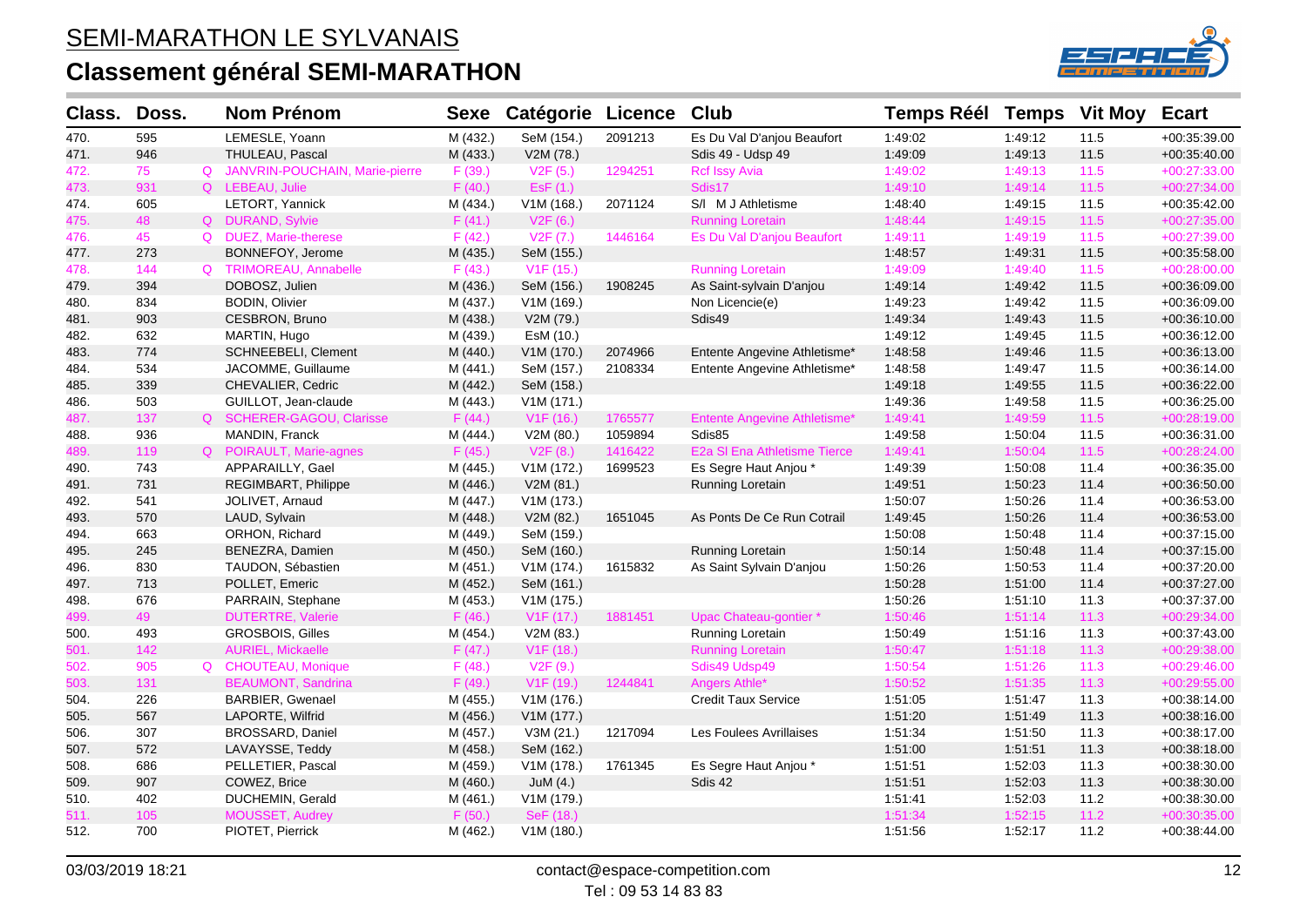# **Classement général SEMI-MARATHON**



| Class. | Doss. | <b>Nom Prénom</b>             | <b>Sexe</b> | Catégorie Licence Club |         |                                | <b>Temps Réél Temps</b> |         | <b>Vit Moy</b> | <b>Ecart</b>   |
|--------|-------|-------------------------------|-------------|------------------------|---------|--------------------------------|-------------------------|---------|----------------|----------------|
| 513.   | 666   | OSTER, Stephane               | M (463.)    | V2M (84.)              |         |                                | 1:52:05                 | 1:52:19 | 11.2           | $+00:38:46.00$ |
| 514.   | 553   | LACROUTS, Pierre              | M (464.)    | V2M (85.)              | 1196315 | Es Du Val D'anjou Beaufort     | 1:52:06                 | 1:52:23 | 11.2           | $+00:38:50.00$ |
| 515.   | 622   | MAIGNAN, Cyril                | M (465.)    | SeM (163.)             |         |                                | 1:52:05                 | 1:52:28 | 11.2           | $+00:38:55.00$ |
| 516.   | 928   | JULIEN, Malinge               | M (466.)    | SeM (164.)             |         | Cs Rochefort Sur Loire         | 1:52:03                 | 1:52:31 | 11.2           | +00:38:58.00   |
| 517.   | 400   | DUBOIS, Julien                | M (467.)    | V1M (181.)             | 2089676 | Asssa                          | 1:52:13                 | 1:52:34 | 11.2           | $+00:39:01.00$ |
| 518.   | 393   | DIVAY, Erwann                 | M (468.)    | SeM (165.)             |         |                                | 1:52:24                 | 1:52:48 | 11.2           | $+00:39:15.00$ |
| 519.   | 401   | DUBUISSON, Stephane           | M (469.)    | V1M (182.)             |         |                                | 1:52:04                 | 1:52:51 | 11.2           | +00:39:18.00   |
| 520.   | 695   | PICHARD, Mikael               | M (470.)    | V1M (183.)             | 1722536 | Upac Chateau-gontier           | 1:52:29                 | 1:52:57 | 11.2           | +00:39:24.00   |
| 521.   | 410   | DURFORT, Ludovic              | M (471.)    | V1M (184.)             |         |                                | 1:52:26                 | 1:53:00 | 11.2           | +00:39:27.00   |
| 522.   | 103   | MILON, Isabelle               | F(51.)      | V1F(20.)               | 1587165 | Upac Chateau-gontier *         | 1:52:41                 | 1:53:09 | 11.1           | $+00:31:29.00$ |
| 523.   | 397   | DOUIN, Maxime                 | M (472.)    | SeM (166.)             |         |                                | 1:52:54                 | 1:53:09 | 11.1           | +00:39:36.00   |
| 524.   | 733   | RENONCE, Benjamin             | M (473.)    | SeM (167.)             |         |                                | 1:52:49                 | 1:53:10 | 11.1           | +00:39:37.00   |
| 525.   | 808   | TOUCHET, Daniel               | M (474.)    | V1M (185.)             |         |                                | 1:52:57                 | 1:53:23 | 11.1           | +00:39:50.00   |
| 526.   | 929   | L'HOMMELET, Jean Noel         | M (475.)    | V3M (22.)              |         | Sdis49 Udsp49                  | 1:52:55                 | 1:53:27 | 11.1           | +00:39:54.00   |
| 527.   | 334   | CHENON, Sylvain               | M (476.)    | V1M (186.)             |         |                                | 1:53:05                 | 1:53:30 | 11.1           | +00:39:57.00   |
| 528.   | 215   | AUDUSSEAU, Romain             | M (477.)    | SeM (168.)             |         |                                | 1:53:08                 | 1:53:32 | 11.1           | +00:39:59.00   |
| 529.   | 913   | DUVERGER, Benoit              | M (478.)    | V2M (86.)              |         | Sdis36                         | 1:53:27                 | 1:53:32 | 11.1           | $+00:39:59.00$ |
| 530.   | 61    | <b>GOISBAULT, Valerie</b>     | F(52.)      | V1F(21.)               | 1795421 | Upac Chateau-gontier *         | 1:53:07                 | 1:53:34 | 11.1           | $+00:31:54.00$ |
| 531.   | 60    | <b>GOFFROY, Cecile</b>        | F(53.)      | V1F(22.)               | 2154367 | S/I Chateauneuf Athle          | 1:53:11                 | 1:53:34 | 11.1           | +00:31:54.00   |
| 532.   | 523   | HETEAU, Olivier               | M (479.)    | V3M (23.)              |         | J'aime courir                  | 1:52:52                 | 1:53:45 | 11.1           | +00:40:12.00   |
| 533.   | 488   | GRIPPON, Jerome               | M (480.)    | V1M (187.)             | 1524294 | Scl Seiches / Le Loir          | 1:53:47                 | 1:53:56 | 11.1           | $+00:40:23.00$ |
| 534.   | 650   | MOREAU, Mickael               | M (481.)    | V1M (188.)             | 1906094 | As Ponts De Ce Run Cotrail     | 1:53:17                 | 1:53:59 | 11.1           | +00:40:26.00   |
| 535.   | 941   | PIPET, Fridoline              | F(54.)      | ESF(2.)                |         | Sdis 85                        | 1:53:26                 | 1:54:01 | 11.1           | $+00:32:21.00$ |
| 536.   | 126   | Q RENOU-BRIAND, Marie-pascale | F(55.)      | V <sub>2</sub> F (10.) | 1070296 | 49009                          | 1:53:36                 | 1:54:01 | 11.1           | +00:32:21.00   |
| 537.   | 647   | MONSSU, Thomas                | M (482.)    | SeM (169.)             |         | Saumur Team Triathlon          | 1:53:37                 | 1:54:04 | 11.0           | +00:40:31.00   |
| 538.   | 102   | MICHY, Melissa                | F(56.)      | SeF (19.)              | 1833018 | <b>US Thouars</b>              | 1:53:21                 | 1:54:07 | 11.0           | $+00:32:27.00$ |
| 539.   | 327   | CHAIGNEAU, Stephane           | M (483.)    | V2M (87.)              | 1117063 | Scl Seiches / Le Loir          | 1:53:47                 | 1:54:08 | 11.0           | $+00:40:35.00$ |
| 540.   | 335   | CHENU, Thomas                 | M (484.)    | SeM (170.)             |         |                                | 1:53:23                 | 1:54:14 | 11.0           | +00:40:41.00   |
| 541.   | 625   | MANCEAU, Franck               | M (485.)    | V1M (189.)             |         |                                | 1:53:58                 | 1:54:21 | 11.0           | +00:40:48.00   |
| 542.   | 432   | FLOC H, Thierry               | M (486.)    | V2M (88.)              | 1869092 | As Saint Sylvain D'anjou       | 1:53:55                 | 1:54:24 | 11.0           | $+00:40:51.00$ |
| 543.   | 350   | COCHARD, Geoffrey             | M (487.)    | V1M (190.)             |         |                                | 1:53:36                 | 1:54:25 | 11.0           | $+00:40:52.00$ |
| 544.   | 391   | DILE, Mickael                 | M (488.)    | V1M(191.)              |         | Le Troupeau                    | 1:54:01                 | 1:54:30 | 11.0           | +00:40:57.00   |
| 545.   | 113   | PAUBERT, Angelina             | F(57.)      | SeF (20.)              |         |                                | 1:54:06                 | 1:54:31 | 11.0           | $+00:32:51.00$ |
| 546.   | 217   | AVENET, Jerome                | M (489.)    | SeM (171.)             |         |                                | 1:53:59                 | 1:54:38 | 11.0           | +00:41:05.00   |
| 547.   | 132   | <b>ROCQUE, Estelle</b>        | F(58.)      | SeF (21.)              | 2055970 | <b>Caps Saumur</b>             | 1:54:06                 | 1:54:40 | 11.0           | $+00:33:00.00$ |
| 548.   | 714   | PORTAIS, Xavier               | M (490.)    | V1M (192.)             |         |                                | 1:54:09                 | 1:54:53 | 11.0           | +00:41:20.00   |
| 549.   | 452   | Q GAUD, Jean-pierre           | M (491.)    | V4M(3.)                |         |                                | 1:54:31                 | 1:54:53 | 11.0           | $+00:41:20.00$ |
| 550.   | 97    | LHOMME, Stephanie             | F(59.)      | V1F(23.)               |         |                                | 1:54:54                 | 1:55:10 | 10.9           | +00:33:30.00   |
| 551.   | 527   | HUAUME, Jean-baptiste         | M (492.)    | SeM (172.)             | B17561C | Anjou Triathlon Trelaze        | 1:54:41                 | 1:55:12 | 10.9           | +00:41:39.00   |
| 552.   | 25    | CHEROUVRIER, Veronique        | F(60.)      | V1F(24.)               |         | <b>Running Loretain</b>        | 1:54:42                 | 1:55:12 | 10.9           | +00:33:32.00   |
| 553.   | 344   | CHUREAU, Samuel               | M (493.)    | V1M (193.)             | 1962812 | Asc Chu Athle Entreprise       | 1:54:40                 | 1:55:19 | 10.9           | $+00:41:46.00$ |
| 554.   | 418   | ESNAULT, Olivier              | M (494.)    | V1M (194.)             | 2104950 | Usa Caisse Des Depots (angers) | 1.54.40                 | 1:55:20 | 10.9           | $+00:41:47.00$ |
| 555.   | 629   | MARETTE, Fabien               | M (495.)    | SeM (173.)             |         | Les Foulees D'etival           | 1:54:54                 | 1:55:25 | 10.9           | $+00:41:52.00$ |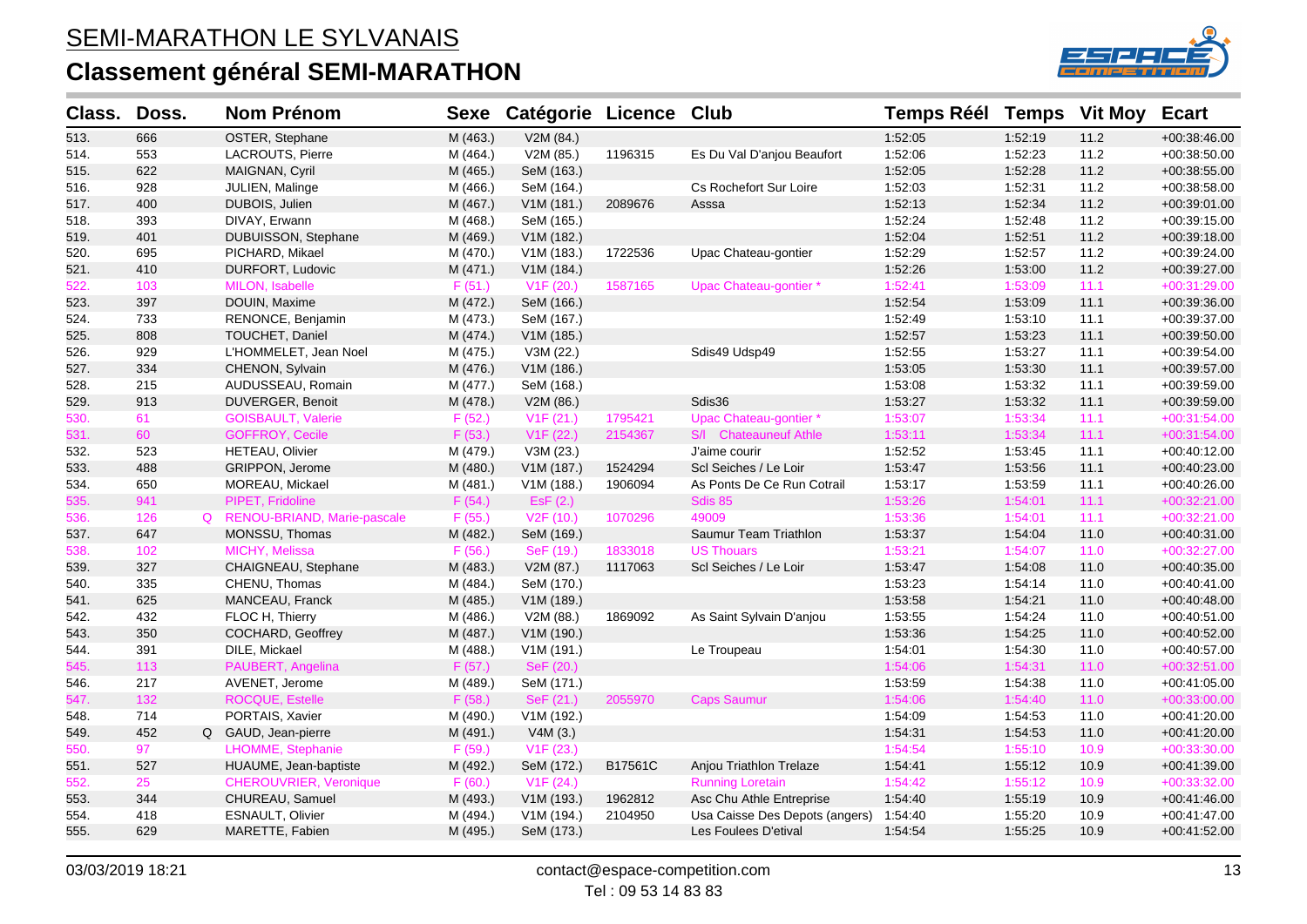

| Class. | Doss.          | <b>Nom Prénom</b>          | <b>Sexe</b> | Catégorie Licence      |         | <b>Club</b>                           | <b>Temps Réél Temps</b> |         | <b>Vit Moy</b> | <b>Ecart</b>   |
|--------|----------------|----------------------------|-------------|------------------------|---------|---------------------------------------|-------------------------|---------|----------------|----------------|
| 556.   | 378            | DEFECQUES, Thibaud         | M (496.)    | SeM (174.)             |         |                                       | 1:54:51                 | 1:55:25 | 10.9           | +00:41:52.00   |
| 557.   | 315            | <b>BRUNET, Richard</b>     | M (497.)    | V1M (195.)             |         | Les Foulees D'etival                  | 1:54:55                 | 1:55:26 | 10.9           | $+00:41:53.00$ |
| 558.   | 331            | CHARUAULT, Frederic        | M (498.)    | V2M (89.)              |         | <b>US Thouars</b>                     | 1:54:40                 | 1:55:26 | 10.9           | $+00.41.53.00$ |
| 559.   | 652            | MOREL, Martial             | M (499.)    | V2M (90.)              |         |                                       | 1:54:49                 | 1:55:28 | 10.9           | $+00:41:55.00$ |
| 560.   | 82             | <b>LABAISSE, Marietta</b>  | F(61.)      | V2F(11.)               |         |                                       | 1:54:44                 | 1:55:31 | 10.9           | +00:33:51.00   |
| 561.   | 252            | <b>BIDET, Clement</b>      | M (500.)    | SeM (175.)             |         |                                       | 1:55:15                 | 1:55:35 | 10.9           | +00:42:02.00   |
| 562.   | 487            | <b>GRIMAULT, Samuel</b>    | M (501.)    | SeM (176.)             | 1765896 | S/I Chateauneuf Athle                 | 1:55:12                 | 1:55:36 | 10.9           | +00:42:03.00   |
| 563.   | 586            | LEFEVRE, Gregory           | M (502.)    | V1M (196.)             |         | Running Loretain                      | 1:54:49                 | 1:55:38 | 10.9           | $+00:42:05.00$ |
| 564.   | 354            | COINET, Marc               | M (503.)    | SeM (177.)             |         |                                       | 1:55:11                 | 1:55:46 | 10.9           | +00:42:13.00   |
| 565.   | 214            | AUBRY, Pierre-yves         | M (504.)    | V2M (91.)              | 1867599 | Les Foulees Avrillaises               | 1:55:17                 | 1:55:47 | 10.9           | +00:42:14.00   |
| 566.   | 433            | FOINARD, Emmanuel          | M (505.)    | V1M (197.)             |         |                                       | 1:55:26                 | 1:55:50 | 10.9           | +00:42:17.00   |
| 567.   | 455            | GAUTER, Yves               | M (506.)    | V3M (24.)              | 570694  | As Saint-sylvain D'anjou              | 1:55:17                 | 1:55:53 | 10.9           | $+00:42:20.00$ |
| 568.   | 79             | <b>JUHEL, Severine</b>     | F(62.)      | V1F(25.)               | 1984784 | <b>Asc Chu Athle Entreprise</b>       | 1:55:24                 | 1:55:58 | 10.9           | +00:34:18.00   |
| 569.   | 771            | SAUTJEAU, Christian        | M (507.)    | V3M (25.)              | 1755768 | <b>Brissac Loire Aubance Athletis</b> | 1:55:46                 | 1:56:00 | 10.9           | +00:42:27.00   |
| 570.   | 39             | <b>DELATTRE, Nathalie</b>  | F(63.)      | SeF (22.)              |         |                                       | 1:55:17                 | 1:56:05 | 10.9           | $+00:34:25.00$ |
| 571.   | 430            | FISSON, Damien             | M (508.)    | V1M (198.)             |         | Saumur Team Triathlon                 | 1:55:18                 | 1:56:06 | 10.9           | $+00:42:33.00$ |
| 572.   | 508            | GUINEBAULT, Jean-luc       | M (509.)    | V3M (26.)              | 2161235 | <b>MJ Athletisme</b>                  | 1:55:55                 | 1:56:10 | 10.8           | $+00:42:37.00$ |
| 573.   | 262            | <b>BODIN, Pierrick</b>     | M (510.)    | V2M (92.)              |         |                                       | 1:55:39                 | 1:56:21 | 10.8           | +00:42:48.00   |
| 574.   | 81             | <b>BONNEAU, Valerie</b>    | F(64.)      | V <sub>2</sub> F (12.) | 1558996 | Athletisme Saint Barthelemy Da        | 1:56:15                 | 1:56:27 | 10.8           | +00:34:47.00   |
| 575.   | 509            | <b>GUINHUT, Thierry</b>    | M(511.)     | V3M (27.)              | 1452030 | Esva                                  | 1:55:53                 | 1:56:28 | 10.8           | $+00:42:55.00$ |
| 576.   | 693            | PERROTIN, Sebastien        | M (512.)    | V1M (199.)             |         |                                       | 1:56:02                 | 1:56:34 | 10.8           | $+00:43:01.00$ |
| 577.   | 577            | LE TOHIC, Camille          | M (513.)    | SeM (178.)             |         |                                       | 1:56:12                 | 1:56:51 | 10.8           | $+00:43:18.00$ |
| 578.   | 840            | Guibert, Denis             | M (514.)    | SeM (179.)             |         |                                       | 1:56:11                 | 1:56:53 | 10.8           | +00:43:20.00   |
| 579.   | 136            | ROYER, Francoise           | F(65.)      | V2F(13.)               | 1237197 | 94009                                 | 1:56:29                 | 1:56:54 | 10.8           | $+00:35:14.00$ |
| 580.   | 716            | POULARD, Thierry           | M (515.)    | V1M(200.)              | 1901927 | As Saint-sylvain D'anjou              | 1:56:39                 | 1:56:58 | 10.8           | $+00:43:25.00$ |
| 581.   | 44             | <b>DUCREUX, Anne</b>       | F(66.)      | V <sub>1</sub> F (26.) |         |                                       | 1:56:11                 | 1:56:58 | 10.8           | $+00:35:18.00$ |
| 582.   | 232            | BATANY, Christian          | M (516.)    | V2M (93.)              |         | Non Licencie(e)                       | 1:56:51                 | 1:57:02 | 10.8           | +00:43:29.00   |
| 583.   | 314            | BRUNET, Jean-charles       | M (517.)    | V1M (201.)             | 1468958 | S/I Vihiers                           | 1:56:37                 | 1:57:03 | 10.8           | +00:43:30.00   |
| 584.   | 38             | DAVID, Marina              | F(67.)      | V1F(27.)               | 1774530 | Athletisme Saint Barthelemy Da        | 1:56:51                 | 1:57:03 | 10.8           | +00:35:23.00   |
| 585.   | 9 <sup>1</sup> | <b>KERBOURCH, Sandrine</b> | F(68.)      | V <sub>1</sub> F (28.) | 1483563 | Athletisme Saint Barthelemy Da        | 1:56:56                 | 1:57:04 | 10.8           | $+00:35:24.00$ |
| 586.   | 490            | <b>GROLLEAU, Xavier</b>    | M (518.)    | V2M (94.)              | 168129  | Es Segre Haut Anjou *                 | 1.56.39                 | 1:57:05 | 10.8           | +00:43:32.00   |
| 587.   | 266            | ALLORY, Stephane           | M (519.)    | V1M (202.)             | 2072277 | As Ponts De Ce Run Cotrail            | 1:56:23                 | 1:57:07 | 10.8           | +00:43:34.00   |
| 588.   | 497            | GUERIN, Claude             | M (520.)    | V3M (28.)              | 340612  | Asc Chu Athle Entreprise              | 1:56:26                 | 1:57:07 | 10.8           | +00:43:34.00   |
| 589.   | 448            | GANUCHAUD, Ludovic         | M (521.)    | SeM (180.)             |         |                                       | 1:56:35                 | 1:57:09 | 10.8           | +00:43:36.00   |
| 590.   | 841            | Aversac, Patrick           | M (522.)    | SeM (181.)             |         |                                       | 1:56:29                 | 1:57:11 | 10.8           | +00:43:38.00   |
| 591.   | 521            | HERVE, Didier              | M (523.)    | V3M (29.)              | 1759066 | E2a - Montreuil Juigne                | 1:56:47                 | 1:57:22 | 10.7           | +00:43:49.00   |
| 592.   | 606            | LHERBETTE, Antoine         | M (524.)    | SeM (182.)             |         |                                       | 1:56:48                 | 1:57:27 | 10.7           | +00:43:54.00   |
| 593.   | 28             | <b>CLAVREUIL, Celine</b>   | F(69.)      | V <sub>2</sub> F (14.) |         |                                       | 1:56:50                 | 1:57:28 | 10.7           | +00:35:48.00   |
| 594.   | 694            | PETIT, Yves-marie          | M (525.)    | V2M (95.)              | 2071107 | S/I M J Athletisme                    | 1:56:53                 | 1:57:28 | 10.7           | $+00:43:55.00$ |
| 595.   | 831            | PERIOU, Vincent            | M (526.)    | V2M(96.)               |         | Non Licencie(e)                       | 1:56:44                 | 1:57:30 | 10.7           | +00:43:57.00   |
| 596.   | 124            | <b>REMIN, Christelle</b>   | F(70.)      | V1F(29.)               | 1864177 | <b>Les Foulees Avrillaises</b>        | 1:57:03                 | 1:57:33 | 10.7           | +00:35:53.00   |
| 597.   | 645            | MILTGEN, Francois          | M (527.)    | V2M (97.)              | 1764122 | As Saint-sylvain D'anjou              | 1:57:18                 | 1:57:38 | 10.7           | $+00.44.05.00$ |
| 598.   | 719            | POURCHER, Bastien          | M (528.)    | SeM (183.)             |         |                                       | 1:56:56                 | 1.57:42 | 10.7           | $+00.44.09.00$ |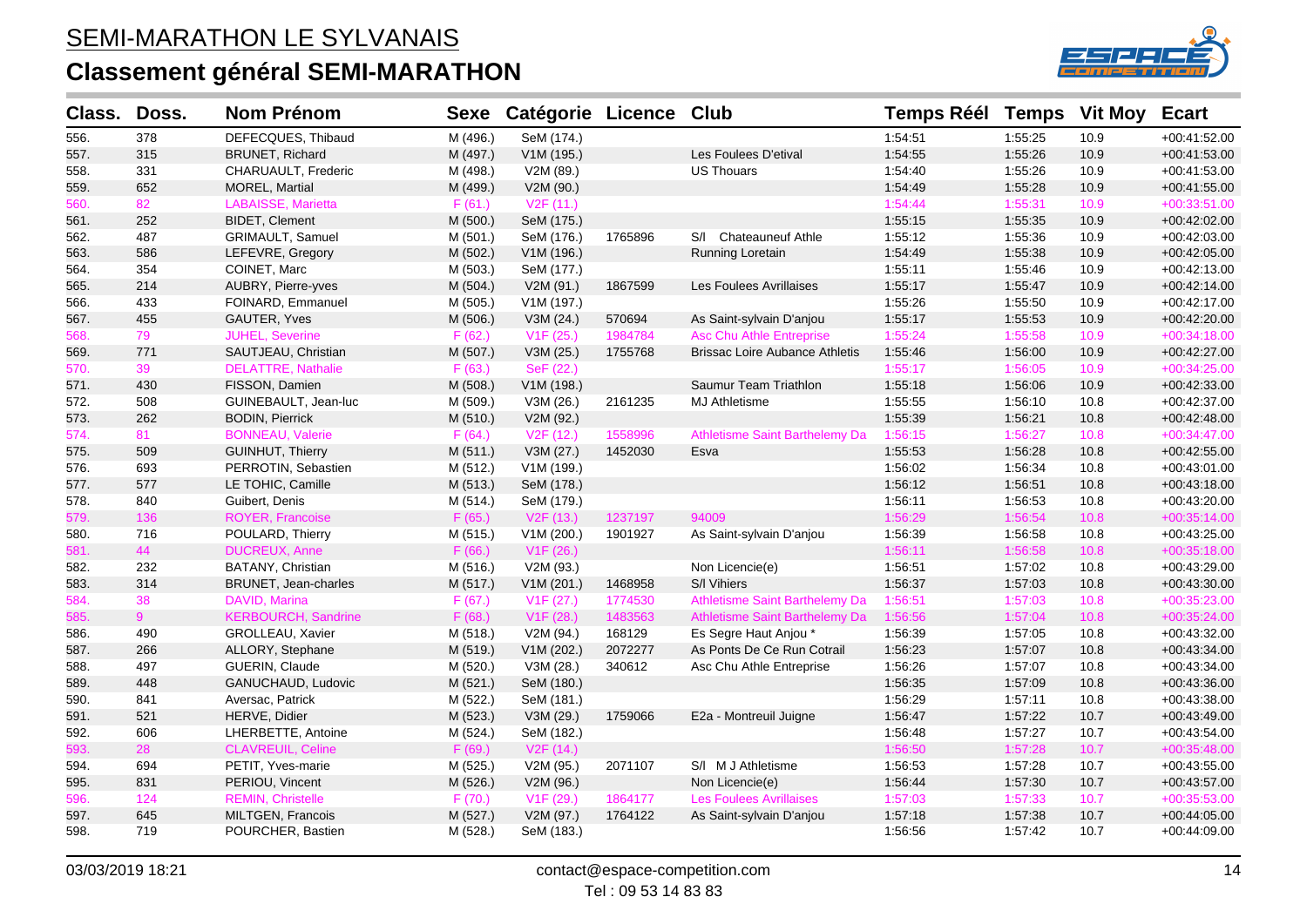# **Classement général SEMI-MARATHON**



| Class. | Doss. | <b>Nom Prénom</b>             | <b>Sexe</b> | Catégorie Licence Club |         |                                       | <b>Temps Réél</b> | <b>Temps</b> | <b>Vit Moy</b> | <b>Ecart</b>   |
|--------|-------|-------------------------------|-------------|------------------------|---------|---------------------------------------|-------------------|--------------|----------------|----------------|
| 599.   | 332   | CHAUVAT, Xavier               | M (529.)    | V2M (98.)              |         |                                       | 1:57:20           | 1:57:45      | 10.7           | +00:44:12.00   |
| 600.   | 284   | <b>BOURASSEAU, Georges</b>    | M (530.)    | SeM (184.)             |         |                                       | 1:57:17           | 1:57:45      | 10.7           | $+00.44:12.00$ |
| 601.   | 601   | LEPOUREAU, Nicolas            | M (531.)    | SeM (185.)             |         |                                       | 1:57:31           | 1:57:47      | 10.7           | $+00.44.14.00$ |
| 602.   | 919   | GAYRAUD, Cyril                | M (532.)    | V1M (203.)             |         | Sdis36                                | 1:57:57           | 1:58:02      | 10.7           | +00:44:29.00   |
| 603.   | 947   | TOSON, Paul                   | M (533.)    | SeM (186.)             |         | Sdis36                                | 1:57:58           | 1:58:03      | 10.7           | +00:44:30.00   |
| 604.   | 50    | <b>FAIVRE, Amandine</b>       | F(71.)      | Esf(3.)                |         |                                       | 1:57:42           | 1:58:07      | 10.7           | +00:36:27.00   |
| 605.   | 274   | <b>BONNIN, Fabrice</b>        | M (534.)    | V2M (99.)              |         | Non Licencie(e)                       | 1:57:53           | 1:58:28      | 10.6           | $+00:44:55.00$ |
| 606.   | 65    | <b>GUENIER, Fanny</b>         | F(72.)      | V1F(30.)               | 2098995 | Athletisme Saint Barthelemy Da        | 1:58:19           | 1:58:41      | 10.6           | +00:37:01.00   |
| 607.   | 461   | <b>GENETE, Benoit</b>         | M (535.)    | SeM (187.)             |         |                                       | 1:57:57           | 1:58:45      | 10.6           | $+00:45:12.00$ |
| 608.   | 141   | <b>TAUGOURDEAU, Stephanie</b> | F(73.)      | V1F(31.)               | 1889339 | <b>Brissac Loire Aubance Athletis</b> | 1:58:32           | 1:58:53      | 10.6           | $+00:37:13.00$ |
| 609.   | 403   | DUCOURTIEUX, Christophe       | M (536.)    | V1M (204.)             |         |                                       | 1:58:07           | 1:58:53      | 10.6           | $+00:45:20.00$ |
| 610.   | 404   | DUEZ, Claude                  | M (537.)    | V3M (30.)              | 1446163 | Es Du Val D'anjou Beaufort            | 1:58:30           | 1:58:54      | 10.6           | $+00:45:21.00$ |
| 611.   | 744   | RIVEREAU, Julien              | M (538.)    | SeM (188.)             |         |                                       | 1:58:11           | 1:58:58      | 10.6           | +00:45:25.00   |
| 612.   | 730   | RAT, Bertrand                 | M (539.)    | V1M (205.)             |         |                                       | 1:58:13           | 1:59:01      | 10.6           | +00:45:28.00   |
| 613.   | 754   | ROPERS, Olivier               | M (540.)    | V1M (206.)             |         |                                       | 1:58:24           | 1:59:02      | 10.6           | $+00.45.29.00$ |
| 614.   | 16    | <b>BRIFAULT, Emilie</b>       | F(74.)      | SeF (23.)              |         |                                       | 1:58:21           | 1:59:03      | 10.6           | +00:37:23.00   |
| 615.   | 340   | CHIRON, Anthony               | M (541.)    | V1M (207.)             |         |                                       | 1:58:40           | 1:59:05      | 10.6           | +00:45:32.00   |
| 616.   | 726   | RAIMBAULT, Anthony            | M (542.)    | V1M (208.)             |         |                                       | 1:58:31           | 1:59:06      | 10.6           | $+00.45.33.00$ |
| 617.   | 42    | <b>DESFORGES, Cecile</b>      | F(75.)      | SeF (24.)              |         |                                       | 1:58:27           | 1:59:07      | 10.6           | +00:37:27.00   |
| 618.   | 914   | FAVIER, Nicolas               | M (543.)    | SeM (189.)             |         | Sdis 42                               | 1:58:57           | 1:59:10      | 10.6           | +00:45:37.00   |
| 619.   | 438   | FOULONNEAU, Guy               | M (544.)    | V3M (31.)              |         |                                       | 1:58:55           | 1.59.34      | 10.5           | $+00:46:01.00$ |
| 620.   | 130   | RIVEREAU, Adelaide            | F(76.)      | SeF (25.)              |         |                                       | 1:58:48           | 1:59:36      | 10.5           | +00:37:56.00   |
| 621.   | 129   | RITOUET, Isabelle             | F(77.)      | V <sub>1</sub> F (32.) | 1777402 | S/I SI Ena Athletisme Tierce          | 1:59:16           | 1:59:39      | 10.5           | +00:37:59.00   |
| 622.   | 125   | <b>RENOU, Brigitte</b>        | F(78.)      | SeF (26.)              |         |                                       | 1:59:00           | 1:59:44      | 10.5           | +00:38:04.00   |
| 623.   | 750   | ROLAND, Bernard               | M (545.)    | V2M (100.)             |         |                                       | 1:59:02           | 1:59:45      | 10.5           | $+00:46:12.00$ |
| 624.   | 751   | ROLAND, Jean-francois         | M (546.)    | V2M (101.)             | 1729642 | Entente Angevine Athletisme*          | 1:59:03           | 1:59:46      | 10.5           | +00:46:13.00   |
| 625.   | 623   | MAINETTI, Mickael             | M (547.)    | V1M (209.)             | 1218321 | Entente Des Mauges*                   | 1:59:11           | 1:59:48      | 10.5           | +00:46:15.00   |
| 626.   | 683   | PEAU, Raphael                 | M (548.)    | V1M (210.)             | 1899048 | Entente Des Mauges*                   | 1:59:11           | 1:59:48      | 10.5           | $+00:46:15.00$ |
| 627.   | 100   | MALINGE, Christelle           | F(79.)      | V1F(33.)               | 1590072 | <b>Entente Des Mauges*</b>            | 1:59:12           | 1:59:48      | 10.5           | +00:38:08.00   |
| 628.   | 216   | AURELIEN, Viot                | M (549.)    | SeM (190.)             | 1970775 | Seiches Sur Le Loir                   | 1:59:03           | 1:59:48      | 10.5           | +00:46:15.00   |
| 629.   | 598   | LEMOINE, Roger                | M (550.)    | V1M (211.)             |         | Non Licencie(e)                       | 1:59:22           | 1:59:49      | 10.5           | $+00.46.16.00$ |
| 630.   | 475   | GORNOUVEL, Guy                | M (551.)    | V3M (32.)              |         |                                       | 1:59:41           | 1:59:56      | 10.5           | $+00:46:23.00$ |
| 631.   | 59    | <b>GODEFROY, Stephanie</b>    | F(80.)      | V <sub>1</sub> F (34.) | 1985375 | Upac Chateau-gontier *                | 1:59:33           | 2:00:01      | 10.5           | +00:38:21.00   |
| 632.   | 740   | RICHER, Daniel                | M (552.)    | V4M (4.)               | 424270  | Es Du Val D'anjou Beaufort            | 1:59:55           | 2:00:15      | 10.5           | +00:46:42.00   |
| 633.   | 108   | OFFREDO, Dominique            | F(81.)      | V1F(35.)               | 1982978 | <b>Athletisme Saint Barthelemy Da</b> | 1:59:55           | 2:00:23      | 10.5           | +00:38:43.00   |
| 634.   | 422   | FASSENET, Florian             | M (553.)    | SeM (191.)             |         |                                       | 2:00:14           | 2:00:25      | 10.5           | +00:46:52.00   |
| 635.   | 904   | CHATELIER, Clement            | M (554.)    | EsM (11.)              |         | Sdis79                                | 2:00:23           | 2:00:27      | 10.5           | +00:46:54.00   |
| 636.   | 558   | LAMBIN, Mickael               | M (555.)    | V1M (212.)             |         |                                       | 2:00:04           | 2:00:32      | 10.5           | +00:46:59.00   |
| 637.   | 671   | PAILLARD, Jean Rene           | M (556.)    | V3M (33.)              |         |                                       | 1:59:48           | 2:00:33      | 10.5           | +00:47:00.00   |
| 638.   | 31    | <b>COEURET, Sophie</b>        | F(82.)      | V1F(36.)               |         |                                       | 1:59:54           | 2:00:34      | 10.5           | +00:38:54.00   |
| 639.   | 769   | SAUL, Xavier                  | M (557.)    | V1M (213.)             |         |                                       | 1:59:53           | 2:00:43      | 10.4           | $+00:47:10.00$ |
| 640.   | 599   | LEMOINE, Jacky                | M (558.)    | V2M (102.)             |         |                                       | 2:00:10           | 2:00:44      | 10.4           | +00:47:11.00   |
| 641.   | 566   | LANTIERI, Pascal              | M (559.)    | V2M (103.)             | 1191717 | As Saint-sylvain D'anjou              | 2:00:27           | 2:00:59      | 10.4           | +00:47:26.00   |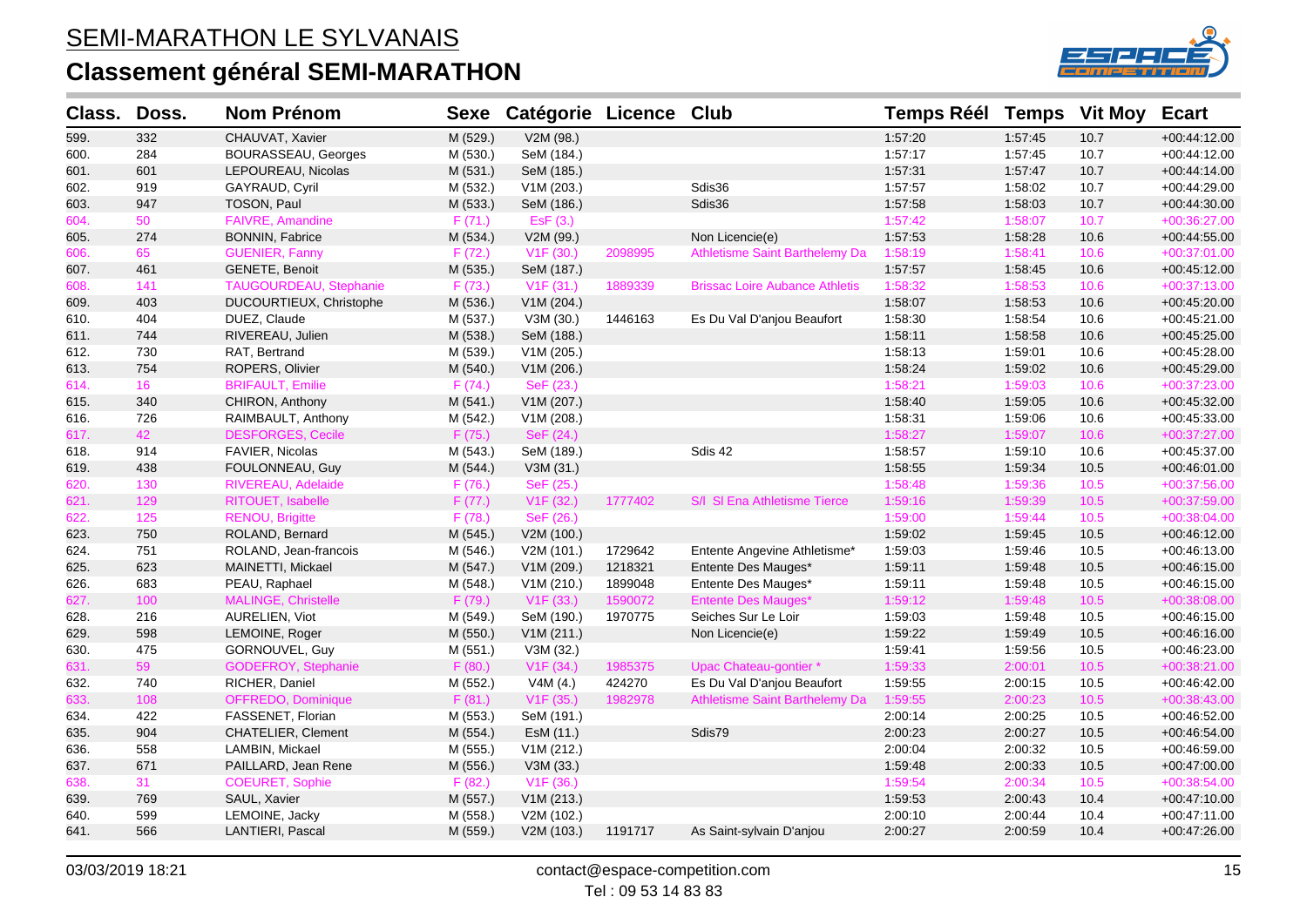

| Class. | Doss. | <b>Nom Prénom</b>           | <b>Sexe</b> | Catégorie Licence      |         | Club                                  | <b>Temps Réél Temps</b> |         | <b>Vit Moy</b> | <b>Ecart</b>   |
|--------|-------|-----------------------------|-------------|------------------------|---------|---------------------------------------|-------------------------|---------|----------------|----------------|
| 642.   | 640   | MENARD, Rene                | M (560.)    | V2M (104.)             | 1765696 | As Martigne-briand                    | 2:00:40                 | 2:01:02 | 10.4           | +00:47:29.00   |
| 643.   | 78    | <b>JUGON, Anita</b>         | F(83.)      | V <sub>2</sub> F (15.) |         |                                       | 2:00:21                 | 2:01:12 | 10.4           | +00:39:32.00   |
| 644.   | 737   | REVEILLERE, Loic            | M (561.)    | V3M (34.)              | 1394256 | Ca Du Pays Saumurois *                | 2:00:50                 | 2:01:17 | 10.4           | +00:47:44.00   |
| 645.   | 62    | <b>GOURDON, M-francoise</b> | F(84.)      | V3F(4.)                | 1394418 | Ca Du Pays Saumurois *                | 2:00:50                 | 2:01:17 | 10.4           | +00:39:37.00   |
| 646.   | 756   | ROUFFIAC, Patrice           | M (562.)    | V2M (105.)             |         | Non Licencie(e)                       | 2:00:47                 | 2:01:30 | 10.4           | +00:47:57.00   |
| 647.   | 135   | ROULOIS, Claire             | F(85.)      | SeF (27.)              |         |                                       | 2:01:13                 | 2:01:36 | 10.4           | +00:39:56.00   |
| 648.   | 26    | CHEVALIER, Lea              | F(86.)      | SeF (28.)              |         |                                       | 2:00:59                 | 2:01:37 | 10.4           | +00:39:57.00   |
| 649.   | 692   | PERRON, Alain               | M (563.)    | V4M(5.)                | 560935  | <b>Asptt Angers</b>                   | 2:00:59                 | 2:01:37 | 10.4           | $+00.48.04.00$ |
| 650.   | 87    | <b>LAVIRON, Estelle</b>     | F(87.)      | SeF (29.)              |         |                                       | 2:00:49                 | 2:01:40 | 10.4           | +00:40:00.00   |
| 651.   | 411   | ANDRE, Gerard               | M (564.)    | V3M (35.)              | 1391136 | As Saint-sylvain D'anjou              | 2:01:39                 | 2:02:11 | 10.3           | $+00:48:38.00$ |
| 652.   | 423   | FERNIER, Jean-marie         | M (565.)    | V3M (36.)              | 2072910 | Les Foulees Avrillaises               | 2:01:42                 | 2:02:12 | 10.3           | +00:48:39.00   |
| 653.   | 429   | FEVRE, Christian            | M (566.)    | V3M (37.)              |         |                                       | 2:02:13                 | 2:02:31 | 10.3           | +00:48:58.00   |
| 654.   | 112   | PASCOET, Guilaine           | F(88.)      | V <sub>2</sub> F (16.) |         |                                       | 2:02:14                 | 2:02:32 | 10.3           | $+00:40:52.00$ |
| 655.   | 93    | LEDROIT, Lydie              | F (89.)     | V <sub>1</sub> F (37.) | 1889349 | <b>Brissac Loire Aubance Athletis</b> | 2:02:14                 | 2:02:34 | 10.3           | $+00:40:54.00$ |
| 656.   | 133   | <b>ROISNARD, Celine</b>     | F (90.)     | SeF (30.)              |         |                                       | 2:02:00                 | 2:02:35 | 10.3           | $+00:40:55.00$ |
| 657.   | 486   | GRIMAUD, Pierre             | M (567.)    | SeM (192.)             |         |                                       | 2:02:05                 | 2:02:44 | 10.3           | +00:49:11.00   |
| 658.   | 63    | <b>GRANGER, Celine</b>      | F(91.)      | SeF (31.)              |         |                                       | 2:02:36                 | 2:03:00 | 10.2           | $+00:41:20.00$ |
| 659.   | 225   | <b>BARAISE, Didier</b>      | M (568.)    | V3M (38.)              |         | Non Licencie(e)                       | 2:02:40                 | 2:03:22 | 10.2           | +00:49:49.00   |
| 660.   | 364   | CORVAISIER, Yoann           | M (569.)    | V1M (214.)             |         |                                       | 2:03:16                 | 2:03:30 | 10.2           | +00:49:57.00   |
| 661.   | 591   | LEGRAND, Arnaud             | M (570.)    | V1M (215.)             | 1657808 | As Saint-sylvain D'anjou              | 2:03:16                 | 2:03:30 | 10.2           | +00:49:57.00   |
| 662.   | 804   | THIBAULT, Hadrien           | M (571.)    | SeM (193.)             |         |                                       | 2:02:57                 | 2:03:34 | 10.2           | +00:50:01.00   |
| 663.   | 565   | LANGE, Arnaud               | M (572.)    | SeM (194.)             |         |                                       | 2:02:54                 | 2:03:36 | 10.2           | +00:50:03.00   |
| 664.   | 139   | <b>TAGLIONI, Aline</b>      | F(92.)      | V1F(38.)               |         |                                       | 2:03:15                 | 2:03:38 | 10.2           | +00:41:58.00   |
| 665.   | 458   | <b>GAUTRAIS, Denis</b>      | M (573.)    | V2M (106.)             | 1400052 | As Saint-sylvain D'anjou              | 2:03:09                 | 2:03:42 | 10.2           | $+00.50.09.00$ |
| 666.   | 532   | HUMEAU, Sebastien           | M (574.)    | SeM (195.)             |         |                                       | 2:02:56                 | 2:03:42 | 10.2           | +00:50:09.00   |
| 667.   | 223   | <b>BAILLOT, Pascal</b>      | M (575.)    | V2M (107.)             | 1560892 | As Ponts De Ce Run Cotrail            | 2:03:02                 | 2:03:45 | 10.2           | $+00.50:12.00$ |
| 668.   | 356   | COMBREAU, Gildas            | M (576.)    | V1M (216.)             |         |                                       | 2:02:57                 | 2:03:48 | 10.2           | +00:50:15.00   |
| 669.   | 813   | TREBOUVIL, Mickael          | M (577.)    | V1M (217.)             |         | Chalonnes Olympique Sport             | 2:02:58                 | 2:03:48 | 10.2           | $+00:50:15.00$ |
| 670.   | 779   | SERVAIS, Benjamin           | M (578.)    | SeM (196.)             |         |                                       | 2:03:18                 | 2:03:55 | 10.2           | +00:50:22.00   |
| 671.   | 447   | FUSEAU, Christophe          | M (579.)    | V2M (108.)             |         | Saint Varent Run                      | 2:03:45                 | 2:04:07 | 10.2           | +00:50:34.00   |
| 672.   | 656   | MOUTEAU, Christian          | M (580.)    | V3M (39.)              | 566031  | Es Du Val D'anjou Beaufort            | 2:03:47                 | 2:04:13 | 10.1           | +00:50:40.00   |
| 673.   | 134   | <b>ROSIN, Arlette</b>       | F (93.)     | V3F(5.)                | 1496237 | S/I M J Athletisme                    | 2:03:46                 | 2:04:19 | 10.1           | $+00:42:39.00$ |
| 674.   | 551   | LACROIX, Jimmy              | M (581.)    | SeM (197.)             |         |                                       | 2:03:35                 | 2:04:26 | 10.1           | +00:50:53.00   |
| 675.   | 73    | <b>HERGUE, Ombeline</b>     | F(94.)      | V <sub>1</sub> F (39.) |         | Non Licencie(e)                       | 2:04:08                 | 2:04:29 | 10.1           | +00:42:49.00   |
| 676.   | 140   | <b>BERGE, Christine</b>     | F (95.)     | V <sub>2</sub> F (17.) | 1558453 | <b>Sport Et Loisir Environnement</b>  | 2:03:51                 | 2:04:30 | 10.1           | $+00:42:50.00$ |
| 677.   | 71    | HEBE, Isabelle              | F (96.)     | V1F(40.)               | 1393993 | <b>MJ Athletisme</b>                  | 2:03:51                 | 2:04:30 | 10.1           | $+00:42:50.00$ |
| 678.   | 377   | DEFAIS, Regis               | M (582.)    | V1M (218.)             |         |                                       | 2:04:03                 | 2:04:33 | 10.1           | +00:51:00.00   |
| 679.   | 832   | <b>BOISSINOT, Sandy</b>     | M (583.)    | V1M (219.)             |         |                                       | 2:04:18                 | 2:04:44 | 10.1           | $+00.51:11.00$ |
| 680.   | 439   | FOURNIER, Patrick           | M (584.)    | V2M (109.)             |         |                                       | 2:04:30                 | 2:05:03 | 10.1           | $+00.51.30.00$ |
| 681.   | 621   | MAHOU, Fabrice              | M (585.)    | V2M (110.)             |         |                                       | 2:04:27                 | 2:05:10 | 10.1           | +00:51:37.00   |
| 682.   | 127   | RIGOUIN, Sylvie             | F(97.)      | V <sub>2</sub> F (18.) | 1671292 | <b>Chateauneuf Athle</b>              | 2:04:50                 | 2:05:13 | 10.1           | +00:43:33.00   |
| 683.   | 727   | RAIMBAULT, Julien           | M (586.)    | EsM (12.)              |         |                                       | 2:04:37                 | 2:05:16 | 10.1           | $+00.51.43.00$ |
| 684.   | 312   | <b>BRUNEAU, Patrice</b>     | M (587.)    | V1M (220.)             |         |                                       | 2:04:34                 | 2:05:18 | 10.1           | $+00:51:45.00$ |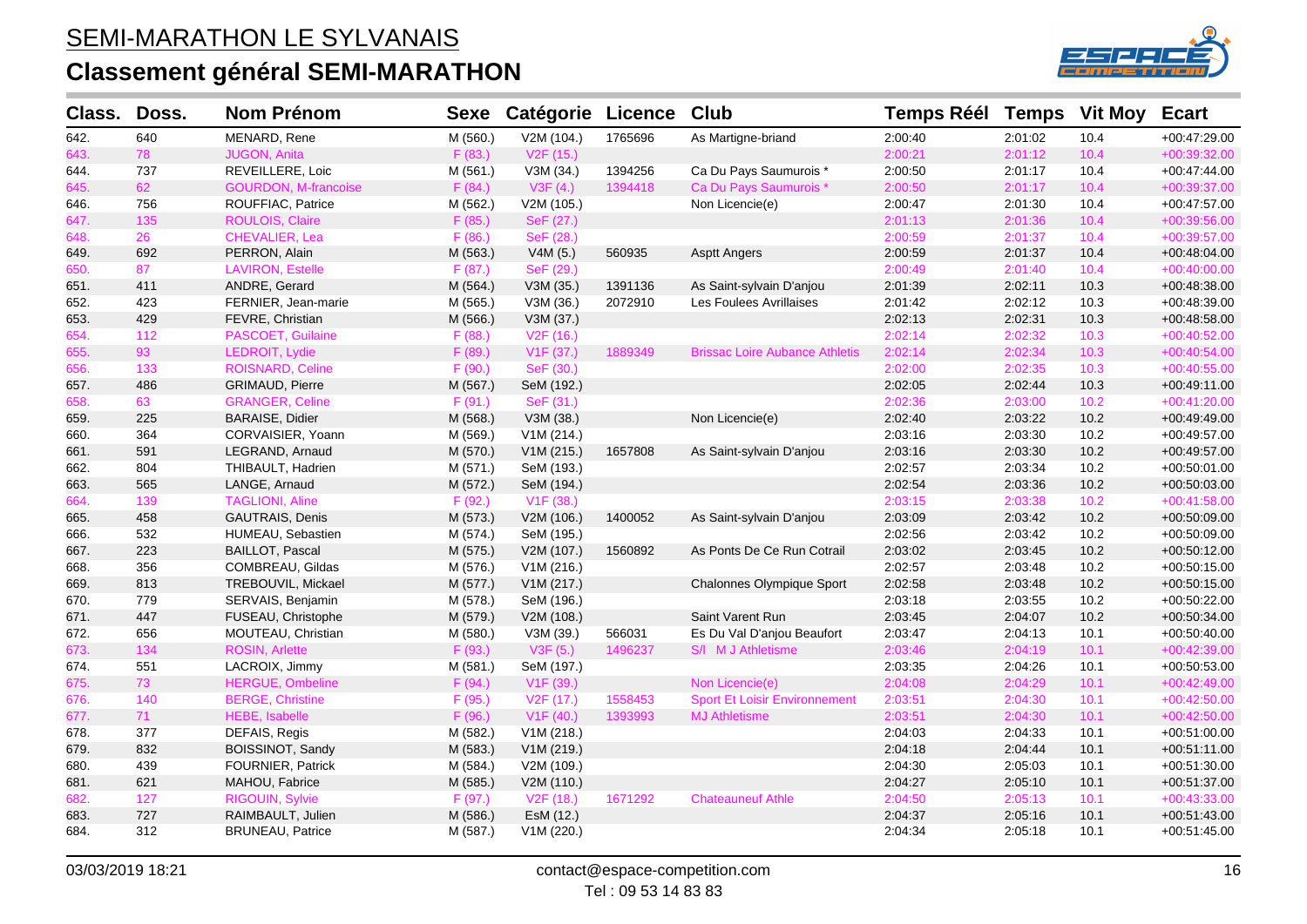

| Class. | Doss. | <b>Nom Prénom</b>          | <b>Sexe</b> | Catégorie Licence Club |         |                                  | Temps Réél Temps Vit Moy |         |         | <b>Ecart</b>   |
|--------|-------|----------------------------|-------------|------------------------|---------|----------------------------------|--------------------------|---------|---------|----------------|
| 685.   | 115   | PERRAIN, Celia             | F (98.)     | SeF (32.)              |         |                                  | 2:04:55                  | 2:05:19 | 10.1    | $+00:43:39.00$ |
| 686.   | 544   | JOUBERT, Richard           | M (588.)    | V2M (111.)             | 1380156 | Asec La Pommeraye                | 2:04:41                  | 2:05:23 | 10.0    | +00:51:50.00   |
| 687.   | 826   | VINCENT, Cyril             | M (589.)    | V1M (221.)             | 1029093 | Es Segre Haut Anjou *            | 2:05:11                  | 2:05:26 | 10.0    | +00:51:53.00   |
| 688.   | 118   | PINEAU, Patricia           | F (99.)     | V1F(41.)               |         |                                  | 2:05:11                  | 2:05:33 | 10.0    | $+00:43:53.00$ |
| 689.   | 478   | GOUPIL, Vivien             | M (590.)    | SeM (198.)             |         |                                  | 2:05:24                  | 2:05:34 | 10.0    | $+00:52:01.00$ |
| 690.   | 68    | <b>GUIGNARD, Laura</b>     | F(100.)     | SeF (33.)              |         |                                  | 2:05:11                  | 2:05:47 | 10.0    | +00:44:07.00   |
| 691.   | 64    | <b>GREGOIRE, Laura</b>     | F(101.)     | SeF (34.)              | 2120809 | E <sub>2a</sub>                  | 2:05:09                  | 2:05:47 | 10.0    | +00:44:07.00   |
| 692.   | 96    | <b>LHERBETTE, Cecile</b>   | F (102.)    | V <sub>2</sub> F (19.) |         |                                  | 2:05:14                  | 2:05:52 | 10.0    | $+00:44:12.00$ |
| 693.   | 242   | <b>BELOIN, Adrien</b>      | M (591.)    | SeM (199.)             |         | Running Loretain                 | 2:05:08                  | 2:05:57 | 10.0    | +00:52:24.00   |
| 694.   | 313   | BRUNEAU, Jean-marc         | M (592.)    | V3M (40.)              |         |                                  | 2:05:18                  | 2:06:04 | 10.0    | +00:52:31.00   |
| 695.   | 101   | <b>MESLET, Marianne</b>    | F (103.)    | V1F(42.)               | 1889163 | <b>Athletisme Sarthe Loir 72</b> | 2:05:30                  | 2:06:09 | 10.0    | $+00:44:29.00$ |
| 696.   | 18    | <b>BUFFET, Marine</b>      | F(104.)     | SeF (35.)              |         |                                  | 2:05:26                  | 2:06:15 | 10.0    | $+00:44:35.00$ |
| 697.   | 648   | MORER, Stephane            | M (593.)    | V1M (222.)             |         |                                  | 2:06:07                  | 2:06:28 | 10.0    | $+00:52:55.00$ |
| 698.   | 33    | <b>COLIN, Nathalie</b>     | F(105.)     | V <sub>2</sub> F (20.) |         |                                  | 2:06:26                  | 2:06:38 | 9.9     | $+00:44:58.00$ |
| 699.   | 935   | LEROY, Alexis              | M (594.)    | SeM (200.)             |         | Sdis 85                          | 2:06:02                  | 2:06:38 | 9.9     | +00:53:05.00   |
| 700.   | 30    | CLERGEAU, Anne             | F(106.)     | V1F(43.)               |         |                                  | 2:06:38                  | 2:06:48 | 9.9     | $+00:45:08.00$ |
| 701.   | 280   | <b>BOUDAUD, Bertrand</b>   | M (595.)    | V1M (223.)             |         |                                  | 2:06:26                  | 2:06:51 | $9.9\,$ | +00:53:18.00   |
| 702.   | 55    | <b>FOURRIER, Isabelle</b>  | F(107.)     | V1F(44.)               | 1669376 | As Saint-sylvain D'anjou         | 2:06:26                  | 2:07:00 | 9.9     | $+00:45:20.00$ |
| 703.   | 91    | <b>LEBAILLY, Brigitte</b>  | F(108.)     | V3F(6.)                | 650143  | <b>Chalonnes Olympique Sport</b> | 2:06:35                  | 2:07:21 | 9.9     | $+00:45:41.00$ |
| 704.   | 240   | BEDOUET, Joseph            | M (596.)    | V4M (6.)               | 1171120 | Chalonnes Olympique Sport        | 2:06:36                  | 2:07:22 | 9.9     | +00:53:49.00   |
| 705.   | 19    | CALVE, Carole              | F (109.)    | V <sub>1</sub> F (45.) | 1959636 | Upac Chateau-gontier*            | 2:06:50                  | 2:07:30 | 9.9     | $+00:45:50.00$ |
| 706.   | 58    | <b>GAUTRAIS, Veronique</b> | F(110.)     | V <sub>2</sub> F (21.) | 1604146 | S/I M J Athletisme               | 2:07:01                  | 2:07:34 | 9.9     | $+00:45:54.00$ |
| 707.   | 114   | PERIBOIS, Anne             | F(111.)     | V <sub>1</sub> F (46.) |         |                                  | 2:07:05                  | 2:07:38 | 9.9     | $+00:45:58.00$ |
| 708.   | 927   | JOURDAN, Christelle        | F(112.)     | V <sub>1</sub> F (47.) |         | Sdis61                           | 2:07:04                  | 2:07:39 | 9.9     | $+00:45:59.00$ |
| 709.   | 37    | <b>CRESTON, Helene</b>     | F(113.)     | V3F(7.)                | 649742  | Athletic Club Du Pays D Anceni   | 2:06:55                  | 2:07:42 | 9.9     | +00:46:02.00   |
| 710.   | 107   | NEVEU, Samantha            | F(114.)     | SeF (36.)              |         |                                  | 2:06:57                  | 2:07:43 | 9.9     | +00:46:03.00   |
| 711.   | 111   | PAILLARD, Nathalie         | F (115.)    | V <sub>1</sub> F (48.) | 1050686 | Es Segre Haut Anjou *            | 2:07:18                  | 2:07:44 | 9.9     | +00:46:04.00   |
| 712.   | 147   | <b>VILLAIN, Carole</b>     | F(116.)     | V1F(49.)               |         |                                  | 2:07:04                  | 2:07:53 | 9.8     | $+00:46:13.00$ |
| 713.   | 22    | <b>CHALIN, Dominique</b>   | F (117.)    | V <sub>2</sub> F (22.) |         |                                  | 2:07:04                  | 2:07:54 | 9.8     | $+00:46:14.00$ |
| 714.   | 833   | <b>BEQUET, Vincent</b>     | M (597.)    | SeM (201.)             |         | Non Licencie(e)                  | 2:07:39                  | 2:08:06 | 9.8     | $+00.54.33.00$ |
| 715.   | 77    | JEANNETEAU, Pauline        | F(118.)     | SeF (37.)              |         |                                  | 2:08:00                  | 2:08:09 | 9.8     | +00:46:29.00   |
| 716.   | 539   | JEANNETEAU, Paul           | M (598.)    | V3M (41.)              | 2075363 | As Saint-sylvain D'anjou         | 2:08:01                  | 2:08:10 | 9.8     | +00:54:37.00   |
| 717.   | 376   | DAVY, Frederic             | M (599.)    | V1M (224.)             | 634146  | Entente Des Mauges*              | 2:07:40                  | 2:08:14 | 9.8     | $+00:54:41.00$ |
| 718.   | 54    | <b>FOURREAU, Celine</b>    | F(119.)     | V1F(50.)               |         |                                  | 2:07:52                  | 2:08:25 | 9.8     | $+00:46:45.00$ |
| 719.   | 66    | <b>GUERET, Solene</b>      | F (120.)    | V1F(51.)               | 1816045 | <b>US Thouars</b>                | 2:07:59                  | 2:08:43 | 9.8     | +00:47:03.00   |
| 720.   | 145   | <b>TURPIN, Aline</b>       | F(121.)     | V <sub>2</sub> F (23.) | 1561551 | Longue Jogging Lc                | 2:09:21                  | 2:10:08 | 9.7     | +00:48:28.00   |
| 721.   | 742   | RIPOCHE, Jacques           | M (600.)    | V2M (112.)             |         |                                  | 2:09:52                  | 2:10:22 | 9.7     | $+00.56.49.00$ |
| 722.   | 95    | LESURTEL, Gwenaelle        | F (122.)    | V <sub>1</sub> F (52.) |         |                                  | 2:10:33                  | 2:10:52 | 9.6     | $+00:49:12.00$ |
| 723.   | 763   | ROYER, Patrick             | M (601.)    | V2M (113.)             | 1091284 | Es Du Val D'anjou Beaufort       | 2:10:12                  | 2:10:56 | 9.6     | +00:57:23.00   |
| 724.   | 320   | CAILLE, Jean Claude        | M (602.)    | V3M (42.)              |         |                                  | 2:10:28                  | 2:11:12 | 9.6     | +00:57:39.00   |
| 725.   | 760   | ROUSSEL, Claude            | M (603.)    | V3M (43.)              |         |                                  | 2:10:26                  | 2:11:12 | 9.6     | +00:57:39.00   |
| 726.   | 747   | ROCHAIS, Philippe          | M (604.)    | V2M (114.)             | 2160685 | As Ponts De Ce Run Cotrail       | 2:11:00                  | 2:11:41 | 9.6     | +00:58:08.00   |
| 727.   | 513   | HAMELIN, Stephane          | M (605.)    | V1M (225.)             |         |                                  | 2:11:32                  | 2:11:55 | 9.5     | +00:58:22.00   |
|        |       |                            |             |                        |         |                                  |                          |         |         |                |